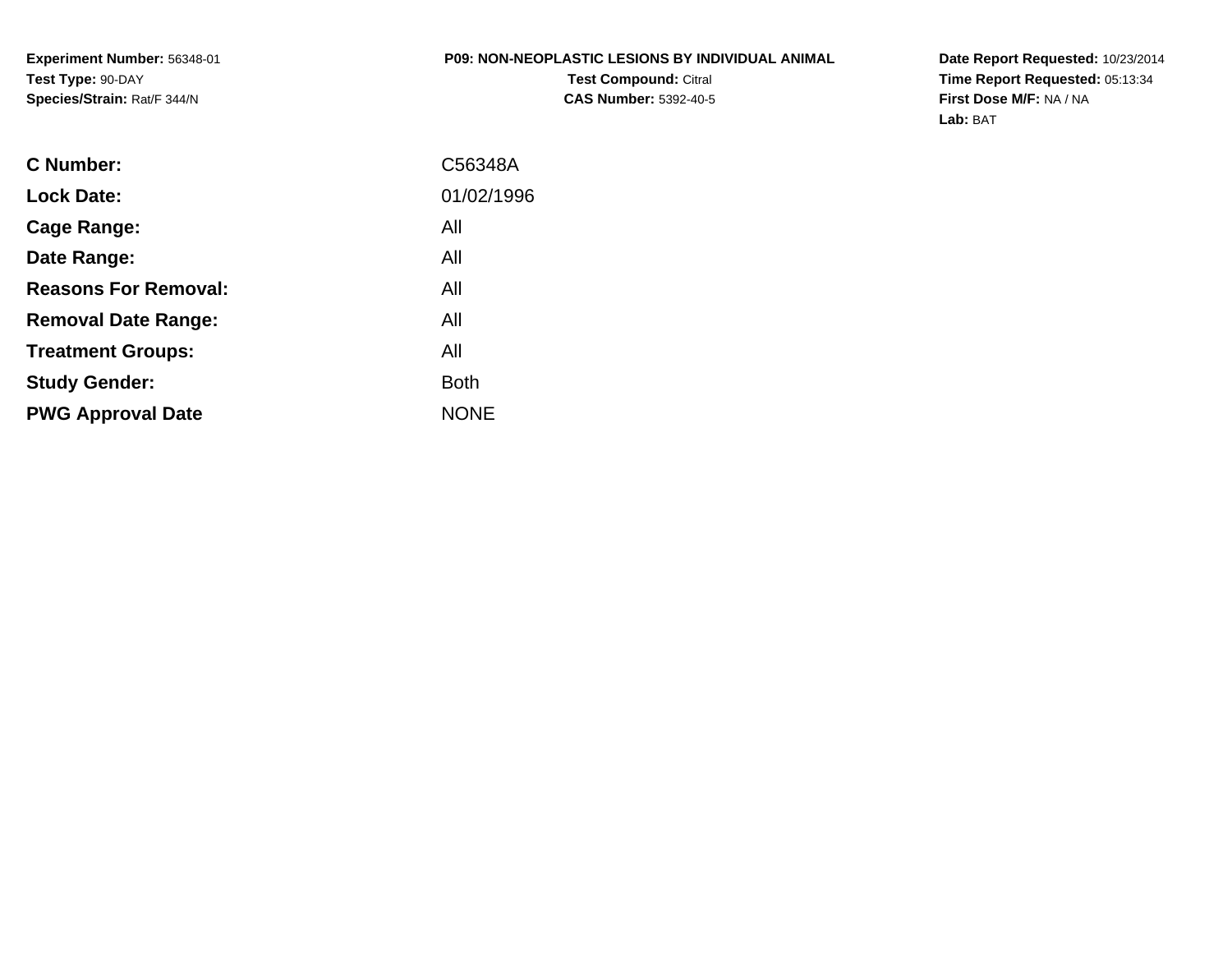**Experiment Number:** 56348-01**Test Type:** 90-DAY**Species/Strain:** Rat/F 344/N

**Test Compound:** Citral

**CAS Number:** 5392-40-5

**Date Report Requested:** 10/23/2014**Time Report Requested:** 05:13:34**First Dose M/F:** NA / NA**Lab:** BAT

|                              | DAY ON TEST      | $\boldsymbol{\theta}$<br>0 | 0<br>0                  | 0<br>$\boldsymbol{\theta}$ | 0<br>$\boldsymbol{\theta}$ | 0<br>0                     | 0<br>$\boldsymbol{\theta}$ | 0<br>0              | 0<br>$\boldsymbol{\theta}$ | 0<br>$\boldsymbol{\theta}$ | 0<br>0                     |                       |   |     |
|------------------------------|------------------|----------------------------|-------------------------|----------------------------|----------------------------|----------------------------|----------------------------|---------------------|----------------------------|----------------------------|----------------------------|-----------------------|---|-----|
| F 344/N Rat Male             |                  | 9                          | 9                       | 9                          | 9                          | 9                          | 9                          | 9                   | 9                          | 9                          | 9                          |                       |   |     |
| <b>UNTREAT CONTROL</b>       |                  | 3                          | $\mathfrak{z}$          | $\mathfrak{z}$             | $\overline{\mathbf{3}}$    | 3                          | 3                          | $\mathfrak{z}$      | $\mathfrak{z}$             | $\mathfrak{z}$             | 3                          |                       |   |     |
|                              | <b>ANIMAL ID</b> | $\mathbf 0$<br>0           | $\mathbf 0$<br>$\Omega$ | $\mathbf 0$<br>0           | $\mathbf 0$<br>$\Omega$    | $\mathbf 0$<br>$\mathbf 0$ | $\mathbf 0$<br>$\Omega$    | $\mathbf 0$<br>0    | $\mathbf 0$<br>$\mathbf 0$ | $\mathbf 0$<br>$\Omega$    | $\mathbf 0$<br>$\mathbf 0$ |                       |   |     |
|                              |                  | 0                          | 0                       | $\mathbf 0$                | $\Omega$<br>0              | 0                          | $\mathbf 0$                | $\mathbf 0$         | $\mathbf 0$<br>0           | $\mathbf 0$<br>$\mathbf 0$ | $\mathbf 0$                |                       |   |     |
|                              |                  | 0<br>1                     | 0<br>$\overline{2}$     | $\pmb{0}$<br>3             | 4                          | 0<br>5                     | 0<br>6                     | 0<br>$\overline{7}$ | 8                          | 9                          | 1<br>$\mathbf 0$           | <i><b>*TOTALS</b></i> |   |     |
| <b>Alimentary System</b>     |                  |                            |                         |                            |                            |                            |                            |                     |                            |                            |                            |                       |   |     |
| Esophagus                    |                  | +                          | +                       | +                          | +                          | ÷                          | ÷                          | +                   | +                          | +                          | $\ddot{}$                  | 10                    |   |     |
| Intestine Large, Cecum       |                  | +                          | $\ddot{}$               | $\ddot{}$                  | $\ddot{}$                  | +                          | $\ddot{}$                  | $\ddot{}$           | $\ddot{}$                  | +                          | $\ddot{}$                  | 10                    |   |     |
| Intestine Large, Colon       |                  | +                          | +                       | +                          | $\ddot{}$                  | $\ddot{}$                  | $\ddot{}$                  | $\ddot{}$           | $\ddot{}$                  | +                          | +                          | 10                    |   |     |
| Intestine Large, Rectum      |                  | +                          | $\ddot{}$               | $\ddot{}$                  | $\ddot{}$                  | $\ddot{}$                  | $\ddot{}$                  | $\ddot{}$           | $\ddot{}$                  | $\ddot{}$                  | $\ddot{}$                  | 10                    |   |     |
| Intestine Small, Duodenum    |                  | +                          | $\ddot{}$               | $\ddot{}$                  | $+$                        | $\ddot{}$                  | +                          | +                   | $\ddot{}$                  | +                          | $\ddot{}$                  | 10                    |   |     |
| Intestine Small, Ileum       |                  | +                          | +                       | $\ddot{}$                  | $\pm$                      | $\ddot{}$                  | $\ddot{}$                  | $\ddot{}$           | $\ddot{}$                  | $\ddot{}$                  | $\ddot{}$                  | 10                    |   |     |
| Intestine Small, Jejunum     |                  | $\ddot{}$                  | $\ddot{}$               | $\ddot{}$                  | $\ddot{}$                  | $\ddot{}$                  | $\ddot{}$                  | $\ddot{}$           | $\ddot{}$                  | $\ddot{}$                  | $\ddot{}$                  | 10                    |   |     |
| Liver                        |                  | $\ddot{}$                  | $\ddot{}$               | $\ddot{}$                  | $\ddot{}$                  | $+$                        | $\ddot{}$                  | $\ddot{}$           | $\ddot{}$                  | $\ddot{}$                  | $\ddot{}$                  | 10                    |   |     |
| Hepatodiaphragmatic Nodule   |                  | X                          |                         |                            |                            |                            |                            |                     |                            |                            |                            |                       | 1 |     |
| Inflammation, Chronic        |                  | 1                          | 1                       |                            |                            | 1                          | 1                          | 1                   | 1                          | 1                          | 1                          |                       | 8 | 1.0 |
| Pancreas                     |                  | +                          | +                       | +                          | +                          | +                          | +                          | +                   | +                          | +                          | +                          | 10                    |   |     |
| <b>Salivary Glands</b>       |                  | +                          | +                       | $\ddot{}$                  | $\ddot{}$                  | $\ddot{}$                  | $\ddot{}$                  | $\ddot{}$           | +                          | $\ddot{}$                  | $\ddot{}$                  | 10                    |   |     |
| Stomach, Forestomach         |                  | +                          | +                       | +                          | $+$                        | $+$                        | $+$                        | $+$                 | $\ddot{}$                  | +                          | $\ddot{}$                  | 10                    |   |     |
| Stomach, Glandular           |                  | $\ddot{}$                  | $\ddot{}$               | $\ddot{}$                  | $\ddot{}$                  | $\ddot{}$                  | $\ddot{}$                  | $\ddot{}$           | $\ddot{}$                  | $\ddot{}$                  | $\ddot{}$                  | 10                    |   |     |
| Mineralization               |                  |                            |                         | 1                          |                            |                            |                            |                     |                            |                            |                            |                       | 1 | 1.0 |
| <b>Cardiovascular System</b> |                  |                            |                         |                            |                            |                            |                            |                     |                            |                            |                            |                       |   |     |
| <b>Blood Vessel</b>          |                  | +                          | +                       | +                          | ٠                          | +                          |                            |                     | +                          | +                          | ÷                          | 10                    |   |     |
| Heart                        |                  | +                          | +                       | +                          | $\pm$                      | $\ddot{}$                  | $\ddot{}$                  | $\ddot{}$           | $\ddot{}$                  | +                          | $\ddot{}$                  | 10                    |   |     |
| Cardiomyopathy               |                  | 1                          | $\overline{2}$          | 1                          |                            | 1                          | 1                          | $\mathbf{1}$        | 1                          | 1                          |                            |                       | 8 | 1.1 |
| <b>Endocrine System</b>      |                  |                            |                         |                            |                            |                            |                            |                     |                            |                            |                            |                       |   |     |

\* ..Total animals with tissue examined microscopically; Total animals with lesion and mean severity grade

+ ..Tissue examined microscopically examined microscopically examined as:  $M$  ..Missing tissue 1-4 ..Lesion qualified as:

X..Lesion present **A ..Autolysis precludes evaluation** A ..Autolysis precludes evaluation 1) Minimal 3) Moderate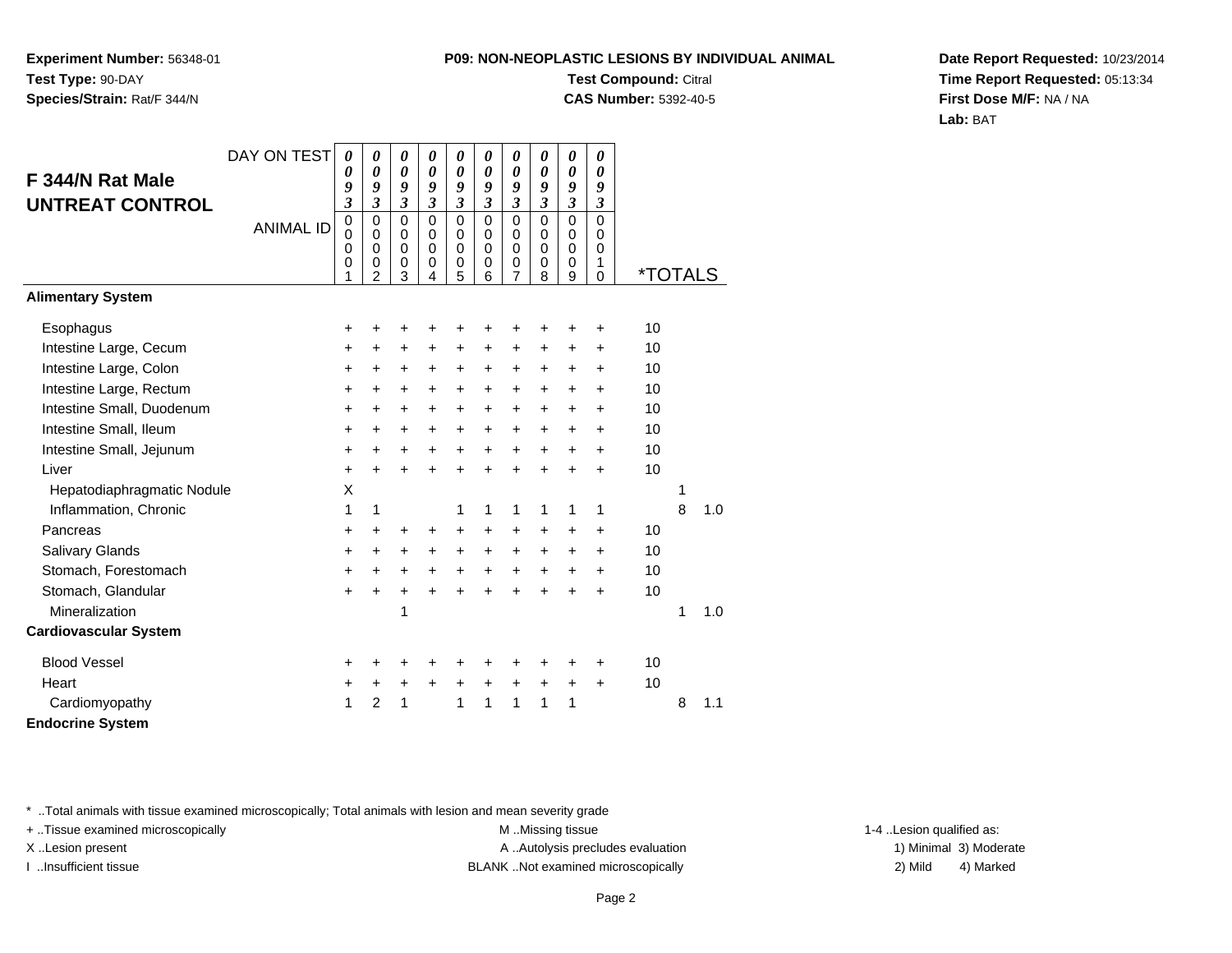**Experiment Number:** 56348-01**Test Type:** 90-DAY**Species/Strain:** Rat/F 344/N

### **Test Compound:** Citral

**CAS Number:** 5392-40-5

**Date Report Requested:** 10/23/2014**Time Report Requested:** 05:13:34**First Dose M/F:** NA / NA**Lab:** BAT

|                             | DAY ON TEST      | 0                               | 0                                                             | $\boldsymbol{\theta}$                               | 0                               | 0                       | 0                            | 0                                              | 0                                         | 0                                                        | $\boldsymbol{\theta}$        |         |                |     |
|-----------------------------|------------------|---------------------------------|---------------------------------------------------------------|-----------------------------------------------------|---------------------------------|-------------------------|------------------------------|------------------------------------------------|-------------------------------------------|----------------------------------------------------------|------------------------------|---------|----------------|-----|
| F 344/N Rat Male            |                  | 0<br>9                          | $\boldsymbol{\theta}$<br>9                                    | $\boldsymbol{\theta}$<br>9                          | $\pmb{\theta}$<br>9             | $\pmb{\theta}$<br>9     | $\boldsymbol{\theta}$<br>9   | $\boldsymbol{\theta}$<br>9                     | $\boldsymbol{\theta}$<br>9                | $\boldsymbol{\theta}$<br>9                               | $\boldsymbol{\theta}$<br>9   |         |                |     |
| <b>UNTREAT CONTROL</b>      |                  | $\mathfrak{z}$                  | $\mathfrak{z}$                                                | $\mathfrak{z}$                                      | $\mathfrak{z}$                  | $\overline{\mathbf{3}}$ | $\overline{\mathbf{3}}$      | $\overline{\mathbf{3}}$                        | $\mathfrak{z}$                            | $\overline{\mathbf{3}}$                                  | $\mathfrak{z}$               |         |                |     |
|                             | <b>ANIMAL ID</b> | 0<br>$\mathbf 0$<br>0<br>0<br>1 | $\mathbf 0$<br>$\Omega$<br>$\mathbf 0$<br>0<br>$\overline{c}$ | $\mathbf 0$<br>$\mathbf 0$<br>$\mathbf 0$<br>0<br>3 | 0<br>$\mathbf 0$<br>0<br>0<br>4 | 0<br>0<br>0<br>0<br>5   | 0<br>0<br>$\Omega$<br>0<br>6 | 0<br>0<br>$\mathbf 0$<br>$\boldsymbol{0}$<br>7 | $\mathbf 0$<br>0<br>$\mathbf 0$<br>0<br>8 | $\mathbf 0$<br>0<br>$\mathbf 0$<br>0<br>$\boldsymbol{9}$ | $\Omega$<br>0<br>0<br>1<br>0 | *TOTALS |                |     |
| <b>Adrenal Cortex</b>       |                  | $\ddot{}$                       | $\ddot{}$                                                     | $\ddot{}$                                           | $\ddot{}$                       | $+$                     | $\ddot{}$                    | $\ddot{}$                                      | $\ddot{}$                                 | $\ddot{}$                                                | $\ddot{}$                    | 10      |                |     |
| Adrenal Medulla             |                  | +                               | $\ddot{}$                                                     | $\ddot{}$                                           | $\ddot{}$                       | $\ddot{}$               | +                            | +                                              | $\ddot{}$                                 | $\ddot{}$                                                | $\ddot{}$                    | 10      |                |     |
| Islets, Pancreatic          |                  | $\ddot{}$                       | +                                                             | +                                                   | $\pm$                           | +                       | $\ddot{}$                    | $\ddot{}$                                      | $\ddot{}$                                 | $\ddot{}$                                                | +                            | 10      |                |     |
| Parathyroid Gland           |                  | $\ddot{}$                       | $\ddot{}$                                                     | +                                                   | $\ddot{}$                       | +                       | $\ddot{}$                    | $\ddot{}$                                      | $\ddot{}$                                 | $\ddot{}$                                                | $\ddot{}$                    | 10      |                |     |
| <b>Pituitary Gland</b>      |                  | $\ddot{}$                       | M                                                             | $\ddot{}$                                           | $\ddot{}$                       | $\ddot{}$               | $\ddot{}$                    | $\ddot{}$                                      | $\ddot{}$                                 | $\ddot{}$                                                | $\ddot{}$                    | 9       |                |     |
| <b>Thyroid Gland</b>        |                  | $\ddot{}$                       | $\ddot{}$                                                     | $\ddot{}$                                           | +                               | $\ddot{}$               | +                            | $\ddot{}$                                      | $\ddot{}$                                 | $\ddot{}$                                                | $\ddot{}$                    | 10      |                |     |
| <b>General Body System</b>  |                  |                                 |                                                               |                                                     |                                 |                         |                              |                                                |                                           |                                                          |                              |         |                |     |
| <b>NONE</b>                 |                  |                                 |                                                               |                                                     |                                 |                         |                              |                                                |                                           |                                                          |                              |         |                |     |
| <b>Genital System</b>       |                  |                                 |                                                               |                                                     |                                 |                         |                              |                                                |                                           |                                                          |                              |         |                |     |
| Epididymis                  |                  | +                               |                                                               | +                                                   |                                 |                         |                              |                                                |                                           | +                                                        | +                            | 10      |                |     |
| <b>Preputial Gland</b>      |                  | $\ddot{}$                       | $\ddot{}$                                                     | $\ddot{}$                                           | $\ddot{}$                       | +                       | $\ddot{}$                    | +                                              | +                                         | +                                                        | $\ddot{}$                    | 10      |                |     |
| Inflammation                |                  |                                 |                                                               |                                                     |                                 |                         |                              |                                                | 1                                         | 1                                                        |                              |         | $\overline{2}$ | 1.0 |
| Prostate                    |                  | $\pm$                           | +                                                             | +                                                   | ٠                               | +                       | +                            | +                                              | +                                         | +                                                        | +                            | 10      |                |     |
| <b>Seminal Vesicle</b>      |                  | +                               | +                                                             | +                                                   | +                               | $\ddot{}$               | $\ddot{}$                    | +                                              | $\ddot{}$                                 | +                                                        | +                            | 10      |                |     |
| <b>Testes</b>               |                  | $\ddot{}$                       | $\ddot{}$                                                     | $\ddot{}$                                           | $\ddot{}$                       | $\ddot{}$               | $\ddot{}$                    | $\ddot{}$                                      | $\ddot{}$                                 | $\ddot{}$                                                | $\ddot{}$                    | 10      |                |     |
| <b>Hematopoietic System</b> |                  |                                 |                                                               |                                                     |                                 |                         |                              |                                                |                                           |                                                          |                              |         |                |     |
| <b>Bone Marrow</b>          |                  | +                               | +                                                             | +                                                   | +                               | +                       | +                            |                                                |                                           | ٠                                                        | +                            | 10      |                |     |
| Lymph Node, Mandibular      |                  | +                               | +                                                             | +                                                   | +                               | $\pm$                   | +                            | +                                              | +                                         | +                                                        | +                            | 10      |                |     |
| Lymph Node, Mesenteric      |                  | +                               | +                                                             | +                                                   | +                               | +                       | +                            | +                                              | +                                         | +                                                        | +                            | 10      |                |     |
| Spleen                      |                  | +                               | +                                                             | +                                                   | +                               | $\pm$                   | +                            | +                                              | $\ddot{}$                                 | +                                                        | +                            | 10      |                |     |
| Thymus                      |                  | $\ddot{}$                       | +                                                             | $\pmb{+}$                                           | +                               | $\ddot{}$               | +                            | $\ddot{}$                                      | $\ddot{}$                                 | +                                                        | $\ddot{}$                    | 10      |                |     |

\* ..Total animals with tissue examined microscopically; Total animals with lesion and mean severity grade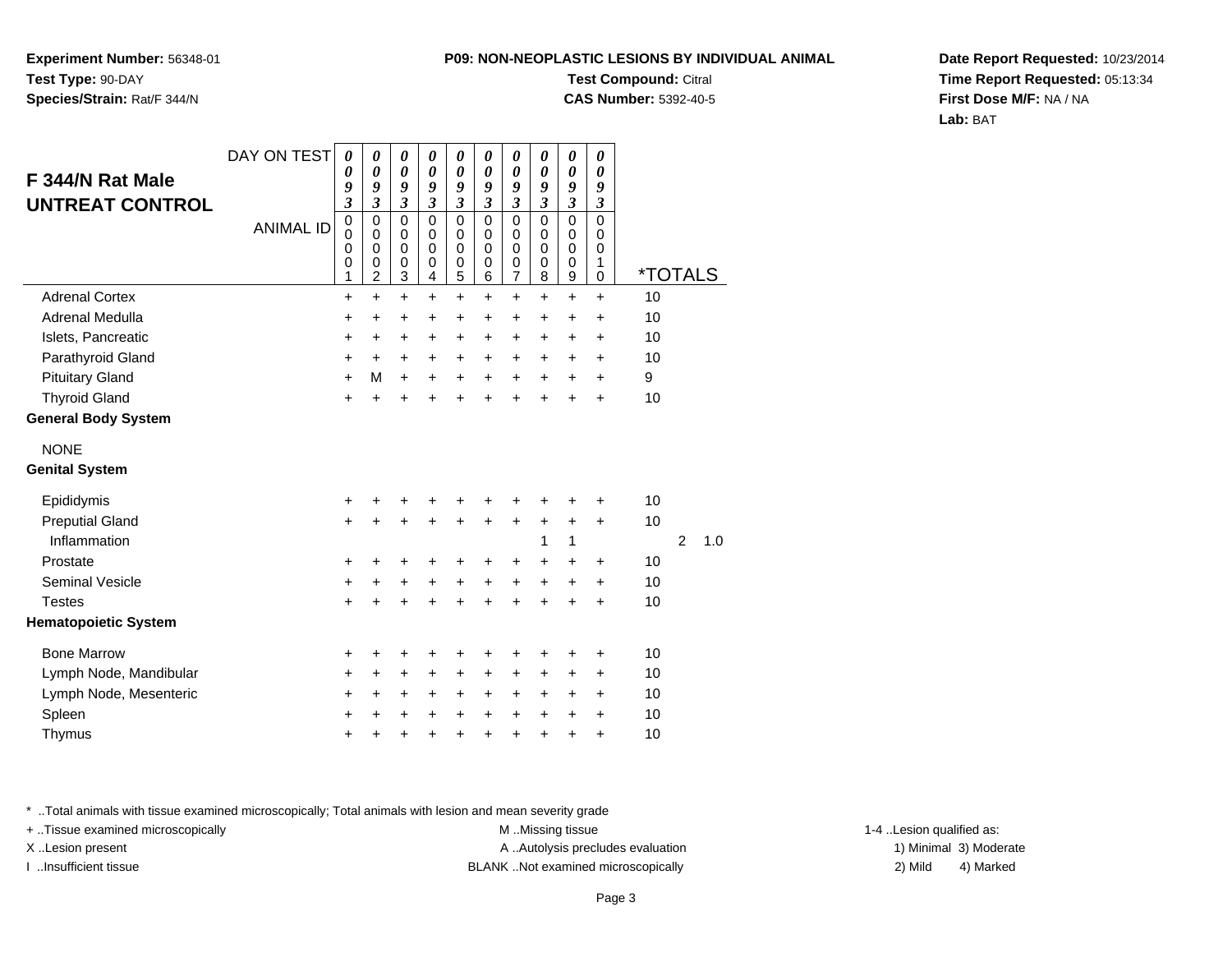**Experiment Number:** 56348-01**Test Type:** 90-DAY**Species/Strain:** Rat/F 344/N

**Test Compound:** Citral

**CAS Number:** 5392-40-5

**Date Report Requested:** 10/23/2014**Time Report Requested:** 05:13:34**First Dose M/F:** NA / NA**Lab:** BAT

| F 344/N Rat Male<br><b>UNTREAT CONTROL</b>  | DAY ON TEST<br><b>ANIMAL ID</b> | 0<br>0<br>9<br>$\overline{\mathbf{3}}$<br>$\mathbf 0$<br>$\mathbf 0$<br>0<br>0 | 0<br>$\boldsymbol{\theta}$<br>9<br>$\mathfrak{z}$<br>$\mathbf 0$<br>$\mathbf 0$<br>$\mathbf 0$<br>0 | $\boldsymbol{\theta}$<br>$\boldsymbol{\theta}$<br>9<br>$\mathfrak{z}$<br>$\mathbf 0$<br>$\mathbf 0$<br>$\mathbf 0$<br>0 | 0<br>0<br>9<br>3<br>$\mathbf 0$<br>0<br>$\mathbf 0$<br>0 | 0<br>0<br>9<br>$\overline{\mathbf{3}}$<br>$\mathbf 0$<br>$\mathbf 0$<br>$\mathbf 0$<br>0 | 0<br>0<br>9<br>3<br>0<br>0<br>$\mathbf 0$<br>0 | 0<br>0<br>9<br>$\overline{\mathbf{3}}$<br>0<br>0<br>0<br>0 | 0<br>0<br>9<br>$\mathfrak{z}$<br>$\Omega$<br>$\Omega$<br>$\Omega$<br>0 | 0<br>$\boldsymbol{\theta}$<br>9<br>$\overline{\mathbf{3}}$<br>$\mathbf 0$<br>0<br>$\mathbf 0$<br>0 | 0<br>0<br>9<br>3<br>$\mathbf 0$<br>0<br>$\mathbf 0$ |                       |   |     |
|---------------------------------------------|---------------------------------|--------------------------------------------------------------------------------|-----------------------------------------------------------------------------------------------------|-------------------------------------------------------------------------------------------------------------------------|----------------------------------------------------------|------------------------------------------------------------------------------------------|------------------------------------------------|------------------------------------------------------------|------------------------------------------------------------------------|----------------------------------------------------------------------------------------------------|-----------------------------------------------------|-----------------------|---|-----|
|                                             |                                 | 1                                                                              | $\overline{2}$                                                                                      | 3                                                                                                                       | 4                                                        | 5                                                                                        | 6                                              | 7                                                          | 8                                                                      | 9                                                                                                  | 1<br>$\Omega$                                       | <i><b>*TOTALS</b></i> |   |     |
| <b>Integumentary System</b>                 |                                 |                                                                                |                                                                                                     |                                                                                                                         |                                                          |                                                                                          |                                                |                                                            |                                                                        |                                                                                                    |                                                     |                       |   |     |
| <b>Mammary Gland</b>                        |                                 | +                                                                              | +                                                                                                   |                                                                                                                         |                                                          |                                                                                          |                                                | +                                                          | +                                                                      | M                                                                                                  | $\ddot{}$                                           | $\boldsymbol{9}$      |   |     |
| <b>Skin</b>                                 |                                 | $\ddot{}$                                                                      | $\ddot{}$                                                                                           | $\ddot{}$                                                                                                               | $\ddot{}$                                                | $\ddot{}$                                                                                | ÷                                              | $\ddot{}$                                                  | $\ddot{}$                                                              | $\ddot{}$                                                                                          | $\ddot{}$                                           | 10                    |   |     |
| <b>Musculoskeletal System</b>               |                                 |                                                                                |                                                                                                     |                                                                                                                         |                                                          |                                                                                          |                                                |                                                            |                                                                        |                                                                                                    |                                                     |                       |   |     |
| <b>Bone</b>                                 |                                 | $\ddot{}$                                                                      | +                                                                                                   | +                                                                                                                       |                                                          |                                                                                          |                                                | +                                                          |                                                                        |                                                                                                    |                                                     | 10                    |   |     |
| <b>Nervous System</b>                       |                                 |                                                                                |                                                                                                     |                                                                                                                         |                                                          |                                                                                          |                                                |                                                            |                                                                        |                                                                                                    |                                                     |                       |   |     |
| <b>Brain</b>                                |                                 | +                                                                              |                                                                                                     |                                                                                                                         |                                                          |                                                                                          |                                                |                                                            |                                                                        |                                                                                                    |                                                     | 10                    |   |     |
| <b>Respiratory System</b>                   |                                 |                                                                                |                                                                                                     |                                                                                                                         |                                                          |                                                                                          |                                                |                                                            |                                                                        |                                                                                                    |                                                     |                       |   |     |
| Lung                                        |                                 | $\pm$                                                                          | +                                                                                                   | +                                                                                                                       | +                                                        | +                                                                                        | +                                              | +                                                          |                                                                        |                                                                                                    |                                                     | 10                    |   |     |
| Alveolus, Infiltration Cellular, Histiocyte |                                 |                                                                                |                                                                                                     | 1                                                                                                                       |                                                          |                                                                                          |                                                | 1                                                          |                                                                        |                                                                                                    |                                                     |                       | 2 | 1.0 |
| <b>Nose</b>                                 |                                 | +                                                                              | ٠                                                                                                   | $\ddot{}$                                                                                                               | +                                                        | +                                                                                        | +                                              | $\ddot{}$                                                  | +                                                                      | +                                                                                                  | $\ddot{}$                                           | 10                    |   |     |
| Inflammation                                |                                 | 1                                                                              | 1                                                                                                   | 1                                                                                                                       | 1                                                        | $\mathbf{1}$                                                                             |                                                | 1                                                          | 1                                                                      | 1                                                                                                  | $\mathbf{1}$                                        |                       | 9 | 1.0 |
| Trachea                                     |                                 | $\ddot{}$                                                                      | $\ddot{}$                                                                                           | $\ddot{}$                                                                                                               | $\ddot{}$                                                | $\ddot{}$                                                                                | $\ddot{}$                                      | $\ddot{}$                                                  | $\ddot{}$                                                              | +                                                                                                  | $\ddot{}$                                           | 10                    |   |     |
| Inflammation                                |                                 |                                                                                |                                                                                                     |                                                                                                                         |                                                          |                                                                                          |                                                | 1                                                          | 1                                                                      | 1                                                                                                  |                                                     |                       | 3 | 1.0 |
| <b>Special Senses System</b>                |                                 |                                                                                |                                                                                                     |                                                                                                                         |                                                          |                                                                                          |                                                |                                                            |                                                                        |                                                                                                    |                                                     |                       |   |     |
| <b>NONE</b>                                 |                                 |                                                                                |                                                                                                     |                                                                                                                         |                                                          |                                                                                          |                                                |                                                            |                                                                        |                                                                                                    |                                                     |                       |   |     |
| <b>Urinary System</b>                       |                                 |                                                                                |                                                                                                     |                                                                                                                         |                                                          |                                                                                          |                                                |                                                            |                                                                        |                                                                                                    |                                                     |                       |   |     |
| Kidney                                      |                                 | +                                                                              |                                                                                                     |                                                                                                                         |                                                          |                                                                                          |                                                |                                                            |                                                                        |                                                                                                    | ÷                                                   | 10                    |   |     |
| Mineralization                              |                                 |                                                                                | 1                                                                                                   |                                                                                                                         | 1                                                        | 1                                                                                        | 1                                              | 1                                                          |                                                                        |                                                                                                    | 1                                                   |                       | 6 | 1.0 |

\* ..Total animals with tissue examined microscopically; Total animals with lesion and mean severity grade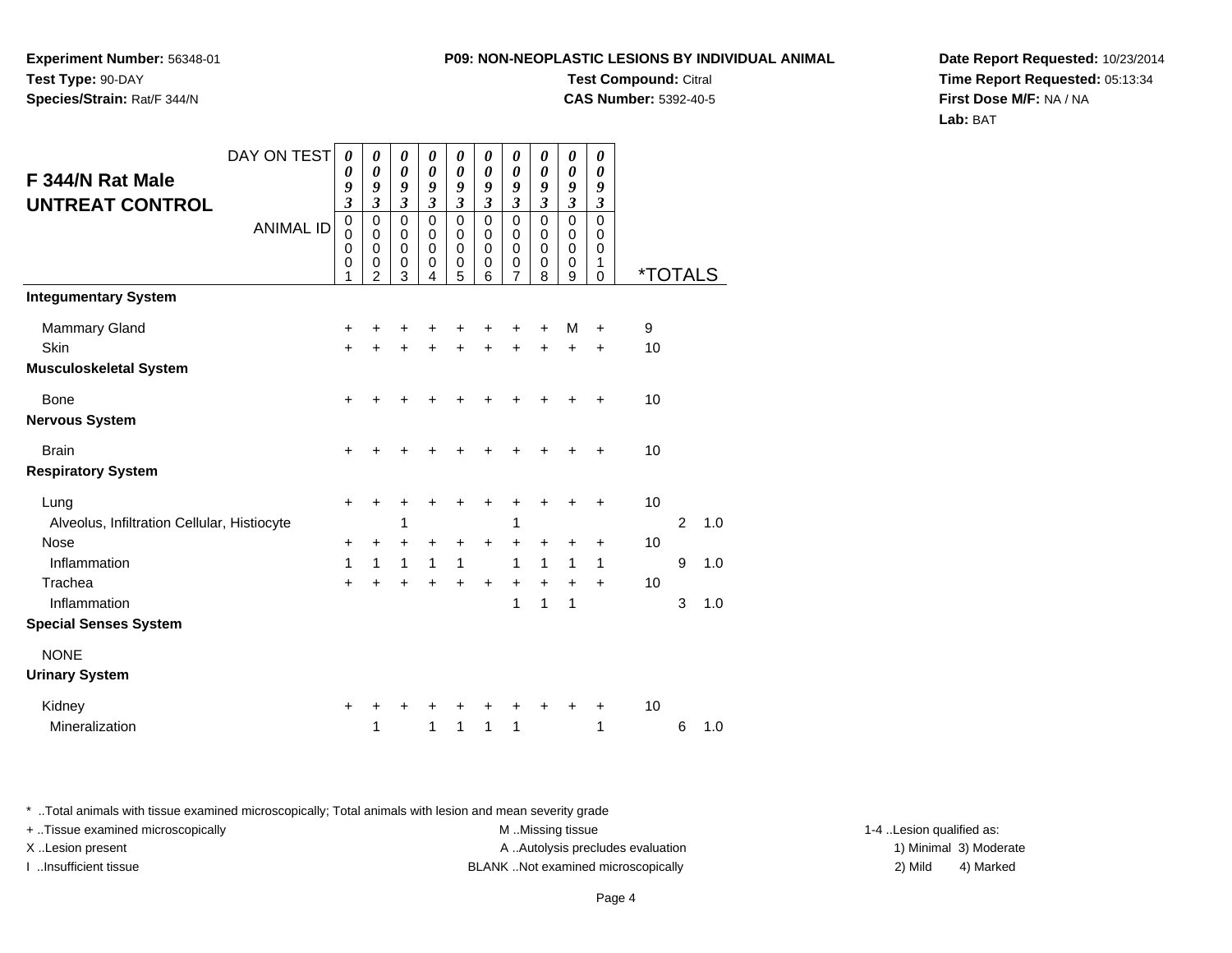**Experiment Number:** 56348-01**Test Type:** 90-DAY**Species/Strain:** Rat/F 344/N

**Test Compound:** Citral

**CAS Number:** 5392-40-5

**Date Report Requested:** 10/23/2014**Time Report Requested:** 05:13:34**First Dose M/F:** NA / NA**Lab:** BAT

| F 344/N Rat Male<br><b>UNTREAT CONTROL</b>    | DAY ON TEST      | 0<br>0<br>Q<br>J | $\boldsymbol{\theta}$<br>0<br>9<br>3 | $\theta$<br>0<br>9<br>3 | $\theta$<br>0<br>9<br>3 | 0<br>0<br>9<br>3      | $\boldsymbol{\theta}$<br>0<br>9 | 0<br>0<br>9<br>3           | $\boldsymbol{\theta}$<br>0<br>9 | $\boldsymbol{\theta}$<br>$\boldsymbol{\theta}$<br>9<br>3 | 0<br>0<br>9      |    |                       |     |
|-----------------------------------------------|------------------|------------------|--------------------------------------|-------------------------|-------------------------|-----------------------|---------------------------------|----------------------------|---------------------------------|----------------------------------------------------------|------------------|----|-----------------------|-----|
|                                               | <b>ANIMAL ID</b> | 0<br>0<br>0      | 0<br>0<br>0<br>0<br>◠                | 0<br>0<br>0<br>0<br>з   | 0<br>0<br>0<br>$\Omega$ | 0<br>0<br>0<br>0<br>5 | $\Omega$<br>0<br>$\Omega$<br>6  | 0<br>$\mathbf 0$<br>0<br>0 | 0<br>0<br>0<br>0<br>8           | 0<br>0<br>$\Omega$<br>0<br>9                             | 0<br>0<br>0<br>O |    | <i><b>*TOTALS</b></i> |     |
| Renal Tubule, Regeneration<br>Urinary Bladder |                  |                  |                                      |                         |                         |                       |                                 |                            |                                 |                                                          |                  | 10 | 8                     | 1.0 |

\* ..Total animals with tissue examined microscopically; Total animals with lesion and mean severity grade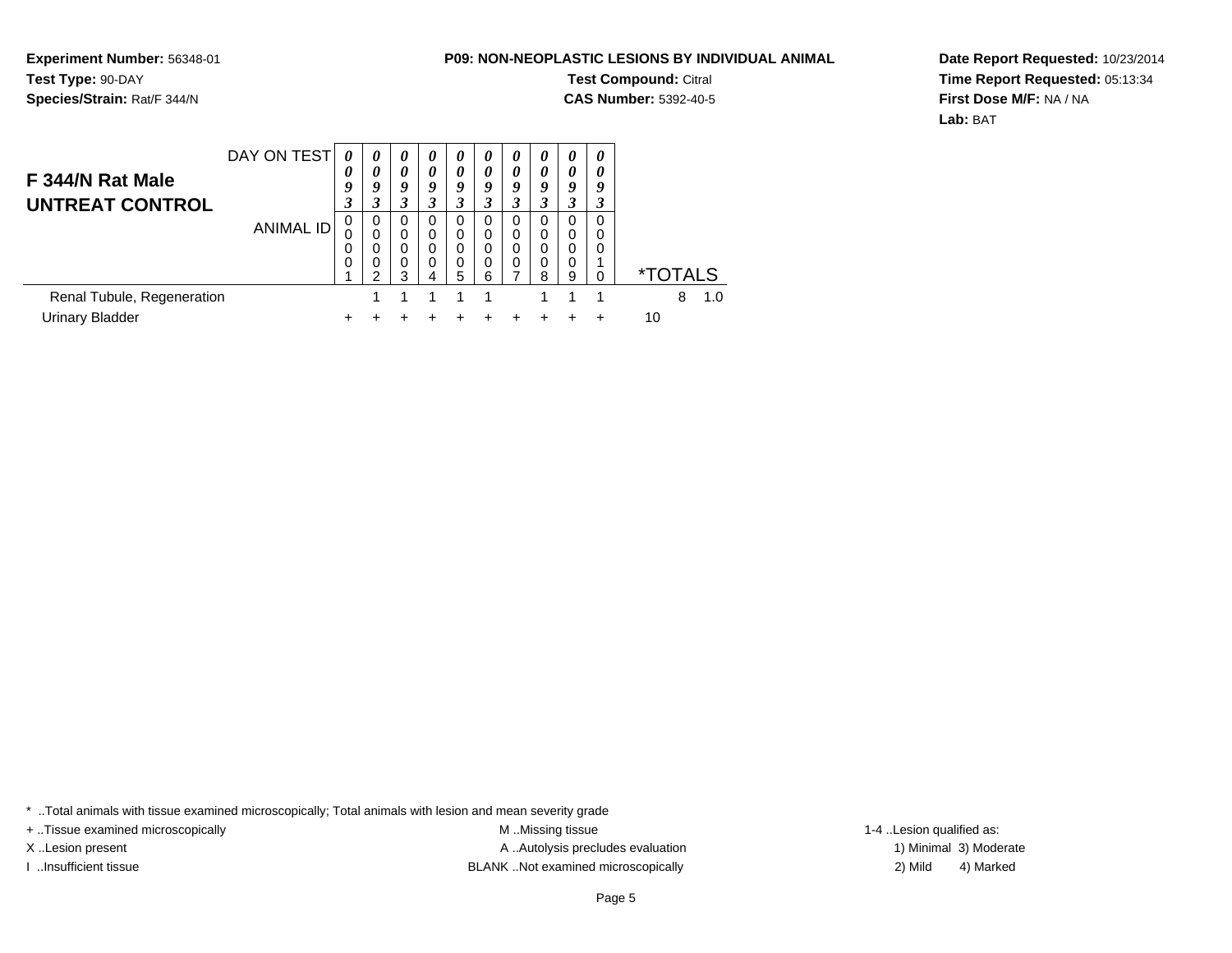**Experiment Number:** 56348-01**Test Type:** 90-DAY**Species/Strain:** Rat/F 344/N

# **Test Compound:** Citral

**CAS Number:** 5392-40-5

**Date Report Requested:** 10/23/2014**Time Report Requested:** 05:13:34**First Dose M/F:** NA / NA**Lab:** BAT

|                              | DAY ON TEST      | 0                                    | 0                                                             | 0                                         | 0                                                | 0                                         | 0                                             | 0                                                             | 0                                                | 0                                                | 0                                                                    |         |                |     |
|------------------------------|------------------|--------------------------------------|---------------------------------------------------------------|-------------------------------------------|--------------------------------------------------|-------------------------------------------|-----------------------------------------------|---------------------------------------------------------------|--------------------------------------------------|--------------------------------------------------|----------------------------------------------------------------------|---------|----------------|-----|
| F 344/N Rat Male             |                  | 0<br>9                               | 0<br>9                                                        | $\boldsymbol{\theta}$<br>9                | $\boldsymbol{\theta}$<br>9                       | 0<br>9                                    | $\boldsymbol{\theta}$<br>9                    | 0<br>9                                                        | $\boldsymbol{\theta}$<br>$\boldsymbol{g}$        | 0<br>$\boldsymbol{g}$                            | 0<br>9                                                               |         |                |     |
| <b>VEHICLE CONTROL</b>       |                  | 3                                    | 3                                                             | $\overline{\mathbf{3}}$                   | $\overline{\mathbf{3}}$                          | $\overline{\mathbf{3}}$                   | 3                                             | $\mathfrak{z}$                                                | $\mathfrak{z}$                                   | $\mathfrak{z}$                                   | $\mathfrak{z}$                                                       |         |                |     |
|                              | <b>ANIMAL ID</b> | $\pmb{0}$<br>$\Omega$<br>0<br>1<br>1 | $\mathbf 0$<br>$\Omega$<br>$\mathbf 0$<br>1<br>$\overline{2}$ | $\mathbf 0$<br>0<br>$\mathbf 0$<br>1<br>3 | $\mathbf 0$<br>$\Omega$<br>$\mathbf 0$<br>1<br>4 | $\mathbf 0$<br>0<br>$\mathbf 0$<br>1<br>5 | $\mathbf 0$<br>$\Omega$<br>$\Omega$<br>1<br>6 | $\mathbf 0$<br>$\Omega$<br>$\mathbf 0$<br>1<br>$\overline{7}$ | $\mathbf 0$<br>$\Omega$<br>$\mathbf 0$<br>1<br>8 | $\mathbf 0$<br>$\Omega$<br>$\mathbf 0$<br>1<br>9 | $\mathbf 0$<br>$\Omega$<br>$\mathbf 0$<br>$\overline{c}$<br>$\Omega$ | *TOTALS |                |     |
| <b>Alimentary System</b>     |                  |                                      |                                                               |                                           |                                                  |                                           |                                               |                                                               |                                                  |                                                  |                                                                      |         |                |     |
| Esophagus                    |                  | +                                    | +                                                             | +                                         | +                                                | +                                         |                                               |                                                               | +                                                | +                                                | +                                                                    | 10      |                |     |
| Intestine Large, Cecum       |                  | $\ddot{}$                            | +                                                             | $\ddot{}$                                 | $\ddot{}$                                        | +                                         | +                                             | +                                                             | $\ddot{}$                                        | $\ddot{}$                                        | $\ddot{}$                                                            | 10      |                |     |
| Intestine Large, Colon       |                  | +                                    | $\ddot{}$                                                     | $\ddot{}$                                 | $\ddot{}$                                        | $\ddot{}$                                 | $\ddot{}$                                     | $\ddot{}$                                                     | $\ddot{}$                                        | $\ddot{}$                                        | $\ddot{}$                                                            | 10      |                |     |
| Intestine Large, Rectum      |                  | $\ddot{}$                            | $\ddot{}$                                                     | $\ddot{}$                                 | $\ddot{}$                                        | $\ddot{}$                                 | $\ddot{}$                                     | $\ddot{}$                                                     | $\ddot{}$                                        | $\ddot{}$                                        | $\ddot{}$                                                            | 10      |                |     |
| Parasite Metazoan            |                  |                                      |                                                               |                                           |                                                  | X                                         | X                                             |                                                               |                                                  |                                                  |                                                                      |         | $\overline{2}$ |     |
| Intestine Small, Duodenum    |                  | +                                    | +                                                             | +                                         | +                                                | $\ddot{}$                                 | $\ddot{}$                                     | $\ddot{}$                                                     | +                                                | +                                                | +                                                                    | 10      |                |     |
| Intestine Small, Ileum       |                  | +                                    | +                                                             | $\pm$                                     | $\ddot{}$                                        | +                                         | $\ddot{}$                                     | +                                                             | +                                                | +                                                | $\ddot{}$                                                            | 10      |                |     |
| Intestine Small, Jejunum     |                  | +                                    | $\ddot{}$                                                     | +                                         | +                                                | +                                         | $\ddot{}$                                     | $\ddot{}$                                                     | $\ddot{}$                                        | +                                                | $\ddot{}$                                                            | 10      |                |     |
| Liver                        |                  | $\ddot{}$                            | $\ddot{}$                                                     | $\ddot{}$                                 | $\ddot{}$                                        | $\ddot{}$                                 | $\ddot{}$                                     | $\ddot{}$                                                     | ÷                                                | ÷                                                | ÷                                                                    | 10      |                |     |
| Hepatodiaphragmatic Nodule   |                  |                                      |                                                               |                                           |                                                  |                                           |                                               |                                                               | Χ                                                |                                                  |                                                                      |         | 1              |     |
| Inflammation, Chronic        |                  | 1                                    | 1                                                             | 1                                         | 1                                                | 1                                         |                                               | 1                                                             | 1                                                |                                                  |                                                                      |         | $\overline{7}$ | 1.0 |
| Pancreas                     |                  | +                                    | +                                                             | +                                         | +                                                | +                                         | +                                             | $\ddot{}$                                                     | +                                                | +                                                | +                                                                    | 10      |                |     |
| Salivary Glands              |                  | $\ddot{}$                            | $\ddot{}$                                                     | $\ddot{}$                                 | $\ddot{}$                                        | $\ddot{}$                                 | $\ddot{}$                                     | $\ddot{}$                                                     | $\ddot{}$                                        | $\ddot{}$                                        | $\ddot{}$                                                            | 10      |                |     |
| Stomach, Forestomach         |                  | $\ddot{}$                            | $\ddot{}$                                                     | $\ddot{}$                                 | $\ddot{}$                                        | +                                         | $\ddot{}$                                     | $\ddot{}$                                                     | $\ddot{}$                                        | $\ddot{}$                                        | $\ddot{}$                                                            | 10      |                |     |
| Stomach, Glandular           |                  | $\ddot{}$                            | $\ddot{}$                                                     | $\ddot{}$                                 | $\ddot{}$                                        | $\ddot{}$                                 | $\ddot{}$                                     | $\ddot{}$                                                     | $\ddot{}$                                        | $\ddot{}$                                        | $\ddot{}$                                                            | 10      |                |     |
| Artery, Mineralization       |                  |                                      | 1                                                             |                                           |                                                  |                                           |                                               |                                                               |                                                  |                                                  |                                                                      |         | 1              | 1.0 |
| <b>Cardiovascular System</b> |                  |                                      |                                                               |                                           |                                                  |                                           |                                               |                                                               |                                                  |                                                  |                                                                      |         |                |     |
| <b>Blood Vessel</b>          |                  | +                                    | +                                                             | +                                         | +                                                | +                                         |                                               | +                                                             | +                                                | +                                                | $\ddot{}$                                                            | 10      |                |     |
| Heart                        |                  | $\ddot{}$                            | +                                                             | $\ddot{}$                                 | +                                                | $\ddot{}$                                 | $\ddot{}$                                     | $\ddot{}$                                                     | $\ddot{}$                                        | $\ddot{}$                                        | $\ddot{}$                                                            | 10      |                |     |
| Cardiomyopathy               |                  | 1                                    | 1                                                             | 1                                         | 1                                                |                                           | 1                                             | 1                                                             |                                                  | 1                                                | 1                                                                    |         | 8              | 1.0 |

\* ..Total animals with tissue examined microscopically; Total animals with lesion and mean severity grade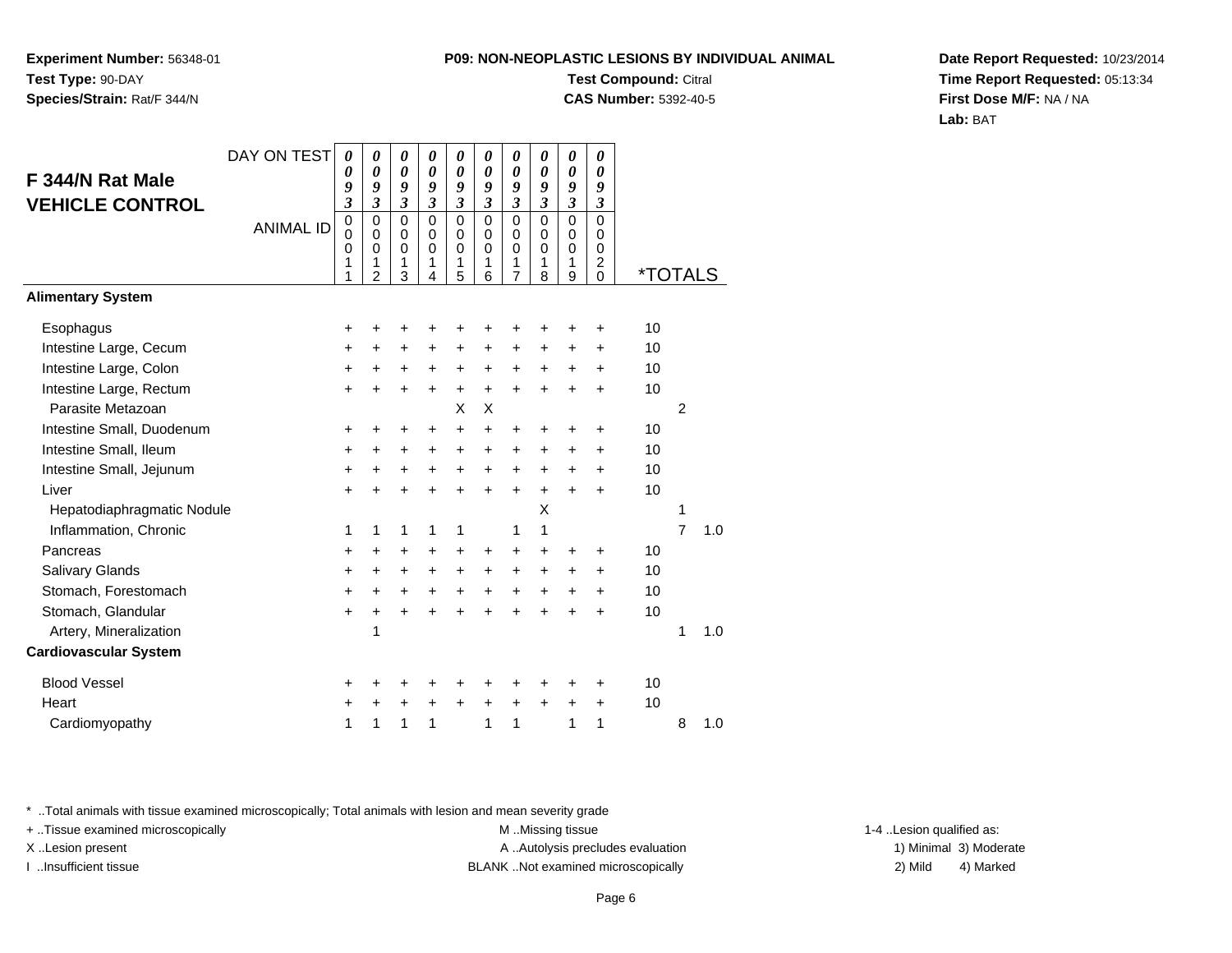**Experiment Number:** 56348-01**Test Type:** 90-DAY**Species/Strain:** Rat/F 344/N

**Test Compound:** Citral

**CAS Number:** 5392-40-5

**Date Report Requested:** 10/23/2014**Time Report Requested:** 05:13:34**First Dose M/F:** NA / NA**Lab:** BAT

|                             | DAY ON TEST      | 0                       | 0                          | 0                          | 0                          | $\pmb{\theta}$   | 0                          | 0                           | 0                          | 0                        | $\boldsymbol{\theta}$      |                       |                |     |
|-----------------------------|------------------|-------------------------|----------------------------|----------------------------|----------------------------|------------------|----------------------------|-----------------------------|----------------------------|--------------------------|----------------------------|-----------------------|----------------|-----|
| F 344/N Rat Male            |                  | 0<br>9                  | 0<br>9                     | $\boldsymbol{\theta}$<br>9 | $\boldsymbol{\theta}$<br>9 | 0<br>9           | $\boldsymbol{\theta}$<br>9 | $\boldsymbol{\theta}$<br>9  | $\boldsymbol{\theta}$<br>9 | 0<br>9                   | 0<br>9                     |                       |                |     |
| <b>VEHICLE CONTROL</b>      |                  | $\overline{\mathbf{3}}$ | $\mathfrak{z}$             | $\mathfrak{z}$             | $\mathfrak{z}$             | $\mathfrak{z}$   | $\mathfrak{z}$             | $\boldsymbol{\mathfrak{z}}$ | $\overline{\mathbf{3}}$    | $\mathfrak{z}$           | $\mathfrak{z}$             |                       |                |     |
|                             | <b>ANIMAL ID</b> | $\pmb{0}$               | $\mathbf 0$                | $\pmb{0}$                  | $\pmb{0}$                  | $\mathbf 0$      | 0                          | $\pmb{0}$                   | $\pmb{0}$                  | $\overline{0}$           | $\mathbf 0$                |                       |                |     |
|                             |                  | $\mathbf 0$<br>0        | $\mathbf 0$<br>$\mathbf 0$ | $\mathbf 0$<br>$\mathbf 0$ | $\mathbf 0$<br>$\mathbf 0$ | $\mathbf 0$<br>0 | $\mathbf 0$<br>$\Omega$    | $\pmb{0}$<br>$\mathbf 0$    | $\mathbf 0$<br>$\mathbf 0$ | $\pmb{0}$<br>$\mathbf 0$ | $\mathbf 0$<br>$\mathbf 0$ |                       |                |     |
|                             |                  | 1                       | 1                          | 1                          | 1                          | 1                | 1                          | 1                           | 1                          | 1                        | $\overline{c}$             |                       |                |     |
|                             |                  | 1                       | $\overline{2}$             | 3                          | 4                          | 5                | 6                          | $\overline{7}$              | 8                          | 9                        | $\Omega$                   | <i><b>*TOTALS</b></i> |                |     |
| <b>Endocrine System</b>     |                  |                         |                            |                            |                            |                  |                            |                             |                            |                          |                            |                       |                |     |
| <b>Adrenal Cortex</b>       |                  | +                       | +                          | +                          | +                          | +                | +                          | +                           |                            | ٠                        | +                          | 10                    |                |     |
| Adrenal Medulla             |                  | +                       | +                          | +                          | +                          | $\ddot{}$        | $\ddot{}$                  | $\ddot{}$                   | $\ddot{}$                  | $\ddot{}$                | $\ddot{}$                  | 10                    |                |     |
| Islets, Pancreatic          |                  | $\ddot{}$               | $\ddot{}$                  | +                          | $\ddot{}$                  | $\ddot{}$        | $\ddot{}$                  | +                           | $\ddot{}$                  | $\ddot{}$                | $\ddot{}$                  | 10                    |                |     |
| Parathyroid Gland           |                  | M                       | $+$                        | M                          | $+$                        | $\ddot{}$        | $+$                        | $+$                         | $+$                        | M                        | $+$                        | $\overline{7}$        |                |     |
| <b>Pituitary Gland</b>      |                  | $\ddot{}$               | $\ddot{}$                  | $\ddot{}$                  | $\ddot{}$                  | $\ddot{}$        | $\ddot{}$                  | $\ddot{}$                   | M                          | $+$                      | $\ddot{}$                  | 9                     |                |     |
| <b>Thyroid Gland</b>        |                  | $\ddot{}$               | $\ddot{}$                  | $\ddot{}$                  | $\ddot{}$                  | $\ddot{}$        | ÷                          | $\ddot{}$                   | $\ddot{}$                  | $\ddot{}$                | $\ddot{}$                  | 10                    |                |     |
| <b>General Body System</b>  |                  |                         |                            |                            |                            |                  |                            |                             |                            |                          |                            |                       |                |     |
| <b>NONE</b>                 |                  |                         |                            |                            |                            |                  |                            |                             |                            |                          |                            |                       |                |     |
| <b>Genital System</b>       |                  |                         |                            |                            |                            |                  |                            |                             |                            |                          |                            |                       |                |     |
| Epididymis                  |                  | +                       |                            | +                          |                            |                  |                            |                             |                            |                          | +                          | 10                    |                |     |
| Inflammation                |                  |                         |                            |                            |                            |                  |                            |                             |                            |                          | 1                          |                       | $\mathbf{1}$   | 1.0 |
| <b>Preputial Gland</b>      |                  | $\ddot{}$               | +                          | +                          |                            | +                |                            |                             | ÷                          | +                        | $\ddot{}$                  | 10                    |                |     |
| Inflammation                |                  |                         | 1                          | $\mathbf{1}$               |                            |                  |                            |                             |                            | 1                        | 1                          |                       | 4              | 1.0 |
| Prostate                    |                  | $\ddot{}$               | $\ddot{}$                  | $\ddot{}$                  | +                          | +                | +                          | +                           | $\ddot{}$                  | $\ddot{}$                | $\ddot{}$                  | 10                    |                |     |
| Inflammation                |                  |                         |                            |                            | 1                          |                  | $\overline{2}$             |                             |                            |                          |                            |                       | $\overline{2}$ | 1.5 |
| Seminal Vesicle             |                  | +                       | +                          | +                          | +                          | $\ddot{}$        | +                          | +                           | +                          | +                        | +                          | 10                    |                |     |
| <b>Testes</b>               |                  | $+$                     | $\ddot{}$                  | +                          | $\ddot{}$                  | $\ddot{}$        | $\ddot{}$                  | +                           | $\ddot{}$                  | $\ddot{}$                | +                          | 10                    |                |     |
| <b>Hematopoietic System</b> |                  |                         |                            |                            |                            |                  |                            |                             |                            |                          |                            |                       |                |     |
| <b>Bone Marrow</b>          |                  | +                       |                            |                            |                            |                  |                            |                             |                            |                          | ٠                          | 10                    |                |     |
| Lymph Node, Mandibular      |                  | $\ddot{}$               | +                          | +                          | +                          | +                | +                          | +                           | +                          | ٠                        | $\ddot{}$                  | 10                    |                |     |

\* ..Total animals with tissue examined microscopically; Total animals with lesion and mean severity grade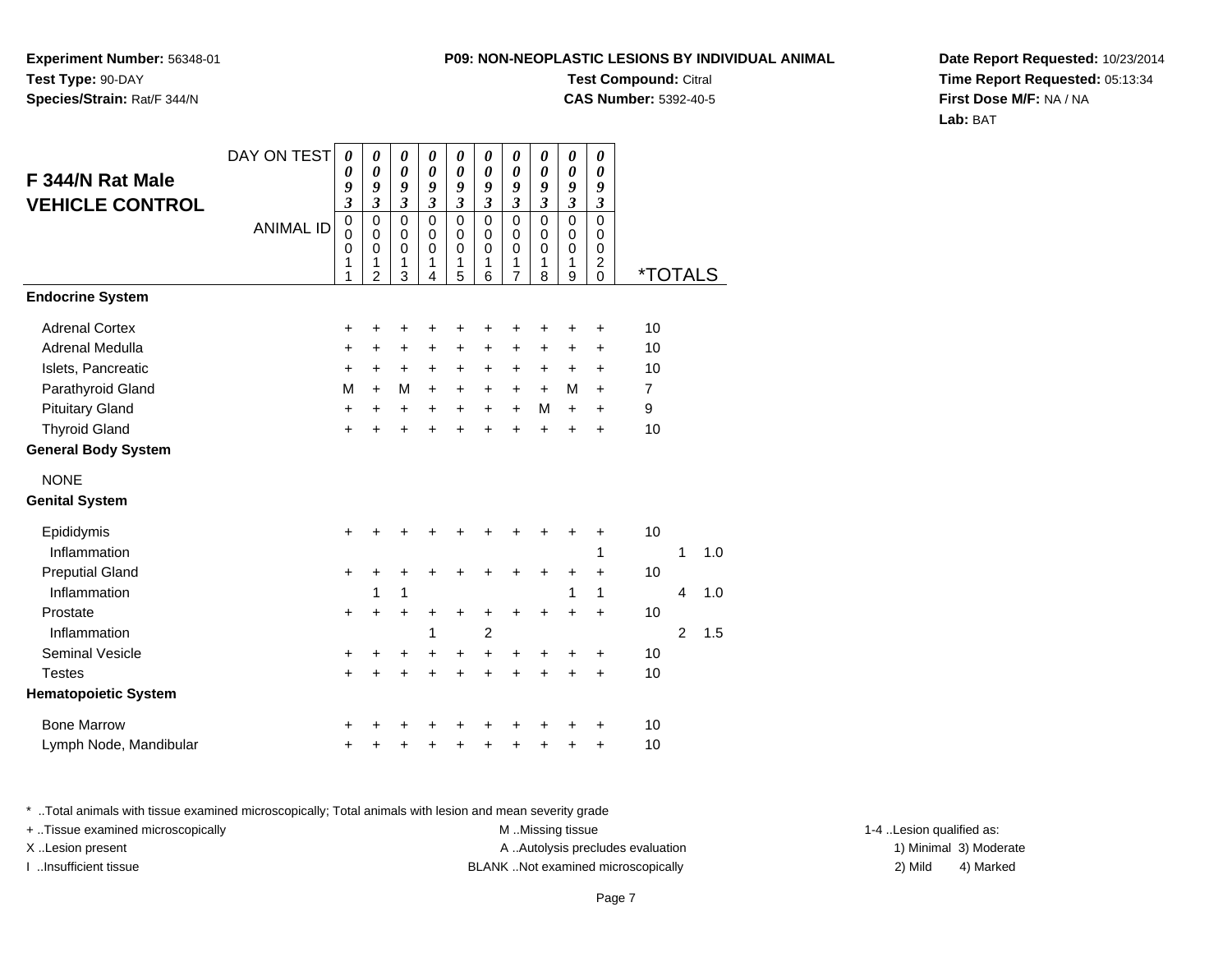**Experiment Number:** 56348-01**Test Type:** 90-DAY**Species/Strain:** Rat/F 344/N

### **Test Compound:** Citral

**CAS Number:** 5392-40-5

**Date Report Requested:** 10/23/2014**Time Report Requested:** 05:13:34**First Dose M/F:** NA / NA**Lab:** BAT

|                                             | DAY ON TEST      | 0                            | 0                                 | 0                                    | 0                                 | 0                                    | 0                                        | 0                          | 0                                        | 0                                    | 0                                                        |                       |                |     |
|---------------------------------------------|------------------|------------------------------|-----------------------------------|--------------------------------------|-----------------------------------|--------------------------------------|------------------------------------------|----------------------------|------------------------------------------|--------------------------------------|----------------------------------------------------------|-----------------------|----------------|-----|
| F 344/N Rat Male                            |                  | 0                            | 0                                 | $\boldsymbol{\theta}$                | $\boldsymbol{\theta}$             | $\boldsymbol{\theta}$                | $\boldsymbol{\theta}$                    | $\boldsymbol{\theta}$      | $\boldsymbol{\theta}$                    | $\boldsymbol{\theta}$                | 0                                                        |                       |                |     |
| <b>VEHICLE CONTROL</b>                      |                  | 9<br>$\overline{\mathbf{3}}$ | 9<br>$\mathfrak{z}$               | 9<br>$\mathfrak{z}$                  | 9<br>$\mathfrak{z}$               | 9<br>3                               | 9<br>3                                   | 9<br>3                     | 9<br>3                                   | 9<br>$\mathfrak{z}$                  | 9<br>$\boldsymbol{\beta}$                                |                       |                |     |
|                                             | <b>ANIMAL ID</b> | $\mathbf 0$<br>0<br>0<br>1   | $\mathbf 0$<br>$\Omega$<br>0<br>1 | $\mathbf 0$<br>0<br>$\mathbf 0$<br>1 | $\mathbf 0$<br>0<br>$\Omega$<br>1 | $\mathbf 0$<br>0<br>$\mathbf 0$<br>1 | $\mathbf 0$<br>$\Omega$<br>$\Omega$<br>1 | 0<br>0<br>$\mathbf 0$<br>1 | $\mathbf 0$<br>$\Omega$<br>$\Omega$<br>1 | $\mathbf 0$<br>0<br>$\mathbf 0$<br>1 | $\mathbf 0$<br>$\Omega$<br>$\mathbf 0$<br>$\overline{c}$ |                       |                |     |
|                                             |                  | 1                            | $\overline{c}$                    | 3                                    | $\overline{4}$                    | 5                                    | 6                                        | $\overline{7}$             | 8                                        | $\boldsymbol{9}$                     | $\mathbf 0$                                              | <i><b>*TOTALS</b></i> |                |     |
| Lymph Node, Mandibular                      |                  | +                            | $\ddot{}$                         | $\ddot{}$                            | $\ddot{}$                         | $+$                                  | $\ddot{}$                                | $\ddot{}$                  | $\ddot{}$                                | $\ddot{}$                            | $\ddot{}$                                                | 10                    |                |     |
| Lymph Node, Mesenteric                      |                  | $\ddot{}$                    | $\ddot{}$                         | $\ddot{}$                            | $\ddot{}$                         | $\ddot{}$                            | +                                        | $\ddot{}$                  | $\ddot{}$                                | $\ddot{}$                            | $\ddot{}$                                                | 10                    |                |     |
| Spleen                                      |                  | $\ddot{}$                    | +                                 | +                                    | +                                 | $\ddot{}$                            | +                                        | $\ddot{}$                  | $\ddot{}$                                | $\ddot{}$                            | $\ddot{}$                                                | 10                    |                |     |
| Thymus<br><b>Integumentary System</b>       |                  | +                            | +                                 | +                                    |                                   | +                                    |                                          | +                          | +                                        | +                                    | $\ddot{}$                                                | 10                    |                |     |
| Mammary Gland                               |                  | +                            | +                                 | +                                    | +                                 | М                                    | +                                        | M                          | +                                        |                                      | +                                                        | 8                     |                |     |
| Skin                                        |                  | $\ddot{}$                    | +                                 | $\ddot{}$                            | +                                 | +                                    | +                                        | +                          | +                                        |                                      | $\ddot{}$                                                | 10                    |                |     |
| <b>Musculoskeletal System</b>               |                  |                              |                                   |                                      |                                   |                                      |                                          |                            |                                          |                                      |                                                          |                       |                |     |
| Bone                                        |                  | $\ddot{}$                    |                                   | +                                    |                                   |                                      |                                          |                            |                                          |                                      |                                                          | 10                    |                |     |
| <b>Nervous System</b>                       |                  |                              |                                   |                                      |                                   |                                      |                                          |                            |                                          |                                      |                                                          |                       |                |     |
| <b>Brain</b>                                |                  | +                            |                                   | ٠                                    |                                   |                                      |                                          |                            |                                          |                                      |                                                          | 10                    |                |     |
| <b>Respiratory System</b>                   |                  |                              |                                   |                                      |                                   |                                      |                                          |                            |                                          |                                      |                                                          |                       |                |     |
| Lung                                        |                  | +                            |                                   |                                      |                                   |                                      |                                          |                            |                                          |                                      |                                                          | 10                    |                |     |
| Alveolus, Infiltration Cellular, Histiocyte |                  |                              | 1                                 |                                      |                                   |                                      |                                          | 1                          | 1                                        |                                      |                                                          |                       | 3              | 1.0 |
| Inflammation, Chronic                       |                  |                              | 1                                 |                                      |                                   |                                      |                                          |                            |                                          |                                      | 1                                                        |                       | $\mathfrak{p}$ | 1.0 |
| Nose                                        |                  | +                            | +                                 | +                                    |                                   | +                                    | +                                        |                            |                                          |                                      | $\ddot{}$                                                | 10                    |                |     |
| Inflammation                                |                  | 1                            |                                   | 1                                    | 1                                 |                                      |                                          | 1                          | 1                                        | 1                                    | 1                                                        |                       | $\overline{7}$ | 1.0 |
| Trachea                                     |                  | +                            | +                                 | +                                    | +                                 | +                                    |                                          |                            |                                          | +                                    | $\ddot{}$                                                | 10                    |                |     |
| Inflammation                                |                  | 1                            |                                   |                                      | 1                                 |                                      |                                          |                            |                                          |                                      |                                                          |                       | $\overline{2}$ | 1.0 |
| <b>Special Senses System</b>                |                  |                              |                                   |                                      |                                   |                                      |                                          |                            |                                          |                                      |                                                          |                       |                |     |

\* ..Total animals with tissue examined microscopically; Total animals with lesion and mean severity grade

+ ..Tissue examined microscopically examined microscopically examined as:  $M$  ..Missing tissue 1-4 ..Lesion qualified as:

X..Lesion present **A ..Autolysis precludes evaluation** A ..Autolysis precludes evaluation 1) Minimal 3) Moderate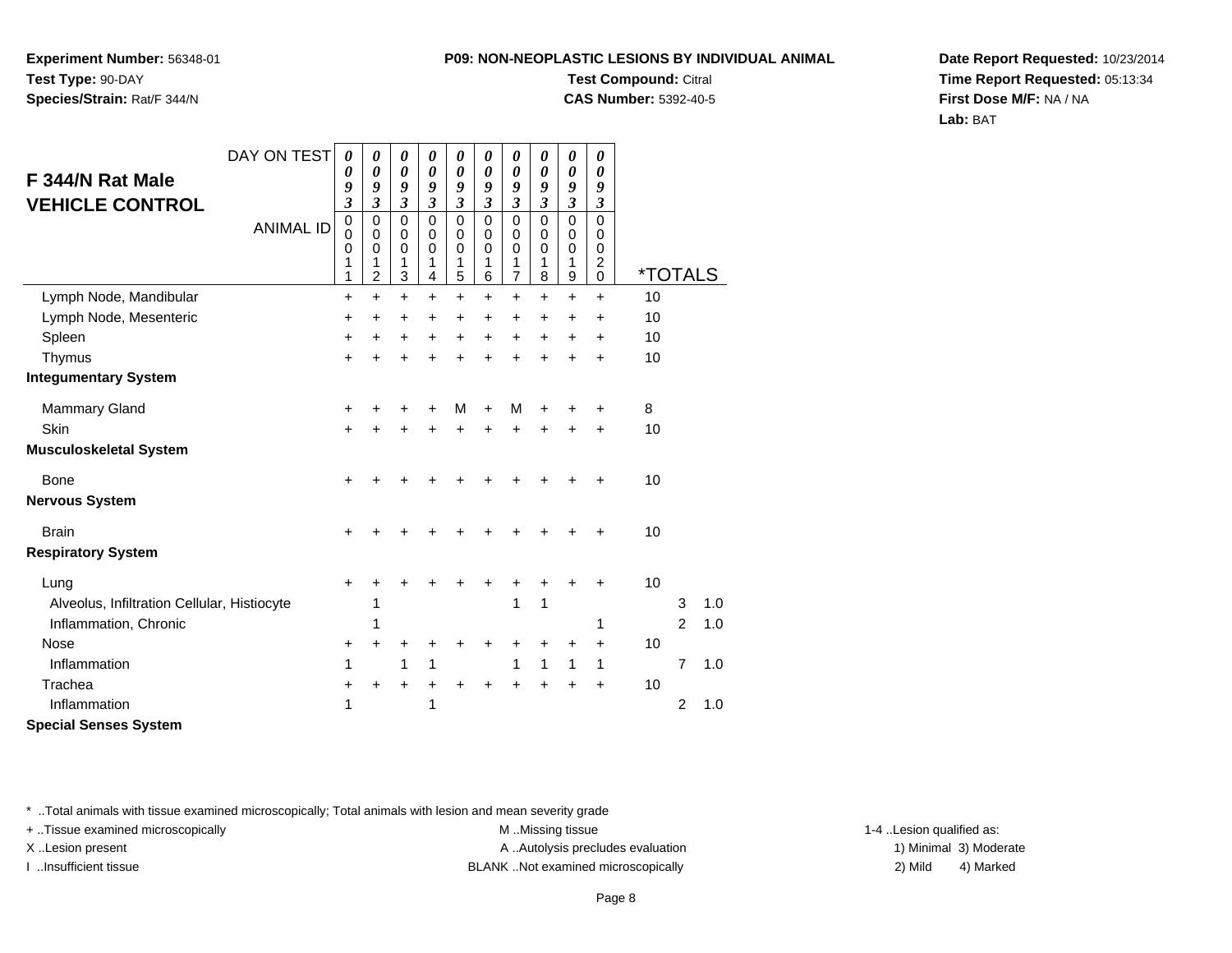**Experiment Number:** 56348-01**Test Type:** 90-DAY**Species/Strain:** Rat/F 344/N

**Test Compound:** Citral

**CAS Number:** 5392-40-5

**Date Report Requested:** 10/23/2014**Time Report Requested:** 05:13:34**First Dose M/F:** NA / NA**Lab:** BAT

| F 344/N Rat Male<br><b>VEHICLE CONTROL</b> | DAY ON TEST<br><b>ANIMAL ID</b> | 0<br>0<br>9<br>3<br>0<br>0<br>0 | 0<br>0<br>9<br>3<br>0<br>0<br>0 | 0<br>0<br>9<br>3<br>0<br>0<br>0 | 0<br>0<br>9<br>3<br>0<br>0<br>0 | 0<br>0<br>9<br>3<br>0<br>0<br>0 | 0<br>0<br>9<br>3<br>0<br>0<br>0 | 0<br>0<br>9<br>3<br>0<br>0<br>0 | 0<br>0<br>9<br>3<br>0<br>0<br>0 | 0<br>0<br>9<br>3<br>0<br>0<br>0 | 0<br>0<br>9<br>3<br>0<br>0<br>0 |    |                       |     |
|--------------------------------------------|---------------------------------|---------------------------------|---------------------------------|---------------------------------|---------------------------------|---------------------------------|---------------------------------|---------------------------------|---------------------------------|---------------------------------|---------------------------------|----|-----------------------|-----|
|                                            |                                 |                                 | 2                               | 3                               |                                 | 5                               | 6                               | 7                               | 8                               | 1<br>9                          | 2<br>$\Omega$                   |    | <i><b>*TOTALS</b></i> |     |
| <b>NONE</b>                                |                                 |                                 |                                 |                                 |                                 |                                 |                                 |                                 |                                 |                                 |                                 |    |                       |     |
| <b>Urinary System</b>                      |                                 |                                 |                                 |                                 |                                 |                                 |                                 |                                 |                                 |                                 |                                 |    |                       |     |
| Kidney                                     |                                 | +                               |                                 |                                 |                                 |                                 |                                 |                                 |                                 |                                 |                                 | 10 |                       |     |
| Developmental Malformation                 |                                 |                                 |                                 |                                 |                                 |                                 | X                               |                                 |                                 |                                 |                                 |    |                       |     |
| Mineralization                             |                                 | 1                               |                                 |                                 |                                 |                                 |                                 | 1                               |                                 |                                 |                                 |    | 5                     | 1.0 |
| Renal Tubule, Regeneration                 |                                 | 1                               | -1                              | 1                               | 1                               | 1                               | 1                               | 1                               | 1                               |                                 | 1                               |    | 10                    | 1.0 |
| <b>Urinary Bladder</b>                     |                                 | +                               |                                 | +                               | +                               | +                               |                                 |                                 |                                 |                                 | $\div$                          | 10 |                       |     |
| Inflammation                               |                                 | 1                               |                                 |                                 |                                 |                                 |                                 |                                 |                                 |                                 |                                 |    |                       | 1.0 |

\* ..Total animals with tissue examined microscopically; Total animals with lesion and mean severity grade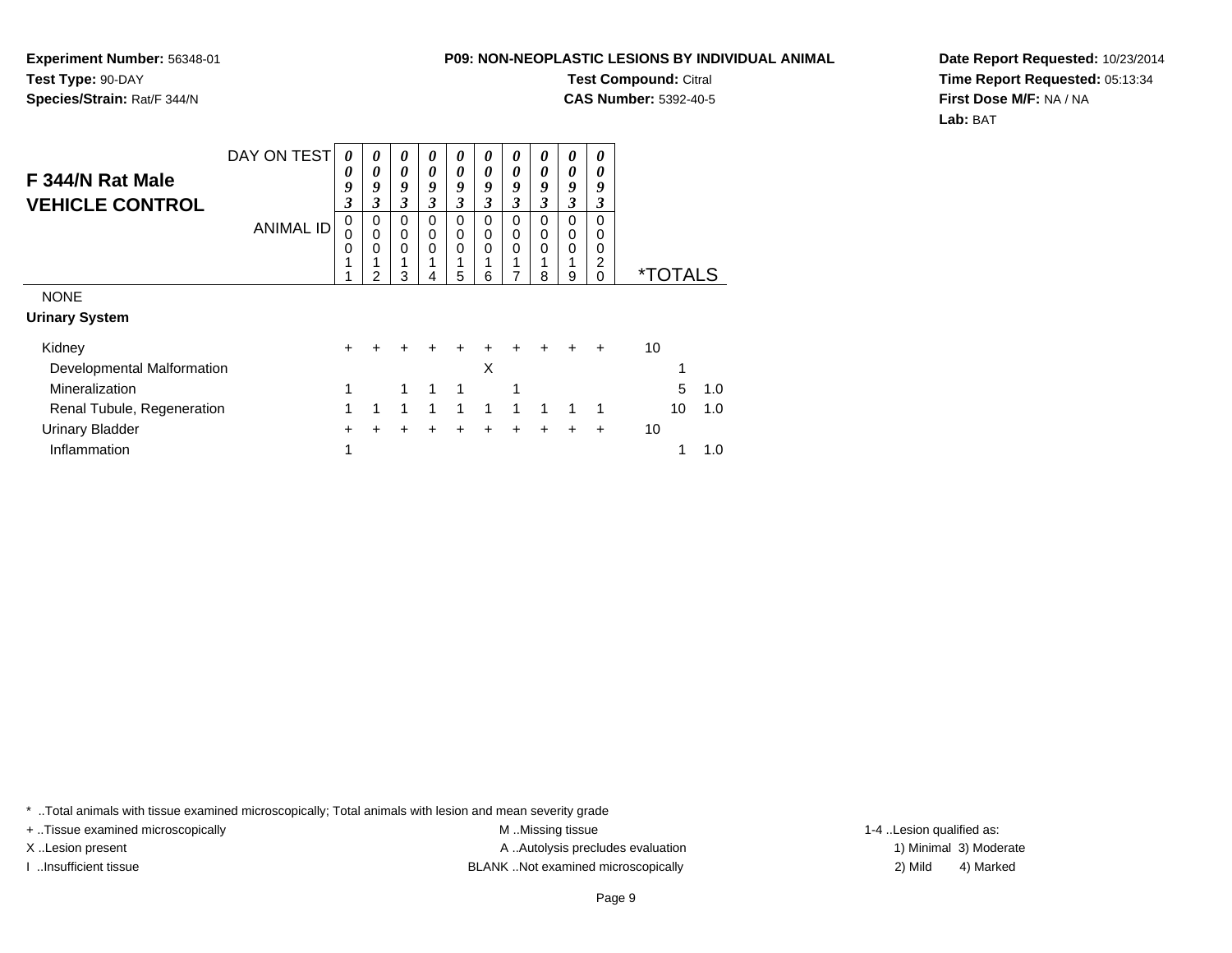**Experiment Number:** 56348-01**Test Type:** 90-DAY**Species/Strain:** Rat/F 344/N

**Test Compound:** Citral

**CAS Number:** 5392-40-5

**Date Report Requested:** 10/23/2014**Time Report Requested:** 05:13:35**First Dose M/F:** NA / NA**Lab:** BAT

| F 344/N Rat Male                                                    | DAY ON TEST      | 0<br>0<br>9                                                    | $\boldsymbol{\theta}$<br>$\boldsymbol{\theta}$<br>9                      | $\boldsymbol{\theta}$<br>$\boldsymbol{\theta}$<br>9                                       | $\boldsymbol{\theta}$<br>$\pmb{\theta}$<br>9                                                       | 0<br>0<br>9                                                                          | $\boldsymbol{\theta}$<br>0<br>9                                                               | $\pmb{\theta}$<br>0<br>9                                                                | 0<br>$\boldsymbol{\theta}$<br>9                                     | $\pmb{\theta}$<br>$\boldsymbol{\theta}$<br>9                                   | 0<br>$\boldsymbol{\theta}$<br>9                                                                                |                       |  |
|---------------------------------------------------------------------|------------------|----------------------------------------------------------------|--------------------------------------------------------------------------|-------------------------------------------------------------------------------------------|----------------------------------------------------------------------------------------------------|--------------------------------------------------------------------------------------|-----------------------------------------------------------------------------------------------|-----------------------------------------------------------------------------------------|---------------------------------------------------------------------|--------------------------------------------------------------------------------|----------------------------------------------------------------------------------------------------------------|-----------------------|--|
| 3900 PPM                                                            | <b>ANIMAL ID</b> | $\mathfrak{z}$<br>$\mathbf 0$<br>0<br>0<br>$\overline{c}$<br>1 | $\mathfrak{z}$<br>$\pmb{0}$<br>$\mathbf 0$<br>$\pmb{0}$<br>$\frac{2}{2}$ | $\overline{\mathbf{3}}$<br>$\pmb{0}$<br>$\mathbf 0$<br>$\pmb{0}$<br>$\boldsymbol{2}$<br>3 | $\overline{\mathbf{3}}$<br>$\mathbf 0$<br>$\pmb{0}$<br>$\,0\,$<br>$\overline{c}$<br>$\overline{4}$ | $\mathfrak{z}$<br>$\mathbf 0$<br>$\mathbf 0$<br>$\mathbf 0$<br>$\boldsymbol{2}$<br>5 | $\boldsymbol{\mathfrak{z}}$<br>$\mathbf 0$<br>$\pmb{0}$<br>$\pmb{0}$<br>$\boldsymbol{2}$<br>6 | $\boldsymbol{\mathfrak{z}}$<br>$\mathbf 0$<br>$\mathbf 0$<br>$\pmb{0}$<br>$\frac{2}{7}$ | $\mathfrak{z}$<br>$\overline{0}$<br>0<br>$\pmb{0}$<br>$\frac{2}{8}$ | $\mathfrak{z}$<br>$\mathbf 0$<br>$\mathbf 0$<br>$\mathbf 0$<br>$\sqrt{2}$<br>9 | $\boldsymbol{\beta}$<br>$\overline{0}$<br>$\mathbf 0$<br>$\pmb{0}$<br>$\ensuremath{\mathsf{3}}$<br>$\mathbf 0$ | <i><b>*TOTALS</b></i> |  |
| <b>Alimentary System</b>                                            |                  |                                                                |                                                                          |                                                                                           |                                                                                                    |                                                                                      |                                                                                               |                                                                                         |                                                                     |                                                                                |                                                                                                                |                       |  |
| Liver<br>Hepatodiaphragmatic Nodule<br><b>Cardiovascular System</b> |                  |                                                                |                                                                          |                                                                                           |                                                                                                    |                                                                                      |                                                                                               | $\ddot{}$<br>X                                                                          |                                                                     |                                                                                |                                                                                                                | 1<br>1                |  |
| <b>NONE</b><br><b>Endocrine System</b>                              |                  |                                                                |                                                                          |                                                                                           |                                                                                                    |                                                                                      |                                                                                               |                                                                                         |                                                                     |                                                                                |                                                                                                                |                       |  |
| <b>NONE</b><br><b>General Body System</b>                           |                  |                                                                |                                                                          |                                                                                           |                                                                                                    |                                                                                      |                                                                                               |                                                                                         |                                                                     |                                                                                |                                                                                                                |                       |  |
| <b>NONE</b><br><b>Genital System</b>                                |                  |                                                                |                                                                          |                                                                                           |                                                                                                    |                                                                                      |                                                                                               |                                                                                         |                                                                     |                                                                                |                                                                                                                |                       |  |
| <b>NONE</b><br><b>Hematopoietic System</b>                          |                  |                                                                |                                                                          |                                                                                           |                                                                                                    |                                                                                      |                                                                                               |                                                                                         |                                                                     |                                                                                |                                                                                                                |                       |  |
| <b>NONE</b><br><b>Integumentary System</b>                          |                  |                                                                |                                                                          |                                                                                           |                                                                                                    |                                                                                      |                                                                                               |                                                                                         |                                                                     |                                                                                |                                                                                                                |                       |  |
| <b>NONE</b><br><b>Musculoskeletal System</b>                        |                  |                                                                |                                                                          |                                                                                           |                                                                                                    |                                                                                      |                                                                                               |                                                                                         |                                                                     |                                                                                |                                                                                                                |                       |  |
| <b>NONE</b><br><b>Nervous System</b>                                |                  |                                                                |                                                                          |                                                                                           |                                                                                                    |                                                                                      |                                                                                               |                                                                                         |                                                                     |                                                                                |                                                                                                                |                       |  |
|                                                                     |                  |                                                                |                                                                          |                                                                                           |                                                                                                    |                                                                                      |                                                                                               |                                                                                         |                                                                     |                                                                                |                                                                                                                |                       |  |

\* ..Total animals with tissue examined microscopically; Total animals with lesion and mean severity grade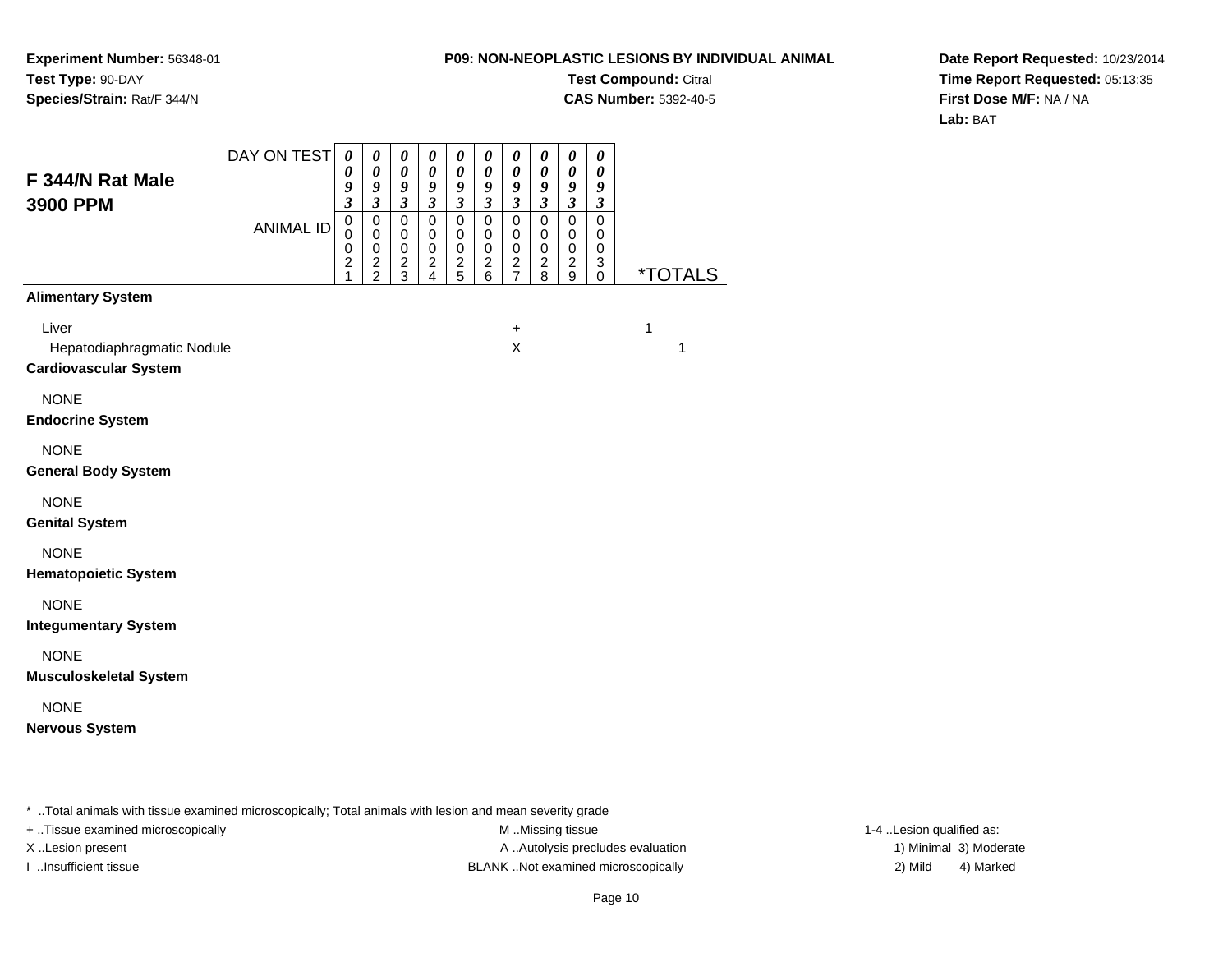**Experiment Number:** 56348-01**Test Type:** 90-DAY**Species/Strain:** Rat/F 344/N

**Test Compound:** Citral

**CAS Number:** 5392-40-5

**Date Report Requested:** 10/23/2014**Time Report Requested:** 05:13:35**First Dose M/F:** NA / NA**Lab:** BAT

| F 344/N Rat Male<br>3900 PPM                          | DAY ON TEST<br><b>ANIMAL ID</b> | 0<br>0<br>9<br>3<br>$\pmb{0}$<br>0<br>0<br>$\overline{c}$ | 0<br>0<br>9<br>3<br>0<br>0<br>0<br>$\overline{c}$ | 0<br>$\boldsymbol{\theta}$<br>9<br>$\boldsymbol{\beta}$<br>0<br>$\mathbf 0$<br>$\pmb{0}$<br>$\overline{c}$ | 0<br>0<br>9<br>$\boldsymbol{\beta}$<br>0<br>0<br>0<br>2 | 0<br>0<br>9<br>3<br>0<br>0<br>$\pmb{0}$<br>$\frac{2}{5}$ | 0<br>0<br>9<br>3<br>0<br>0<br>0<br>2 | 0<br>0<br>9<br>3<br>0<br>0<br>0<br>$\frac{2}{7}$ | 0<br>0<br>9<br>3<br>0<br>0<br>0<br>2 | 0<br>0<br>9<br>3<br>0<br>0<br>0<br>2 | 0<br>0<br>9<br>3<br>0<br>0<br>0<br>3 |                       |        |            |
|-------------------------------------------------------|---------------------------------|-----------------------------------------------------------|---------------------------------------------------|------------------------------------------------------------------------------------------------------------|---------------------------------------------------------|----------------------------------------------------------|--------------------------------------|--------------------------------------------------|--------------------------------------|--------------------------------------|--------------------------------------|-----------------------|--------|------------|
| <b>NONE</b><br><b>Respiratory System</b>              |                                 |                                                           | $\overline{2}$                                    | 3                                                                                                          | 4                                                       |                                                          | 6                                    |                                                  | 8                                    | 9                                    | 0                                    | <i><b>*TOTALS</b></i> |        |            |
| <b>NONE</b><br><b>Special Senses System</b>           |                                 |                                                           |                                                   |                                                                                                            |                                                         |                                                          |                                      |                                                  |                                      |                                      |                                      |                       |        |            |
| <b>NONE</b><br><b>Urinary System</b>                  |                                 |                                                           |                                                   |                                                                                                            |                                                         |                                                          |                                      |                                                  |                                      |                                      |                                      |                       |        |            |
| Kidney<br>Nephropathy<br>Renal Tubule, Casts Granular |                                 | $\pm$                                                     | +                                                 |                                                                                                            |                                                         |                                                          | 1                                    | +                                                | $\div$                               | $\pm$<br>1                           | $\ddot{}$<br>1<br>1                  | 10                    | 3<br>3 | 1.0<br>1.0 |
| Renal Tubule, Regeneration                            |                                 | 1                                                         | 1                                                 | 1                                                                                                          | 1                                                       | 1                                                        |                                      |                                                  |                                      |                                      |                                      |                       |        | 1.0        |

\* ..Total animals with tissue examined microscopically; Total animals with lesion and mean severity grade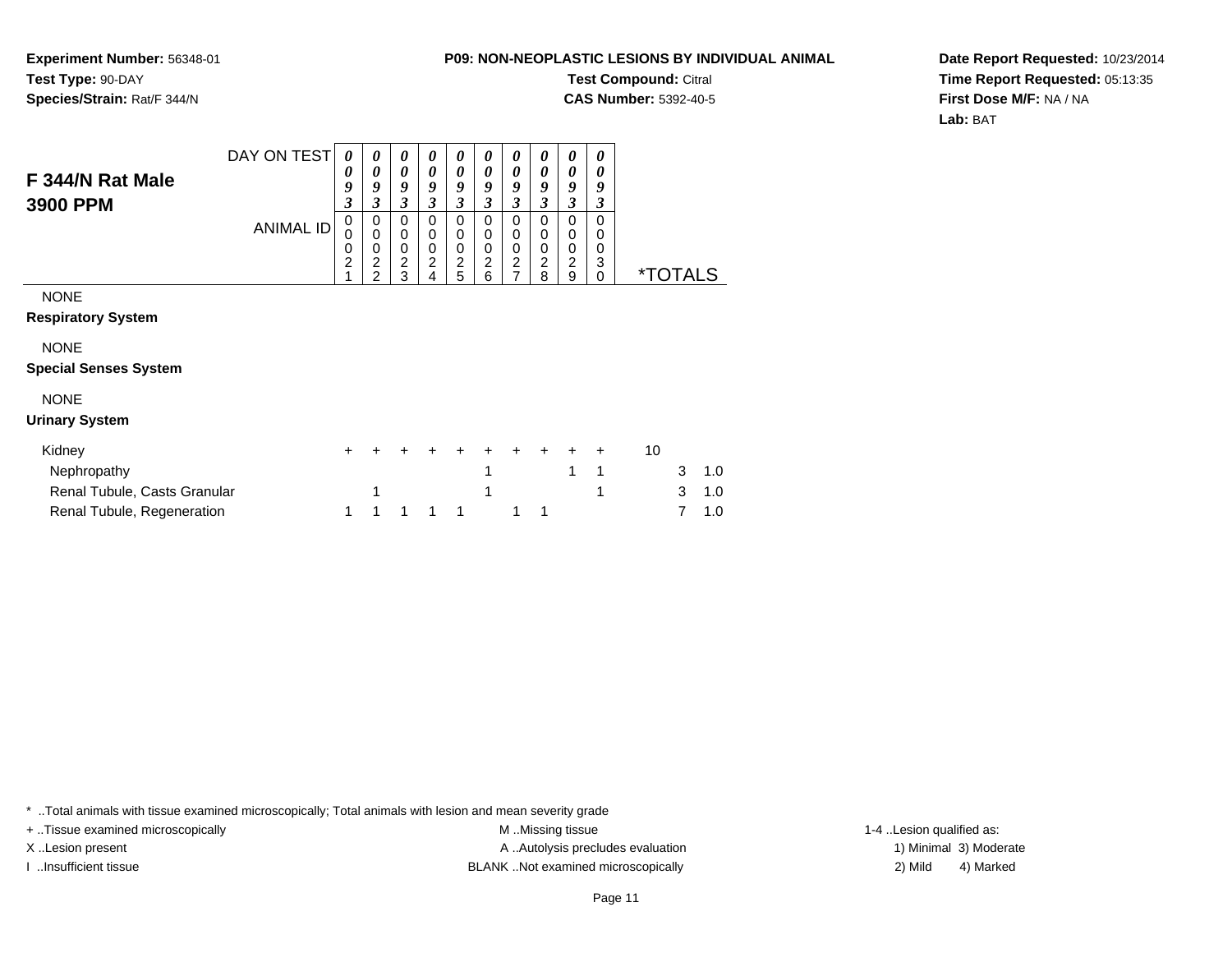**Experiment Number:** 56348-01**Test Type:** 90-DAY**Species/Strain:** Rat/F 344/N

#### **P09: NON-NEOPLASTIC LESIONS BY INDIVIDUAL ANIMAL**

**Test Compound:** Citral

**CAS Number:** 5392-40-5

**Date Report Requested:** 10/23/2014**Time Report Requested:** 05:13:35**First Dose M/F:** NA / NA**Lab:** BAT

| F 344/N Rat Male<br><b>7800 PPM</b>                                                                     | DAY ON TEST      | $\boldsymbol{\theta}$<br>0<br>$\boldsymbol{9}$<br>$\boldsymbol{\beta}$ | $\boldsymbol{\theta}$<br>$\pmb{\theta}$<br>9<br>$\boldsymbol{\beta}$ | 0<br>0<br>9<br>$\boldsymbol{\mathfrak{z}}$ | 0<br>0<br>9<br>$\mathfrak{z}$ | $\pmb{\theta}$<br>$\pmb{\theta}$<br>$\pmb{9}$<br>$\mathfrak{z}$ | 0<br>$\pmb{\theta}$<br>9<br>$\boldsymbol{\mathfrak{z}}$     | $\boldsymbol{\theta}$<br>0<br>9<br>$\boldsymbol{\beta}$              | 0<br>0<br>9<br>$\boldsymbol{\beta}$ | $\pmb{\theta}$<br>0<br>9<br>$\boldsymbol{\beta}$ | $\pmb{\theta}$<br>$\pmb{\theta}$<br>9<br>$\boldsymbol{\beta}$ |         |  |                          |
|---------------------------------------------------------------------------------------------------------|------------------|------------------------------------------------------------------------|----------------------------------------------------------------------|--------------------------------------------|-------------------------------|-----------------------------------------------------------------|-------------------------------------------------------------|----------------------------------------------------------------------|-------------------------------------|--------------------------------------------------|---------------------------------------------------------------|---------|--|--------------------------|
|                                                                                                         | <b>ANIMAL ID</b> | 0<br>0<br>$\mathbf 0$<br>3<br>1                                        | $\pmb{0}$<br>0<br>0<br>$\ensuremath{\mathsf{3}}$<br>$\overline{2}$   | 0<br>$\mathbf 0$<br>0<br>3<br>3            | 0<br>0<br>0<br>3<br>4         | $\mathbf 0$<br>0<br>$\mathbf 0$<br>3<br>5                       | $\mathbf 0$<br>0<br>0<br>$\ensuremath{\mathsf{3}}$<br>$\,6$ | $\mathbf 0$<br>0<br>0<br>$\ensuremath{\mathsf{3}}$<br>$\overline{7}$ | $\mathbf 0$<br>0<br>0<br>3<br>8     | 0<br>0<br>0<br>3<br>$\boldsymbol{9}$             | 0<br>0<br>0<br>4<br>0                                         | *TOTALS |  |                          |
| <b>Alimentary System</b>                                                                                |                  |                                                                        |                                                                      |                                            |                               |                                                                 |                                                             |                                                                      |                                     |                                                  |                                                               |         |  |                          |
| <b>NONE</b><br><b>Cardiovascular System</b>                                                             |                  |                                                                        |                                                                      |                                            |                               |                                                                 |                                                             |                                                                      |                                     |                                                  |                                                               |         |  |                          |
| <b>NONE</b><br><b>Endocrine System</b>                                                                  |                  |                                                                        |                                                                      |                                            |                               |                                                                 |                                                             |                                                                      |                                     |                                                  |                                                               |         |  |                          |
| <b>NONE</b><br><b>General Body System</b>                                                               |                  |                                                                        |                                                                      |                                            |                               |                                                                 |                                                             |                                                                      |                                     |                                                  |                                                               |         |  |                          |
| <b>NONE</b><br><b>Genital System</b>                                                                    |                  |                                                                        |                                                                      |                                            |                               |                                                                 |                                                             |                                                                      |                                     |                                                  |                                                               |         |  |                          |
| <b>NONE</b><br><b>Hematopoietic System</b>                                                              |                  |                                                                        |                                                                      |                                            |                               |                                                                 |                                                             |                                                                      |                                     |                                                  |                                                               |         |  |                          |
| <b>Bone Marrow</b><br><b>Integumentary System</b>                                                       |                  | $\pm$                                                                  |                                                                      |                                            |                               |                                                                 |                                                             |                                                                      |                                     | ÷.                                               | $\ddot{}$                                                     | 10      |  |                          |
| <b>NONE</b><br><b>Musculoskeletal System</b>                                                            |                  |                                                                        |                                                                      |                                            |                               |                                                                 |                                                             |                                                                      |                                     |                                                  |                                                               |         |  |                          |
| <b>NONE</b><br><b>Nervous System</b>                                                                    |                  |                                                                        |                                                                      |                                            |                               |                                                                 |                                                             |                                                                      |                                     |                                                  |                                                               |         |  |                          |
| <b>NONE</b>                                                                                             |                  |                                                                        |                                                                      |                                            |                               |                                                                 |                                                             |                                                                      |                                     |                                                  |                                                               |         |  |                          |
| * Total animals with tissue examined microscopically; Total animals with lesion and mean severity grade |                  |                                                                        |                                                                      |                                            |                               |                                                                 |                                                             |                                                                      |                                     |                                                  |                                                               |         |  |                          |
| + Tissue examined microscopically                                                                       |                  |                                                                        |                                                                      |                                            |                               |                                                                 |                                                             |                                                                      | M Missing tissue                    |                                                  |                                                               |         |  | 1-4 Lesion qualified as: |

X..Lesion present **A ..Autolysis precludes evaluation** A ..Autolysis precludes evaluation 1) Minimal 3) Moderate I ..Insufficient tissue BLANK ..Not examined microscopically 2) Mild 4) Marked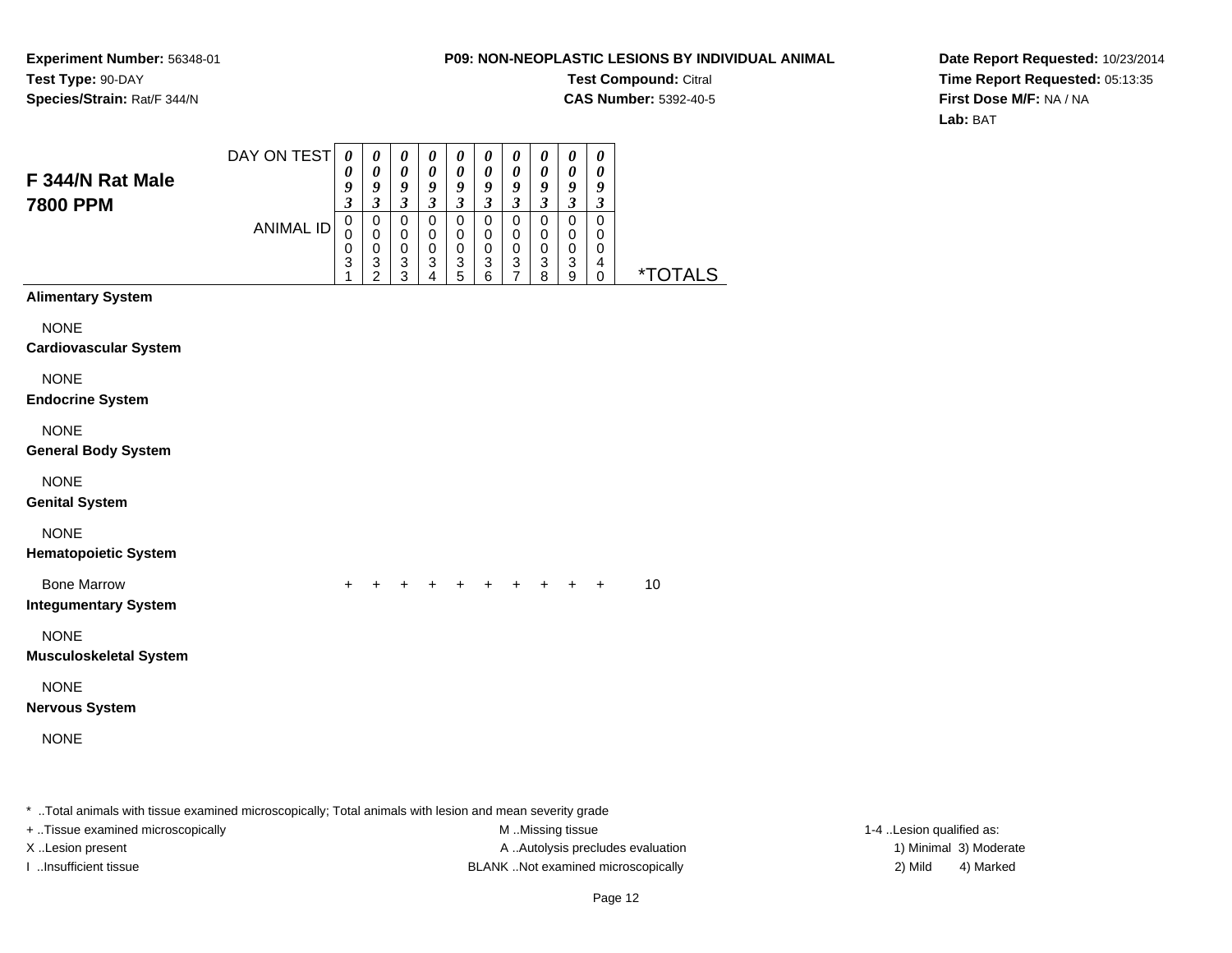**Experiment Number:** 56348-01**Test Type:** 90-DAY**Species/Strain:** Rat/F 344/N

Renal Tubule, Casts Granular

#### **P09: NON-NEOPLASTIC LESIONS BY INDIVIDUAL ANIMAL**

**Test Compound:** Citral

**CAS Number:** 5392-40-5

**Date Report Requested:** 10/23/2014**Time Report Requested:** 05:13:35**First Dose M/F:** NA / NA**Lab:** BAT

| F 344/N Rat Male             | DAY ON TEST      | 0<br>0           | 0<br>0                   | 0<br>0                   | 0<br>0           | 0<br>0                   | 0<br>0           | 0<br>0                                        | 0<br>0           | 0<br>0           | 0<br>0           |    |                       |     |
|------------------------------|------------------|------------------|--------------------------|--------------------------|------------------|--------------------------|------------------|-----------------------------------------------|------------------|------------------|------------------|----|-----------------------|-----|
| 7800 PPM                     |                  | 9<br>3           | 9<br>3                   | 9<br>3                   | 9<br>3           | 9<br>3                   | 9<br>3           | 9<br>3                                        | 9<br>3           | 9<br>3           | 9<br>3           |    |                       |     |
|                              | <b>ANIMAL ID</b> | 0<br>0<br>0<br>3 | 0<br>$\pmb{0}$<br>0<br>3 | 0<br>0<br>$\pmb{0}$<br>3 | 0<br>0<br>0<br>3 | 0<br>0<br>$\pmb{0}$<br>3 | 0<br>0<br>0<br>3 | 0<br>0<br>0<br>$\ensuremath{\mathsf{3}}$<br>7 | 0<br>0<br>0<br>3 | 0<br>0<br>0<br>3 | 0<br>0<br>0<br>4 |    | <i><b>*TOTALS</b></i> |     |
| <b>Respiratory System</b>    |                  |                  | $\overline{2}$           | 3                        | 4                | 5                        | 6                |                                               | 8                | 9                | $\Omega$         |    |                       |     |
| <b>NONE</b>                  |                  |                  |                          |                          |                  |                          |                  |                                               |                  |                  |                  |    |                       |     |
| <b>Special Senses System</b> |                  |                  |                          |                          |                  |                          |                  |                                               |                  |                  |                  |    |                       |     |
| <b>NONE</b>                  |                  |                  |                          |                          |                  |                          |                  |                                               |                  |                  |                  |    |                       |     |
| <b>Urinary System</b>        |                  |                  |                          |                          |                  |                          |                  |                                               |                  |                  |                  |    |                       |     |
| Kidney                       |                  | $\pm$            |                          |                          |                  |                          |                  | $\pm$                                         |                  |                  | $\ddot{}$        | 10 |                       |     |
| Nephropathy                  |                  | 1                | 1                        | 1                        | 1                | 1                        | 1                | 1                                             | 1                | 1                | 1                |    | 10                    | 1.0 |

\* ..Total animals with tissue examined microscopically; Total animals with lesion and mean severity grade

1 (a) 1

+ ..Tissue examined microscopically M ...Missing tissue 1-4 ... M ...Missing tissue

X..Lesion present **A ..Autolysis precludes evaluation** A ..Autolysis precludes evaluation 1) Minimal 3) Moderate I ..Insufficient tissue BLANK ..Not examined microscopically 2) Mild 4) Marked

<sup>1</sup> <sup>1</sup> <sup>1</sup> <sup>1</sup> <sup>1</sup> <sup>1</sup> <sup>1</sup> <sup>2</sup> <sup>2</sup> <sup>10</sup> 1.2

1-4 ..Lesion qualified as: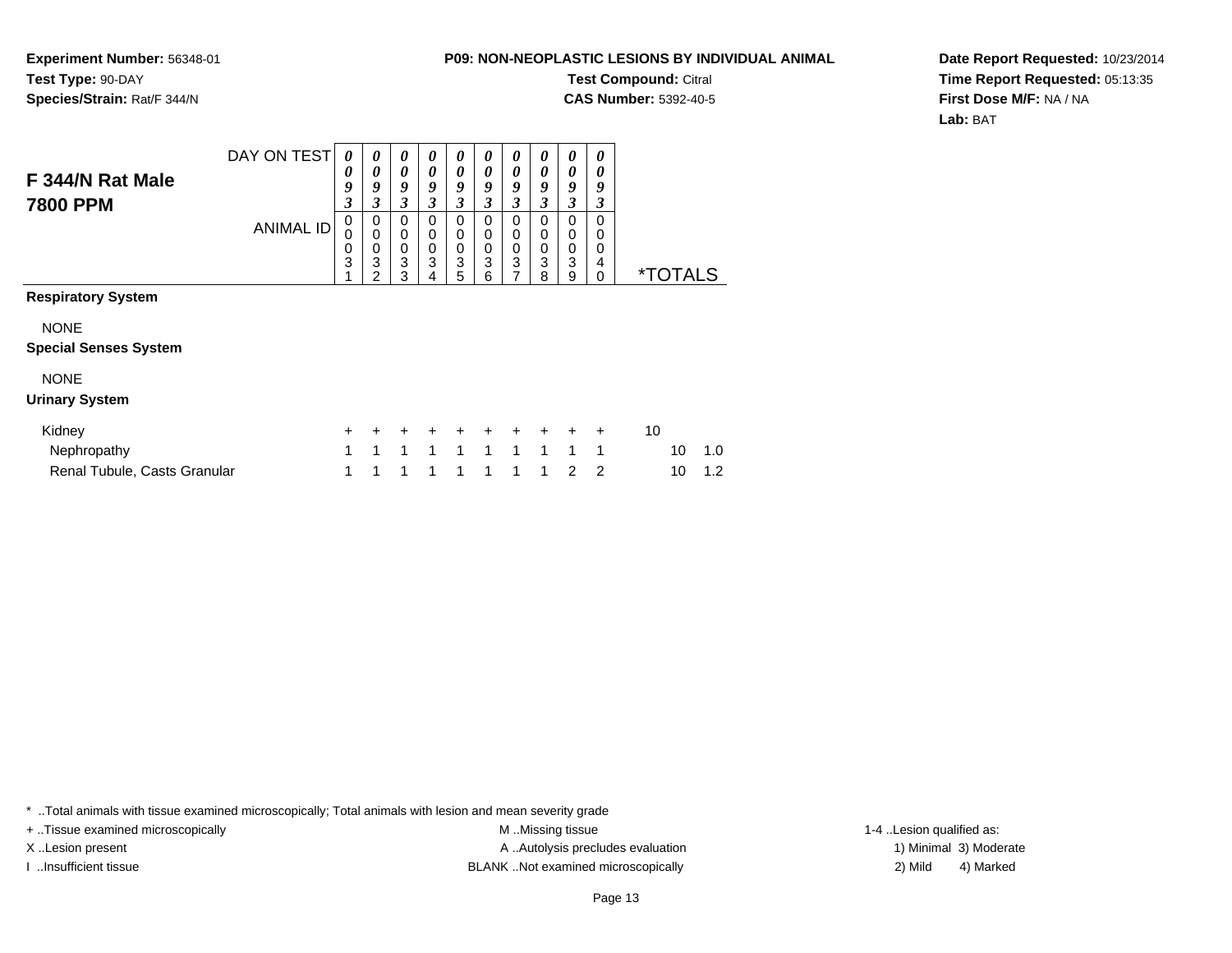**Experiment Number:** 56348-01**Test Type:** 90-DAY**Species/Strain:** Rat/F 344/N

## **Test Compound:** Citral

**CAS Number:** 5392-40-5

**Date Report Requested:** 10/23/2014**Time Report Requested:** 05:13:35**First Dose M/F:** NA / NA**Lab:** BAT

|                              | DAY ON TEST      | 0                               | $\boldsymbol{\theta}$                               | 0                                                                         | 0                                                             | 0                                         | 0                                                   | $\boldsymbol{\theta}$        | $\boldsymbol{\theta}$                                            | 0                                                                      | $\boldsymbol{\theta}$ |                       |   |     |
|------------------------------|------------------|---------------------------------|-----------------------------------------------------|---------------------------------------------------------------------------|---------------------------------------------------------------|-------------------------------------------|-----------------------------------------------------|------------------------------|------------------------------------------------------------------|------------------------------------------------------------------------|-----------------------|-----------------------|---|-----|
| F 344/N Rat Male             |                  | 0                               | $\boldsymbol{\theta}$<br>9                          | 0                                                                         | $\boldsymbol{\theta}$<br>9                                    | 0<br>9                                    | $\boldsymbol{\theta}$                               | $\boldsymbol{\theta}$<br>9   | $\boldsymbol{\theta}$                                            | 0                                                                      | 0                     |                       |   |     |
| 15600<br><b>PPM</b>          |                  | 9<br>3                          | $\mathfrak{z}$                                      | 9<br>$\overline{\mathbf{3}}$                                              | $\mathfrak{z}$                                                | $\mathfrak{z}$                            | 9<br>$\mathfrak{z}$                                 | $\mathfrak{z}$               | 9<br>$\mathfrak{z}$                                              | 9<br>$\mathfrak{z}$                                                    | 9<br>3                |                       |   |     |
|                              | <b>ANIMAL ID</b> | $\mathsf 0$<br>0<br>0<br>4<br>1 | $\mathbf 0$<br>$\mathbf 0$<br>$\mathbf 0$<br>4<br>2 | $\mathbf 0$<br>$\mathbf 0$<br>$\mathbf 0$<br>$\overline{\mathbf{4}}$<br>3 | $\mathbf 0$<br>$\mathbf 0$<br>$\Omega$<br>$\overline{4}$<br>4 | $\mathbf 0$<br>0<br>$\mathbf 0$<br>4<br>5 | $\mathbf 0$<br>$\mathbf 0$<br>$\mathbf 0$<br>4<br>6 | $\Omega$<br>0<br>0<br>4<br>7 | $\mathbf{0}$<br>$\mathbf 0$<br>0<br>$\overline{\mathbf{4}}$<br>8 | $\Omega$<br>$\mathbf 0$<br>$\mathbf 0$<br>$\overline{\mathbf{4}}$<br>9 | 0<br>0<br>0<br>5<br>0 | <i><b>*TOTALS</b></i> |   |     |
| <b>Alimentary System</b>     |                  |                                 |                                                     |                                                                           |                                                               |                                           |                                                     |                              |                                                                  |                                                                        |                       |                       |   |     |
| Esophagus                    |                  | +                               | +                                                   | +                                                                         | +                                                             | +                                         | +                                                   | +                            | +                                                                | +                                                                      | +                     | 10                    |   |     |
| Intestine Large, Cecum       |                  | $\ddot{}$                       | $\ddot{}$                                           | $\ddot{}$                                                                 | $\ddot{}$                                                     | +                                         | $\ddot{}$                                           | $\ddot{}$                    | $\ddot{}$                                                        | $\ddot{}$                                                              | $\ddot{}$             | 10                    |   |     |
| Intestine Large, Colon       |                  | $+$                             | $\ddot{}$                                           | $\pm$                                                                     | +                                                             | $\ddot{}$                                 | $\ddot{}$                                           | +                            | $\ddot{}$                                                        | $\ddot{}$                                                              | +                     | 10                    |   |     |
| Parasite Metazoan            |                  |                                 |                                                     |                                                                           |                                                               | X                                         |                                                     |                              |                                                                  |                                                                        |                       |                       | 1 |     |
| Intestine Large, Rectum      |                  | +                               | +                                                   | +                                                                         | +                                                             | +                                         | +                                                   | +                            | +                                                                | +                                                                      | +                     | 10                    |   |     |
| Intestine Small, Duodenum    |                  | +                               | +                                                   | $\ddot{}$                                                                 | $\ddot{}$                                                     | $\ddot{}$                                 | +                                                   | +                            | $\ddot{}$                                                        | +                                                                      | $\ddot{}$             | 10                    |   |     |
| Intestine Small, Ileum       |                  | $\pm$                           | +                                                   | $+$                                                                       | $\ddot{}$                                                     | $\ddot{}$                                 | $\ddot{}$                                           | $\ddot{}$                    | $\ddot{}$                                                        | $\ddot{}$                                                              | +                     | 10                    |   |     |
| Intestine Small, Jejunum     |                  | +                               | $\ddot{}$                                           | $\ddot{}$                                                                 | +                                                             | $\ddot{}$                                 | $\ddot{}$                                           | +                            | $\ddot{}$                                                        | $\ddot{}$                                                              | $\ddot{}$             | 10                    |   |     |
| Liver                        |                  | $\ddot{}$                       | $\ddot{}$                                           | $+$                                                                       | $\ddot{}$                                                     | $\ddot{}$                                 | $\ddot{}$                                           | $\ddot{}$                    | $\ddot{}$                                                        | $\ddot{}$                                                              | $\ddot{}$             | 10                    |   |     |
| Inflammation, Chronic        |                  |                                 | 1                                                   | $\mathbf{1}$                                                              | 1                                                             |                                           |                                                     | 1                            |                                                                  |                                                                        | 1                     |                       | 5 | 1.0 |
| Pancreas                     |                  | +                               | $\ddot{}$                                           | $\ddot{}$                                                                 | $\ddot{}$                                                     | $\ddot{}$                                 | $\ddot{}$                                           | $\ddot{}$                    | +                                                                | +                                                                      | $\ddot{}$             | 10                    |   |     |
| Atrophy                      |                  | 1                               |                                                     |                                                                           |                                                               |                                           |                                                     |                              |                                                                  |                                                                        |                       |                       | 1 | 1.0 |
| Salivary Glands              |                  | +                               | ٠                                                   | +                                                                         | +                                                             | $\ddot{}$                                 | +                                                   | +                            | +                                                                | ٠                                                                      | ٠                     | 10                    |   |     |
| Stomach, Forestomach         |                  | $\ddot{}$                       | $\ddot{}$                                           | $\ddot{}$                                                                 | $\ddot{}$                                                     | +                                         | +                                                   | $\ddot{}$                    | $\ddot{}$                                                        | $\ddot{}$                                                              | $\ddot{}$             | 10                    |   |     |
| Stomach, Glandular           |                  | $\ddot{}$                       | +                                                   | $\ddot{}$                                                                 | $\ddot{}$                                                     | $\ddot{}$                                 | $\ddot{}$                                           | $\ddot{}$                    | $\ddot{}$                                                        | ÷                                                                      | $\ddot{}$             | 10                    |   |     |
| <b>Cardiovascular System</b> |                  |                                 |                                                     |                                                                           |                                                               |                                           |                                                     |                              |                                                                  |                                                                        |                       |                       |   |     |
| <b>Blood Vessel</b>          |                  | $\ddot{}$                       |                                                     |                                                                           | +                                                             | +                                         | +                                                   | +                            | +                                                                |                                                                        | +                     | 10                    |   |     |
| Heart                        |                  | +                               | +                                                   | $\ddot{}$                                                                 | +                                                             | $\ddot{}$                                 | $\ddot{}$                                           | $\ddot{}$                    | $\ddot{}$                                                        | +                                                                      | +                     | 10                    |   |     |
| Cardiomyopathy               |                  | 1                               | 1                                                   | 1                                                                         | 1                                                             |                                           | 1                                                   |                              | 1                                                                | 1                                                                      | 1                     |                       | 8 | 1.0 |
| <b>Endocrine System</b>      |                  |                                 |                                                     |                                                                           |                                                               |                                           |                                                     |                              |                                                                  |                                                                        |                       |                       |   |     |

\* ..Total animals with tissue examined microscopically; Total animals with lesion and mean severity grade

+ ..Tissue examined microscopically examined microscopically examined as:  $M$  ..Missing tissue 1-4 ..Lesion qualified as: X..Lesion present **A ..Autolysis precludes evaluation** A ..Autolysis precludes evaluation 1) Minimal 3) Moderate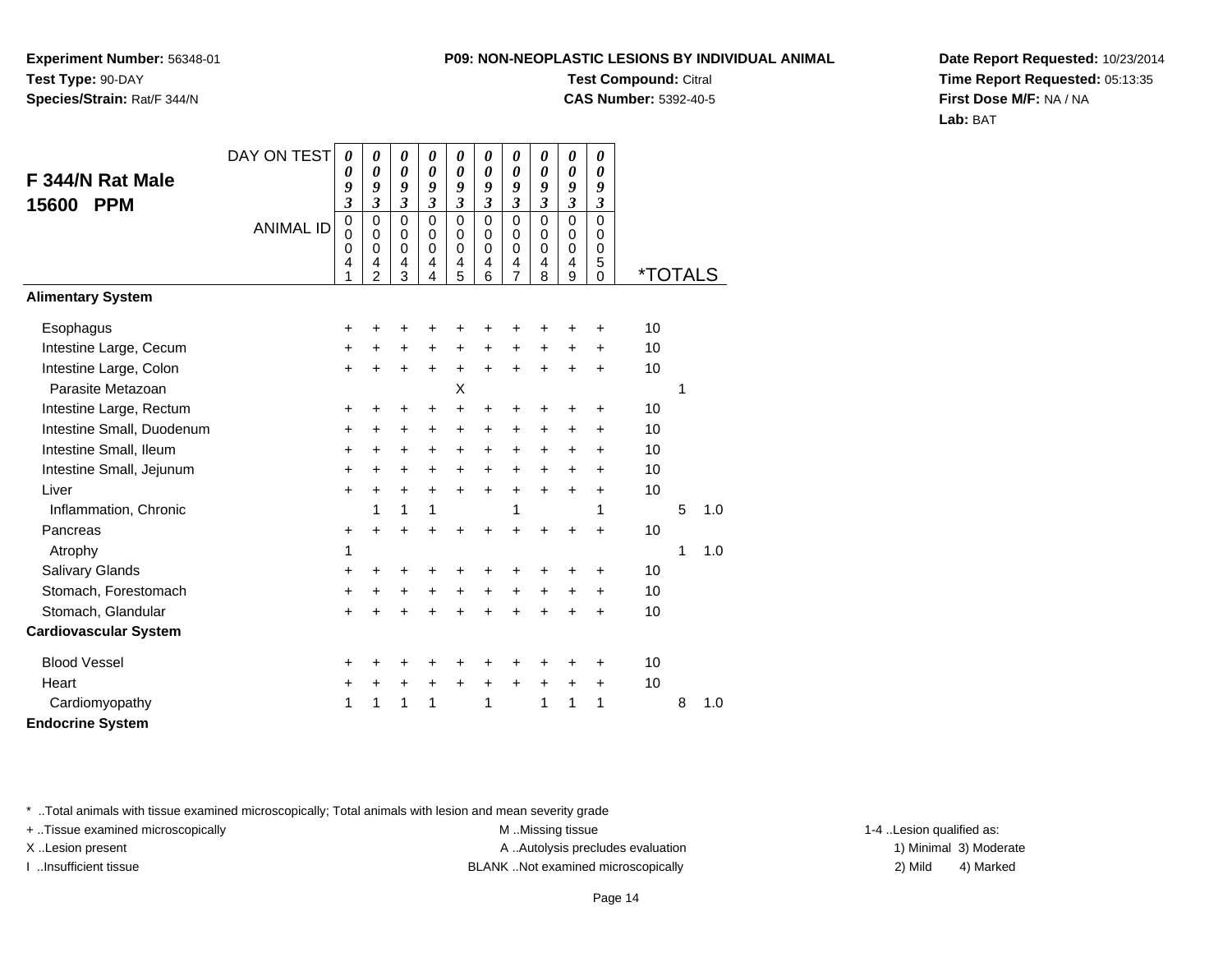**Experiment Number:** 56348-01**Test Type:** 90-DAY**Species/Strain:** Rat/F 344/N

### **Test Compound:** Citral

**CAS Number:** 5392-40-5

**Date Report Requested:** 10/23/2014**Time Report Requested:** 05:13:35**First Dose M/F:** NA / NA**Lab:** BAT

|                             | DAY ON TEST      | $\boldsymbol{\theta}$                     | 0                                            | 0                                         | 0                                                             | 0                                                              | 0                                                   | 0                            | 0                               | 0                                         | 0                               |                       |                |     |
|-----------------------------|------------------|-------------------------------------------|----------------------------------------------|-------------------------------------------|---------------------------------------------------------------|----------------------------------------------------------------|-----------------------------------------------------|------------------------------|---------------------------------|-------------------------------------------|---------------------------------|-----------------------|----------------|-----|
| F 344/N Rat Male            |                  | 0<br>9                                    | $\boldsymbol{\theta}$<br>9                   | $\pmb{\theta}$<br>9                       | $\boldsymbol{\theta}$<br>9                                    | $\boldsymbol{\theta}$<br>9                                     | $\pmb{\theta}$<br>9                                 | $\boldsymbol{\theta}$<br>9   | $\boldsymbol{\theta}$<br>9      | $\boldsymbol{\theta}$<br>9                | $\boldsymbol{\theta}$<br>9      |                       |                |     |
| <b>PPM</b><br>15600         |                  | $\overline{\mathbf{3}}$                   | $\mathfrak{z}$                               | $\mathfrak{z}$                            | $\mathfrak{z}$                                                | $\overline{\mathbf{3}}$                                        | $\overline{\mathbf{3}}$                             | $\overline{\mathbf{3}}$      | $\overline{3}$                  | $\overline{\mathbf{3}}$                   | $\mathfrak{z}$                  |                       |                |     |
|                             | <b>ANIMAL ID</b> | $\mathbf 0$<br>$\mathbf 0$<br>0<br>4<br>1 | 0<br>$\mathbf 0$<br>0<br>4<br>$\overline{2}$ | 0<br>$\mathbf 0$<br>$\mathbf 0$<br>4<br>3 | $\mathbf 0$<br>$\mathbf 0$<br>$\Omega$<br>4<br>$\overline{4}$ | $\pmb{0}$<br>$\mathbf 0$<br>$\mathbf 0$<br>4<br>$\overline{5}$ | $\mathbf 0$<br>$\mathbf 0$<br>$\mathbf 0$<br>4<br>6 | 0<br>0<br>0<br>$\frac{4}{7}$ | 0<br>0<br>$\mathbf 0$<br>4<br>8 | 0<br>$\mathbf 0$<br>$\mathbf 0$<br>4<br>9 | 0<br>0<br>$\mathbf 0$<br>5<br>0 | <i><b>*TOTALS</b></i> |                |     |
| <b>Adrenal Cortex</b>       |                  | $\ddot{}$                                 | $+$                                          | $\ddot{}$                                 | $\ddot{}$                                                     | $\ddot{}$                                                      | $+$                                                 | $+$                          | $+$                             | $\ddot{}$                                 | $\ddot{}$                       | 10                    |                |     |
| <b>Adrenal Medulla</b>      |                  | +                                         | $\ddot{}$                                    | $\ddot{}$                                 | +                                                             | $\ddot{}$                                                      | $\ddot{}$                                           | $\ddot{}$                    | $\ddot{}$                       | +                                         | +                               | 10                    |                |     |
| Islets, Pancreatic          |                  | $\ddot{}$                                 | +                                            | $\ddot{}$                                 | +                                                             | $\ddot{}$                                                      | $\ddot{}$                                           | +                            | $\ddot{}$                       | $\ddot{}$                                 | +                               | 10                    |                |     |
| Parathyroid Gland           |                  | $\ddot{}$                                 | $\ddot{}$                                    | $\ddot{}$                                 | +                                                             | $\ddot{}$                                                      | M                                                   | $\ddot{}$                    | $\ddot{}$                       | $\ddot{}$                                 | $\ddot{}$                       | 9                     |                |     |
| <b>Pituitary Gland</b>      |                  | $\ddot{}$                                 | $\ddot{}$                                    | $\ddot{}$                                 | $\ddot{}$                                                     | $\ddot{}$                                                      | $\ddot{}$                                           | $\ddot{}$                    | $\ddot{}$                       | $\ddot{}$                                 | $\ddot{}$                       | 10                    |                |     |
| <b>Thyroid Gland</b>        |                  | $\ddot{}$                                 | +                                            | $\ddot{}$                                 | ÷                                                             | $\ddot{}$                                                      | $\ddot{}$                                           | $\ddot{}$                    | ÷                               | ÷                                         | $\ddot{}$                       | 10                    |                |     |
| <b>General Body System</b>  |                  |                                           |                                              |                                           |                                                               |                                                                |                                                     |                              |                                 |                                           |                                 |                       |                |     |
| <b>NONE</b>                 |                  |                                           |                                              |                                           |                                                               |                                                                |                                                     |                              |                                 |                                           |                                 |                       |                |     |
| <b>Genital System</b>       |                  |                                           |                                              |                                           |                                                               |                                                                |                                                     |                              |                                 |                                           |                                 |                       |                |     |
| Epididymis                  |                  | +                                         |                                              |                                           |                                                               | +                                                              |                                                     |                              |                                 |                                           |                                 | 10                    |                |     |
| <b>Preputial Gland</b>      |                  | $\ddot{}$                                 | $\ddot{}$                                    | $\ddot{}$                                 | $\ddot{}$                                                     | $\ddot{}$                                                      | $\ddot{}$                                           | $\ddot{}$                    | $\ddot{}$                       | $\ddot{}$                                 | $\ddot{}$                       | 10                    |                |     |
| Hyperplasia                 |                  |                                           |                                              |                                           |                                                               | 3                                                              |                                                     |                              |                                 |                                           |                                 |                       | 1              | 3.0 |
| Inflammation                |                  |                                           |                                              |                                           | 1                                                             |                                                                |                                                     |                              |                                 |                                           | 1                               |                       | 2              | 1.0 |
| Prostate                    |                  | +                                         |                                              | +                                         | $\ddot{}$                                                     | $\ddot{}$                                                      | +                                                   | +                            |                                 | +                                         | $\ddot{}$                       | 10                    |                |     |
| Inflammation                |                  |                                           |                                              |                                           |                                                               |                                                                | 1                                                   | 1                            |                                 |                                           |                                 |                       | $\overline{2}$ | 1.0 |
| <b>Seminal Vesicle</b>      |                  | +                                         | +                                            | +                                         | +                                                             | $\ddot{}$                                                      | +                                                   | +                            | ٠                               | +                                         | +                               | 10                    |                |     |
| <b>Testes</b>               |                  | $\ddot{}$                                 |                                              | $\ddot{}$                                 | ÷                                                             | $\ddot{}$                                                      | $\ddot{}$                                           | $\ddot{}$                    | $\ddot{}$                       | +                                         | $\ddot{}$                       | 10                    |                |     |
| <b>Hematopoietic System</b> |                  |                                           |                                              |                                           |                                                               |                                                                |                                                     |                              |                                 |                                           |                                 |                       |                |     |
| <b>Bone Marrow</b>          |                  | +                                         | +                                            | +                                         | +                                                             | +                                                              | +                                                   | +                            | +                               | +                                         | +                               | 10                    |                |     |
| Atrophy                     |                  |                                           | 1                                            | 1                                         |                                                               | 1                                                              | 1                                                   |                              | 1                               | 1                                         | 1                               |                       | $\overline{7}$ | 1.0 |
| Lymph Node, Mandibular      |                  | +                                         | +                                            | +                                         | +                                                             | +                                                              | $\ddot{}$                                           | +                            | +                               | +                                         | $\ddot{}$                       | 10                    |                |     |

\* ..Total animals with tissue examined microscopically; Total animals with lesion and mean severity grade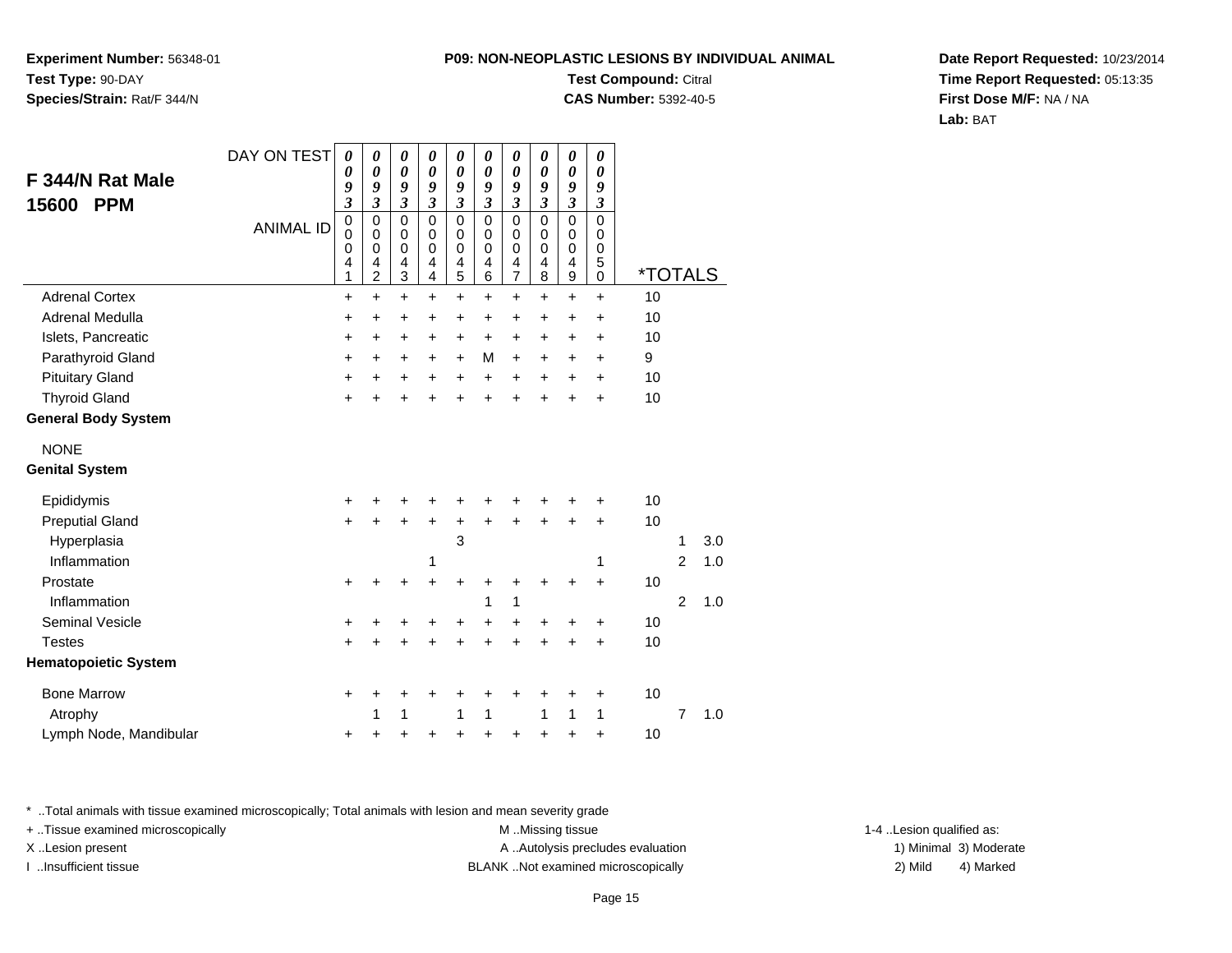**Experiment Number:** 56348-01**Test Type:** 90-DAY**Species/Strain:** Rat/F 344/N

### **Test Compound:** Citral

**CAS Number:** 5392-40-5

**Date Report Requested:** 10/23/2014**Time Report Requested:** 05:13:35**First Dose M/F:** NA / NA**Lab:** BAT

| F 344/N Rat Male<br><b>PPM</b><br>15600 | DAY ON TEST      | 0<br>0<br>9<br>$\overline{\mathbf{3}}$       | 0<br>0<br>9<br>$\mathfrak{z}$                | 0<br>$\boldsymbol{\theta}$<br>9<br>$\mathfrak{z}$              | 0<br>0<br>9<br>3      | 0<br>$\boldsymbol{\theta}$<br>9<br>$\overline{\mathbf{3}}$ | 0<br>0<br>9<br>3      | 0<br>0<br>9<br>3                             | 0<br>$\boldsymbol{\theta}$<br>9<br>3 | 0<br>0<br>9<br>$\overline{\mathbf{3}}$    | 0<br>0<br>9<br>$\boldsymbol{\beta}$       |                       |                |     |
|-----------------------------------------|------------------|----------------------------------------------|----------------------------------------------|----------------------------------------------------------------|-----------------------|------------------------------------------------------------|-----------------------|----------------------------------------------|--------------------------------------|-------------------------------------------|-------------------------------------------|-----------------------|----------------|-----|
|                                         | <b>ANIMAL ID</b> | $\mathbf 0$<br>0<br>0<br>$\overline{4}$<br>1 | $\mathbf 0$<br>0<br>0<br>4<br>$\overline{2}$ | $\pmb{0}$<br>$\mathbf 0$<br>$\mathbf 0$<br>$\overline{4}$<br>3 | 0<br>0<br>0<br>4<br>4 | 0<br>$\boldsymbol{0}$<br>$\mathsf 0$<br>4<br>5             | 0<br>0<br>0<br>4<br>6 | $\mathbf 0$<br>0<br>0<br>4<br>$\overline{7}$ | $\Omega$<br>0<br>0<br>4<br>8         | $\mathbf 0$<br>0<br>$\mathbf 0$<br>4<br>9 | $\mathbf 0$<br>0<br>0<br>5<br>$\mathbf 0$ | <i><b>*TOTALS</b></i> |                |     |
| Lymph Node, Mesenteric                  |                  | $\ddot{}$                                    | $\ddot{}$                                    | $\ddot{}$                                                      | $\ddot{}$             | $\ddot{}$                                                  | $\ddot{}$             | $\ddot{}$                                    | $\ddot{}$                            | $\ddot{}$                                 | $\ddot{}$                                 | 10                    |                |     |
| Spleen                                  |                  | $\ddot{}$                                    | +                                            | +                                                              | +                     | +                                                          | +                     | +                                            | +                                    | +                                         | +                                         | 10                    |                |     |
| Thymus                                  |                  | $\ddot{}$                                    | $\ddot{}$                                    | $\ddot{}$                                                      | +                     | $\ddot{}$                                                  | +                     | +                                            | +                                    | +                                         | $\ddot{}$                                 | 10                    |                |     |
| <b>Integumentary System</b>             |                  |                                              |                                              |                                                                |                       |                                                            |                       |                                              |                                      |                                           |                                           |                       |                |     |
| <b>Mammary Gland</b>                    |                  | +                                            | +                                            | +                                                              | +                     | +                                                          | +                     |                                              |                                      |                                           | +                                         | 10                    |                |     |
| Skin                                    |                  | $\ddot{}$                                    | +                                            | +                                                              | +                     | +                                                          | +                     | +                                            | +                                    | +                                         | $\ddot{}$                                 | 10                    |                |     |
| <b>Musculoskeletal System</b>           |                  |                                              |                                              |                                                                |                       |                                                            |                       |                                              |                                      |                                           |                                           |                       |                |     |
| <b>Bone</b>                             |                  | +                                            |                                              |                                                                |                       |                                                            |                       |                                              |                                      |                                           |                                           | 10                    |                |     |
| <b>Nervous System</b>                   |                  |                                              |                                              |                                                                |                       |                                                            |                       |                                              |                                      |                                           |                                           |                       |                |     |
| <b>Brain</b>                            |                  | +                                            | +                                            | +                                                              |                       |                                                            |                       | ٠                                            |                                      |                                           |                                           | 10                    |                |     |
| <b>Respiratory System</b>               |                  |                                              |                                              |                                                                |                       |                                                            |                       |                                              |                                      |                                           |                                           |                       |                |     |
| Lung                                    |                  | +                                            | +                                            | +                                                              |                       |                                                            |                       |                                              | +                                    | +                                         | ÷                                         | 10                    |                |     |
| Inflammation, Chronic                   |                  |                                              |                                              |                                                                |                       |                                                            |                       |                                              |                                      |                                           | 1                                         |                       | 1              | 1.0 |
| <b>Nose</b>                             |                  | $\ddot{}$                                    | +                                            | +                                                              |                       |                                                            |                       |                                              |                                      | +                                         | $\ddot{}$                                 | 10                    |                |     |
| Inflammation                            |                  |                                              | 1                                            | 1                                                              |                       |                                                            |                       |                                              |                                      |                                           |                                           |                       | $\overline{2}$ | 1.0 |
| Trachea                                 |                  | +                                            | +                                            | +                                                              |                       |                                                            |                       |                                              |                                      |                                           | +                                         | 10                    |                |     |
| <b>Special Senses System</b>            |                  |                                              |                                              |                                                                |                       |                                                            |                       |                                              |                                      |                                           |                                           |                       |                |     |
|                                         |                  |                                              |                                              |                                                                |                       |                                                            |                       |                                              |                                      |                                           |                                           |                       |                |     |

NONE

**Urinary System**

\* ..Total animals with tissue examined microscopically; Total animals with lesion and mean severity grade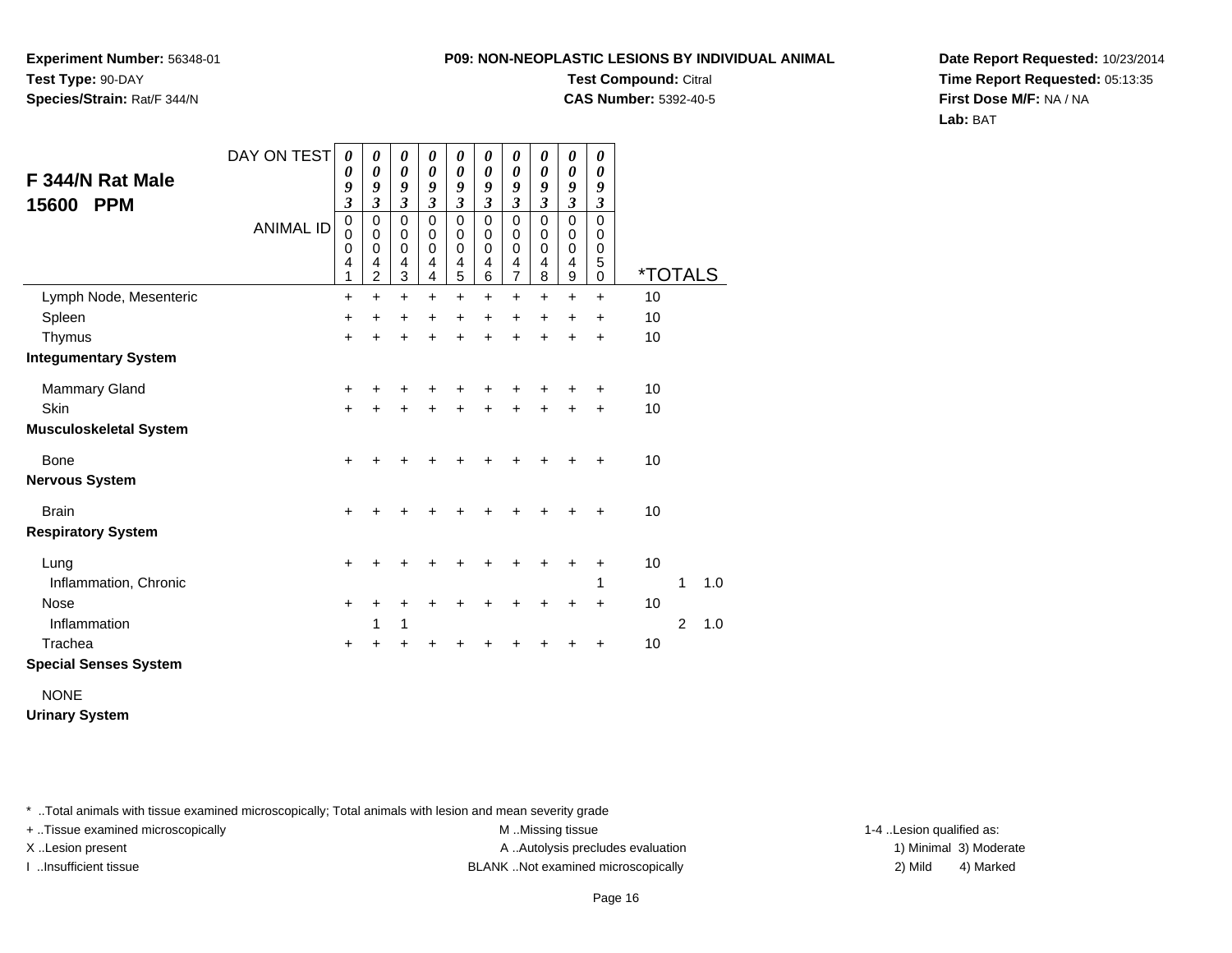**Experiment Number:** 56348-01**Test Type:** 90-DAY**Species/Strain:** Rat/F 344/N

# **Test Compound:** Citral

**CAS Number:** 5392-40-5

**Date Report Requested:** 10/23/2014**Time Report Requested:** 05:13:35**First Dose M/F:** NA / NA**Lab:** BAT

| F 344/N Rat Male<br><b>PPM</b><br>15600 | DAY ON TEST      | 0<br>0<br>9<br>3 | 0<br>0<br>9<br>3      | $\boldsymbol{\theta}$<br>0<br>9<br>3 | $\boldsymbol{\theta}$<br>0<br>9<br>3 | $\boldsymbol{\theta}$<br>0<br>9<br>3 | $\boldsymbol{\theta}$<br>0<br>9<br>3 | 0<br>0<br>9<br>3 | 0<br>0<br>9<br>3      | $\boldsymbol{\theta}$<br>0<br>9<br>3 | 0<br>0<br>9<br>3      |                       |    |     |
|-----------------------------------------|------------------|------------------|-----------------------|--------------------------------------|--------------------------------------|--------------------------------------|--------------------------------------|------------------|-----------------------|--------------------------------------|-----------------------|-----------------------|----|-----|
|                                         | <b>ANIMAL ID</b> | 0<br>0<br>0<br>4 | 0<br>0<br>0<br>4<br>2 | $\Omega$<br>0<br>0<br>4<br>3         | $\Omega$<br>$\Omega$<br>0<br>4<br>4  | 0<br>0<br>0<br>4<br>5                | 0<br>0<br>0<br>4<br>6                | 0<br>0<br>0<br>4 | 0<br>0<br>0<br>4<br>8 | 0<br>0<br>0<br>4<br>9                | 0<br>0<br>0<br>5<br>0 | <i><b>*TOTALS</b></i> |    |     |
| Kidney                                  |                  | $\pm$            | $\div$                | +                                    | +                                    | +                                    |                                      | +                |                       |                                      | +                     | 10                    |    |     |
| Mineralization                          |                  | 1                | 1                     |                                      | 4                                    | 1                                    |                                      | 1                | 1                     |                                      |                       |                       | 6  | 1.0 |
| Nephropathy                             |                  |                  |                       | 1                                    |                                      | 1                                    |                                      |                  |                       | 1                                    |                       |                       | 8  | 1.0 |
| Renal Tubule, Casts Granular            |                  | 1                | $\mathcal{P}$         | $\mathcal{P}$                        | 1                                    | 1                                    | $\mathfrak{p}$                       | $\mathcal{P}$    | 1                     | $\mathcal{P}$                        | 1                     |                       | 10 | 1.5 |
| Renal Tubule, Regeneration              |                  |                  |                       |                                      | 4                                    |                                      |                                      |                  |                       | 4                                    | 4                     |                       | 5  | 1.0 |
| <b>Urinary Bladder</b>                  |                  | +                |                       |                                      |                                      |                                      |                                      |                  |                       |                                      |                       | 10                    |    |     |

\* ..Total animals with tissue examined microscopically; Total animals with lesion and mean severity grade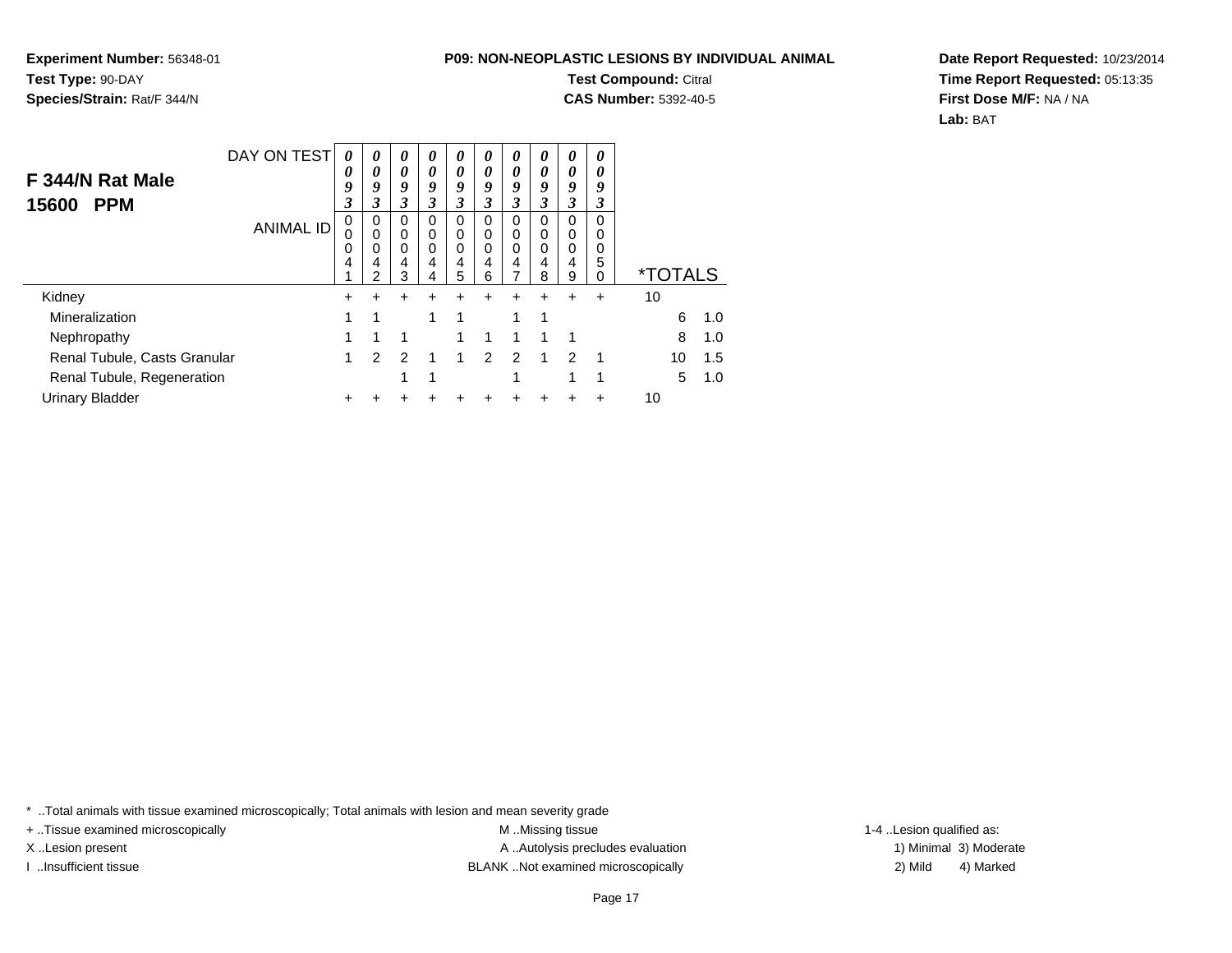**Experiment Number:** 56348-01**Test Type:** 90-DAY**Species/Strain:** Rat/F 344/N

## **Test Compound:** Citral

**CAS Number:** 5392-40-5

**Date Report Requested:** 10/23/2014**Time Report Requested:** 05:13:35**First Dose M/F:** NA / NA**Lab:** BAT

|                              | DAY ON TEST      | 0                     | 0                                                             | 0                                         | 0                                         | 0                                         | 0                                                | 0                                                      | 0                                         | 0                                             | $\boldsymbol{\theta}$                            |                       |                |     |
|------------------------------|------------------|-----------------------|---------------------------------------------------------------|-------------------------------------------|-------------------------------------------|-------------------------------------------|--------------------------------------------------|--------------------------------------------------------|-------------------------------------------|-----------------------------------------------|--------------------------------------------------|-----------------------|----------------|-----|
| F 344/N Rat Male             |                  | 0<br>1                | 0<br>$\boldsymbol{l}$                                         | $\boldsymbol{\theta}$<br>1                | 0<br>1                                    | 0<br>1                                    | $\boldsymbol{\theta}$<br>1                       | 0<br>$\boldsymbol{l}$                                  | 0<br>1                                    | $\boldsymbol{\theta}$<br>$\boldsymbol{l}$     | 0<br>$\boldsymbol{l}$                            |                       |                |     |
| <b>PPM</b><br>31300          |                  | $\theta$              | 0                                                             | $\boldsymbol{\theta}$                     | 0                                         | $\boldsymbol{\theta}$                     | 0                                                | $\boldsymbol{\theta}$                                  | 0                                         | $\boldsymbol{\theta}$                         | 0                                                |                       |                |     |
|                              | <b>ANIMAL ID</b> | 0<br>0<br>0<br>5<br>1 | $\mathbf 0$<br>$\Omega$<br>$\mathbf 0$<br>5<br>$\mathfrak{p}$ | $\mathbf 0$<br>0<br>$\mathbf 0$<br>5<br>3 | $\mathbf 0$<br>0<br>$\mathbf 0$<br>5<br>4 | $\mathbf 0$<br>0<br>$\mathbf 0$<br>5<br>5 | $\mathbf 0$<br>$\Omega$<br>$\mathbf 0$<br>5<br>6 | $\mathbf 0$<br>0<br>$\mathbf 0$<br>5<br>$\overline{7}$ | $\mathbf 0$<br>0<br>$\mathbf 0$<br>5<br>8 | $\mathbf 0$<br>$\Omega$<br>$\Omega$<br>5<br>9 | $\mathbf 0$<br>0<br>$\mathbf 0$<br>6<br>$\Omega$ | <i><b>*TOTALS</b></i> |                |     |
| <b>Alimentary System</b>     |                  |                       |                                                               |                                           |                                           |                                           |                                                  |                                                        |                                           |                                               |                                                  |                       |                |     |
| Esophagus                    |                  | +                     | +                                                             | +                                         | +                                         | +                                         |                                                  | ٠                                                      | +                                         | +                                             | $\ddot{}$                                        | 10                    |                |     |
| Intestine Large, Cecum       |                  | $\ddot{}$             | $\ddot{}$                                                     | $\ddot{}$                                 | $\ddot{}$                                 | $\ddot{}$                                 | $\ddot{}$                                        | $\ddot{}$                                              | $\ddot{}$                                 | $\ddot{}$                                     | $\ddot{}$                                        | 10                    |                |     |
| Intestine Large, Colon       |                  | +                     | +                                                             | +                                         | +                                         | +                                         | +                                                | +                                                      | +                                         | +                                             | ÷                                                | 10                    |                |     |
| Intestine Large, Rectum      |                  | $\ddot{}$             | $\ddot{}$                                                     | +                                         | $\ddot{}$                                 | +                                         | $\ddot{}$                                        | $\ddot{}$                                              | $\ddot{}$                                 | +                                             | +                                                | 10                    |                |     |
| Intestine Small, Duodenum    |                  | $\ddot{}$             | +                                                             | $\pm$                                     | $\ddot{}$                                 | $\ddot{}$                                 | $\ddot{}$                                        | $\ddot{}$                                              | $\ddot{}$                                 | $\pm$                                         | $\ddot{}$                                        | 10                    |                |     |
| Intestine Small, Ileum       |                  | +                     | $\ddot{}$                                                     | $\ddot{}$                                 | $\ddot{}$                                 | +                                         | $\ddot{}$                                        | $\ddot{}$                                              | $\ddot{}$                                 | $\pm$                                         | $\ddot{}$                                        | 10                    |                |     |
| Intestine Small, Jejunum     |                  | $\ddot{}$             | $\ddot{}$                                                     | $\ddot{}$                                 | $\ddot{}$                                 | $\ddot{}$                                 | $\ddot{}$                                        | $\ddot{}$                                              | $\ddot{}$                                 | $\ddot{}$                                     | $\ddot{}$                                        | 10                    |                |     |
| Liver                        |                  | +                     | $\ddot{}$                                                     | $\ddot{}$                                 | $\ddot{}$                                 | $\ddot{}$                                 | $\ddot{}$                                        | $\ddot{}$                                              | $\ddot{}$                                 | $\ddot{}$                                     | $\ddot{}$                                        | 10                    |                |     |
| Inflammation, Chronic        |                  |                       | 1                                                             |                                           |                                           |                                           |                                                  | 1                                                      |                                           |                                               |                                                  |                       | $\overline{2}$ | 1.0 |
| Pancreas                     |                  | +                     | +                                                             | ٠                                         | ٠                                         | +                                         | ÷                                                | ٠                                                      | +                                         | +                                             | ÷                                                | 10                    |                |     |
| Salivary Glands              |                  | $\ddot{}$             | $\ddot{}$                                                     | $\ddot{}$                                 | $\ddot{}$                                 | +                                         | $\ddot{}$                                        | $\ddot{}$                                              | $\ddot{}$                                 | +                                             | $\ddot{}$                                        | 10                    |                |     |
| Stomach, Forestomach         |                  | $\ddot{}$             | $\ddot{}$                                                     | $\ddot{}$                                 | $\ddot{}$                                 | $\ddot{}$                                 | $\ddot{}$                                        | $\ddot{}$                                              | $\ddot{}$                                 | $\ddot{}$                                     | +                                                | 10                    |                |     |
| Epithelium, Hyperplasia      |                  |                       |                                                               |                                           | 1                                         |                                           |                                                  |                                                        |                                           |                                               | 3                                                |                       | $\overline{2}$ | 2.0 |
| Hyperkeratosis               |                  |                       |                                                               |                                           | 1                                         |                                           |                                                  |                                                        |                                           |                                               | 1                                                |                       | $\mathcal{P}$  | 1.0 |
| Inflammation, Chronic Active |                  |                       |                                                               |                                           |                                           |                                           |                                                  |                                                        |                                           |                                               | 1                                                |                       | 1              | 1.0 |
| Stomach, Glandular           |                  | $\ddot{}$             |                                                               |                                           |                                           |                                           |                                                  |                                                        | 4                                         | +                                             | $\ddot{}$                                        | 10                    |                |     |
| <b>Cardiovascular System</b> |                  |                       |                                                               |                                           |                                           |                                           |                                                  |                                                        |                                           |                                               |                                                  |                       |                |     |
| <b>Blood Vessel</b>          |                  | +                     | ٠                                                             | +                                         | +                                         | +                                         |                                                  | +                                                      | +                                         | +                                             | +                                                | 10                    |                |     |
| Heart                        |                  | $\ddot{}$             | +                                                             | $\ddot{}$                                 | $\ddot{}$                                 | $\ddot{}$                                 | $\ddot{}$                                        | $\ddot{}$                                              | $\ddot{}$                                 | $\ddot{}$                                     | $\ddot{}$                                        | 10                    |                |     |
| Cardiomyopathy               |                  |                       |                                                               |                                           |                                           |                                           | 1                                                |                                                        |                                           |                                               |                                                  |                       | 1              | 1.0 |

\* ..Total animals with tissue examined microscopically; Total animals with lesion and mean severity grade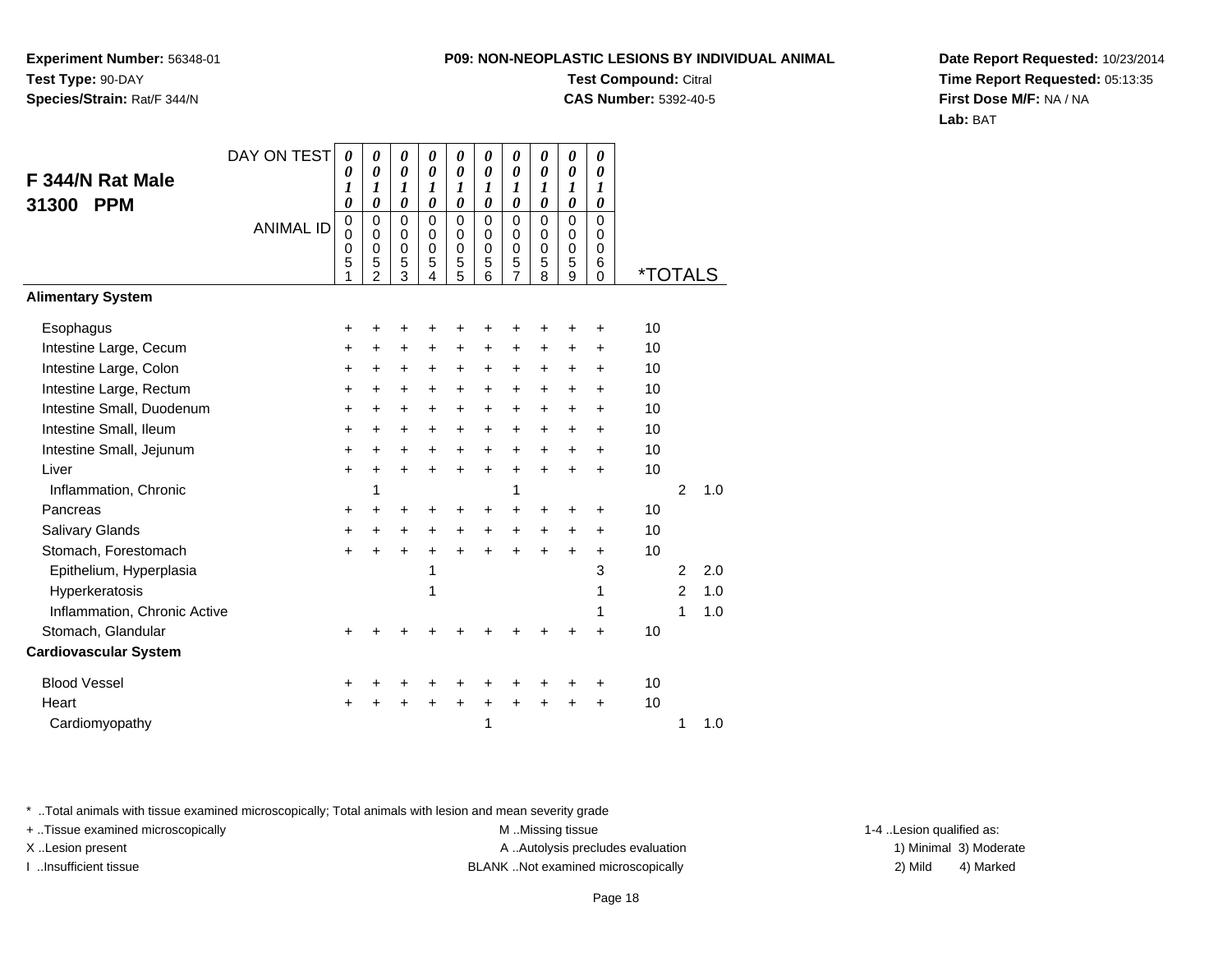**Experiment Number:** 56348-01**Test Type:** 90-DAY**Species/Strain:** Rat/F 344/N

# **Test Compound:** Citral

**CAS Number:** 5392-40-5

**Date Report Requested:** 10/23/2014**Time Report Requested:** 05:13:35**First Dose M/F:** NA / NA**Lab:** BAT

|                             | DAY ON TEST      | $\boldsymbol{\theta}$      | 0                          | $\boldsymbol{\theta}$      | 0                          | 0                          | 0                          | $\boldsymbol{\theta}$ | 0                     | 0                     | $\pmb{\theta}$   |    |                       |     |
|-----------------------------|------------------|----------------------------|----------------------------|----------------------------|----------------------------|----------------------------|----------------------------|-----------------------|-----------------------|-----------------------|------------------|----|-----------------------|-----|
| F 344/N Rat Male            |                  | 0<br>1                     | 0<br>1                     | $\boldsymbol{\theta}$<br>1 | $\boldsymbol{\theta}$<br>1 | $\boldsymbol{\theta}$<br>1 | $\boldsymbol{\theta}$<br>1 | 0<br>1                | 0<br>1                | 0<br>1                | 0<br>1           |    |                       |     |
| 31300<br><b>PPM</b>         |                  | $\boldsymbol{\theta}$      | $\boldsymbol{\theta}$      | $\boldsymbol{\theta}$      | $\boldsymbol{\theta}$      | $\boldsymbol{\theta}$      | $\boldsymbol{\theta}$      | $\boldsymbol{\theta}$ | $\boldsymbol{\theta}$ | $\boldsymbol{\theta}$ | 0                |    |                       |     |
|                             | <b>ANIMAL ID</b> | $\mathbf 0$                | $\mathbf 0$                | $\mathbf 0$                | $\mathbf 0$                | $\pmb{0}$                  | $\mathbf 0$                | $\pmb{0}$             | 0                     | 0                     | $\mathbf 0$      |    |                       |     |
|                             |                  | $\mathbf 0$<br>$\mathbf 0$ | $\mathbf 0$<br>$\mathbf 0$ | 0<br>0                     | $\mathbf 0$<br>$\mathbf 0$ | $\mathbf 0$<br>$\pmb{0}$   | $\mathbf 0$<br>$\mathbf 0$ | 0<br>$\boldsymbol{0}$ | $\mathbf 0$<br>0      | 0<br>0                | $\mathbf 0$<br>0 |    |                       |     |
|                             |                  | 5<br>1                     | 5<br>$\overline{2}$        | 5<br>$\overline{3}$        | 5<br>4                     | 5<br>5                     | 5<br>6                     | $\frac{5}{7}$         | 5<br>8                | 5<br>9                | 6<br>0           |    | <i><b>*TOTALS</b></i> |     |
| <b>Endocrine System</b>     |                  |                            |                            |                            |                            |                            |                            |                       |                       |                       |                  |    |                       |     |
| <b>Adrenal Cortex</b>       |                  | $\ddot{}$                  | +                          | +                          | +                          | +                          | +                          | +                     | +                     | +                     | +                | 10 |                       |     |
| <b>Adrenal Medulla</b>      |                  | $\ddot{}$                  | $\ddot{}$                  | +                          | +                          | +                          | +                          | +                     | +                     | +                     | +                | 10 |                       |     |
| Islets, Pancreatic          |                  | $\ddot{}$                  | $\ddot{}$                  | +                          | +                          | $\ddot{}$                  | +                          | $\ddot{}$             | $\ddot{}$             | +                     | $\ddot{}$        | 10 |                       |     |
| Parathyroid Gland           |                  | $\ddot{}$                  | +                          | +                          | +                          | $\ddot{}$                  | $\ddot{}$                  | $\ddot{}$             | $\ddot{}$             | $\ddot{}$             | $\ddot{}$        | 10 |                       |     |
| <b>Pituitary Gland</b>      |                  | $\ddot{}$                  | $\ddot{}$                  | $\ddot{}$                  | $+$                        | $+$                        | $\ddot{}$                  | $+$                   | $\ddot{}$             | $+$                   | $\ddot{}$        | 10 |                       |     |
| <b>Thyroid Gland</b>        |                  | $\ddot{}$                  | $\ddot{}$                  | $\ddot{}$                  | $\ddot{}$                  | $\ddot{}$                  | $\ddot{}$                  | $\ddot{}$             | $\ddot{}$             | $\ddot{}$             | $\ddot{}$        | 10 |                       |     |
| <b>General Body System</b>  |                  |                            |                            |                            |                            |                            |                            |                       |                       |                       |                  |    |                       |     |
| <b>NONE</b>                 |                  |                            |                            |                            |                            |                            |                            |                       |                       |                       |                  |    |                       |     |
| <b>Genital System</b>       |                  |                            |                            |                            |                            |                            |                            |                       |                       |                       |                  |    |                       |     |
| Epididymis                  |                  | +                          | +                          | +                          | +                          | +                          | +                          | +                     | +                     | +                     | +                | 10 |                       |     |
| <b>Preputial Gland</b>      |                  | $\ddot{}$                  | $\ddot{}$                  | +                          | $\ddot{}$                  | $\ddot{}$                  | $\ddot{}$                  | $\ddot{}$             | +                     | $\ddot{}$             | $\ddot{}$        | 10 |                       |     |
| Prostate                    |                  | $\ddot{}$                  | $\ddot{}$                  | $\ddot{}$                  | $\ddot{}$                  | $\ddot{}$                  | $\ddot{}$                  | $\ddot{}$             | $\ddot{}$             | +                     | $\ddot{}$        | 10 |                       |     |
| Inflammation                |                  |                            |                            | $\overline{c}$             |                            |                            |                            |                       |                       |                       |                  |    | 1                     | 2.0 |
| <b>Seminal Vesicle</b>      |                  | +                          | +                          | +                          | +                          | +                          | +                          | +                     | +                     | +                     | $\ddot{}$        | 10 |                       |     |
| <b>Testes</b>               |                  | $\ddot{}$                  | +                          | $\ddot{}$                  | +                          | $\ddot{}$                  | $\ddot{}$                  | $\ddot{}$             | $\ddot{}$             | +                     | $\ddot{}$        | 10 |                       |     |
| Aspermia                    |                  | $\overline{4}$             | 4                          | 4                          | 4                          | 4                          | $\overline{4}$             | $\overline{4}$        | $\overline{4}$        | 4                     | $\overline{4}$   |    | 10                    | 4.0 |
| <b>Hematopoietic System</b> |                  |                            |                            |                            |                            |                            |                            |                       |                       |                       |                  |    |                       |     |
| <b>Bone Marrow</b>          |                  | +                          | +                          | +                          | +                          | +                          | +                          | +                     | +                     | +                     | $\ddot{}$        | 10 |                       |     |
| Atrophy                     |                  | 1                          | $\mathbf{1}$               | $\mathbf{1}$               | $\mathbf{3}$               | $\overline{c}$             | $\mathbf{3}$               | 3                     | $\overline{c}$        | $\mathbf{1}$          | $\overline{2}$   |    | 10                    | 1.9 |
| Hemorrhage                  |                  | $\overline{2}$             | $\overline{2}$             | 1                          | $\overline{2}$             | $\overline{2}$             | $\overline{2}$             | 3                     | $\overline{2}$        | $\overline{2}$        | 1                |    | 10                    | 1.9 |

\* ..Total animals with tissue examined microscopically; Total animals with lesion and mean severity grade

+ ..Tissue examined microscopically examined microscopically examined as: M ..Missing tissue 1-4 ..Lesion qualified as:

X..Lesion present **A ..Autolysis precludes evaluation** A ..Autolysis precludes evaluation 1) Minimal 3) Moderate I ..Insufficient tissue BLANK ..Not examined microscopically 2) Mild 4) Marked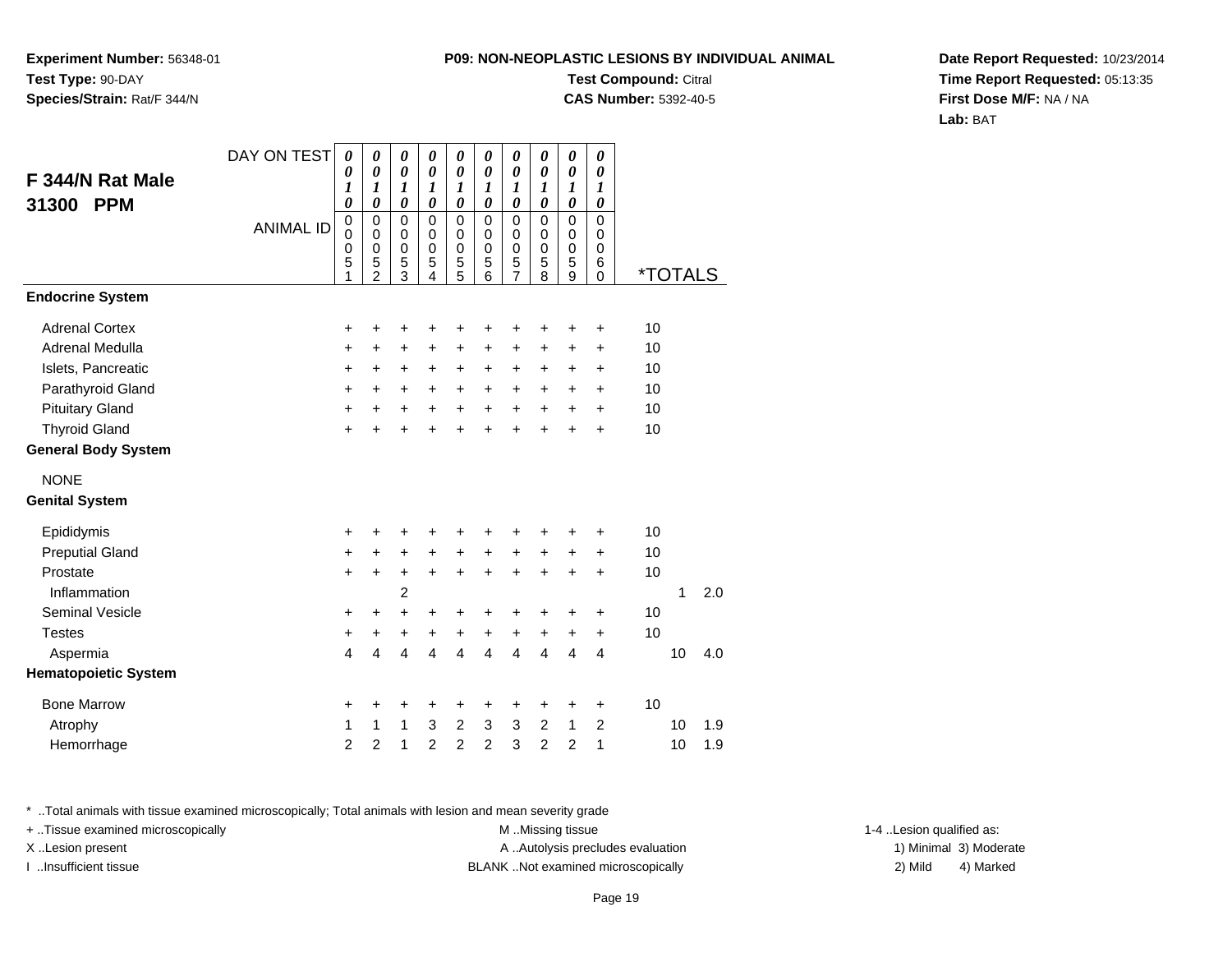**Experiment Number:** 56348-01**Test Type:** 90-DAY**Species/Strain:** Rat/F 344/N

### **Test Compound:** Citral

**CAS Number:** 5392-40-5

**Date Report Requested:** 10/23/2014**Time Report Requested:** 05:13:35**First Dose M/F:** NA / NA**Lab:** BAT

| F 344/N Rat Male<br><b>PPM</b><br>31300 | DAY ON TEST      | 0<br>0<br>1<br>$\boldsymbol{\theta}$                | 0<br>0<br>1<br>0                             | 0<br>$\boldsymbol{\theta}$<br>1<br>0         | 0<br>$\boldsymbol{\theta}$<br>1<br>0                         | 0<br>$\boldsymbol{\theta}$<br>1<br>$\boldsymbol{\theta}$ | 0<br>$\boldsymbol{\theta}$<br>1<br>0 | 0<br>$\boldsymbol{\theta}$<br>1<br>0                 | 0<br>$\pmb{\theta}$<br>1<br>0 | 0<br>$\boldsymbol{\theta}$<br>1<br>0 | 0<br>0<br>1<br>0             |    |                       |     |
|-----------------------------------------|------------------|-----------------------------------------------------|----------------------------------------------|----------------------------------------------|--------------------------------------------------------------|----------------------------------------------------------|--------------------------------------|------------------------------------------------------|-------------------------------|--------------------------------------|------------------------------|----|-----------------------|-----|
|                                         | <b>ANIMAL ID</b> | $\mathbf 0$<br>$\mathbf 0$<br>$\mathbf 0$<br>5<br>1 | 0<br>0<br>$\mathbf 0$<br>5<br>$\overline{c}$ | $\mathbf 0$<br>0<br>0<br>5<br>$\overline{3}$ | $\Omega$<br>0<br>$\mathbf 0$<br>5<br>$\overline{\mathbf{4}}$ | $\mathbf 0$<br>0<br>$\pmb{0}$<br>5<br>$\overline{5}$     | $\Omega$<br>0<br>0<br>5<br>6         | 0<br>0<br>$\begin{array}{c} 0 \\ 5 \\ 7 \end{array}$ | 0<br>0<br>0<br>5<br>8         | 0<br>0<br>0<br>5<br>9                | $\Omega$<br>0<br>0<br>6<br>0 |    | <i><b>*TOTALS</b></i> |     |
| Hemorrhage                              |                  | $\overline{c}$                                      | $\overline{2}$                               | 1                                            | $\overline{2}$                                               | $\overline{2}$                                           | $\overline{2}$                       | 3                                                    | $\overline{2}$                | $\overline{c}$                       | 1                            |    | 10                    | 1.9 |
| Lymph Node, Mandibular                  |                  | $\ddot{}$                                           | +                                            | +                                            | $\ddot{}$                                                    | $\ddot{}$                                                | $\ddot{}$                            | +                                                    | +                             | $\ddot{}$                            | $\ddot{}$                    | 10 |                       |     |
| Lymph Node, Mesenteric                  |                  | +                                                   | +                                            | +                                            | +                                                            | +                                                        | $\ddot{}$                            | $\ddot{}$                                            | ٠                             | +                                    | $\ddot{}$                    | 10 |                       |     |
| Spleen                                  |                  | $\ddot{}$                                           | $\ddot{}$                                    | $\ddot{}$                                    | $\pm$                                                        | $\ddot{}$                                                | $\ddot{}$                            | $+$                                                  | $\ddot{}$                     | $\ddot{}$                            | $\ddot{}$                    | 10 |                       |     |
| Thymus                                  |                  | $\ddot{}$                                           | $\ddot{}$                                    | +                                            | +                                                            | $\ddot{}$                                                | $\ddot{}$                            | $\ddot{}$                                            | $\ddot{}$                     | $\ddot{}$                            | $\ddot{}$                    | 10 |                       |     |
| Atrophy                                 |                  |                                                     |                                              |                                              | 3                                                            |                                                          | 4                                    | $\overline{4}$                                       | 1                             |                                      | $\overline{2}$               |    | 5                     | 2.8 |
| <b>Integumentary System</b>             |                  |                                                     |                                              |                                              |                                                              |                                                          |                                      |                                                      |                               |                                      |                              |    |                       |     |
| Mammary Gland                           |                  | +                                                   |                                              | +                                            | +                                                            | M                                                        | M                                    | +                                                    | +                             | +                                    | ÷                            | 8  |                       |     |
| Skin                                    |                  | $\ddot{}$                                           |                                              | $\ddot{}$                                    | $\ddot{}$                                                    | $\ddot{}$                                                | $\ddot{}$                            | +                                                    | +                             | +                                    | $\ddot{}$                    | 10 |                       |     |
| <b>Musculoskeletal System</b>           |                  |                                                     |                                              |                                              |                                                              |                                                          |                                      |                                                      |                               |                                      |                              |    |                       |     |
| <b>Bone</b>                             |                  | $\ddot{}$                                           |                                              | +                                            | +                                                            | +                                                        | +                                    | +                                                    | +                             | +                                    | +                            | 10 |                       |     |
| <b>Nervous System</b>                   |                  |                                                     |                                              |                                              |                                                              |                                                          |                                      |                                                      |                               |                                      |                              |    |                       |     |
| <b>Brain</b>                            |                  | $\ddot{}$                                           |                                              | +                                            | +                                                            | +                                                        | ┿                                    | +                                                    | ┿                             | +                                    | $\ddot{}$                    | 10 |                       |     |
| <b>Respiratory System</b>               |                  |                                                     |                                              |                                              |                                                              |                                                          |                                      |                                                      |                               |                                      |                              |    |                       |     |
| Lung                                    |                  | +                                                   |                                              | +                                            | +                                                            | +                                                        | +                                    | +                                                    | +                             | +                                    | +                            | 10 |                       |     |
| <b>Nose</b>                             |                  | $\ddot{}$                                           | +                                            | +                                            | +                                                            | +                                                        | $\ddot{}$                            | $\pm$                                                | $\pm$                         | $\pm$                                | $\ddot{}$                    | 10 |                       |     |
| Trachea                                 |                  | $\ddot{}$                                           | +                                            | $\ddot{}$                                    | +                                                            | $\ddot{}$                                                | $\ddot{}$                            | $\ddot{}$                                            | $\ddot{}$                     | $\ddot{}$                            | $\ddot{}$                    | 10 |                       |     |
| Inflammation                            |                  |                                                     |                                              |                                              | 1                                                            |                                                          |                                      |                                                      |                               |                                      |                              |    | 1                     | 1.0 |
| <b>Special Senses System</b>            |                  |                                                     |                                              |                                              |                                                              |                                                          |                                      |                                                      |                               |                                      |                              |    |                       |     |

NONE

\* ..Total animals with tissue examined microscopically; Total animals with lesion and mean severity grade

+ ..Tissue examined microscopically examined microscopically examined as:  $M$  ..Missing tissue 1-4 ..Lesion qualified as: X..Lesion present **A ..Autolysis precludes evaluation** A ..Autolysis precludes evaluation 1) Minimal 3) Moderate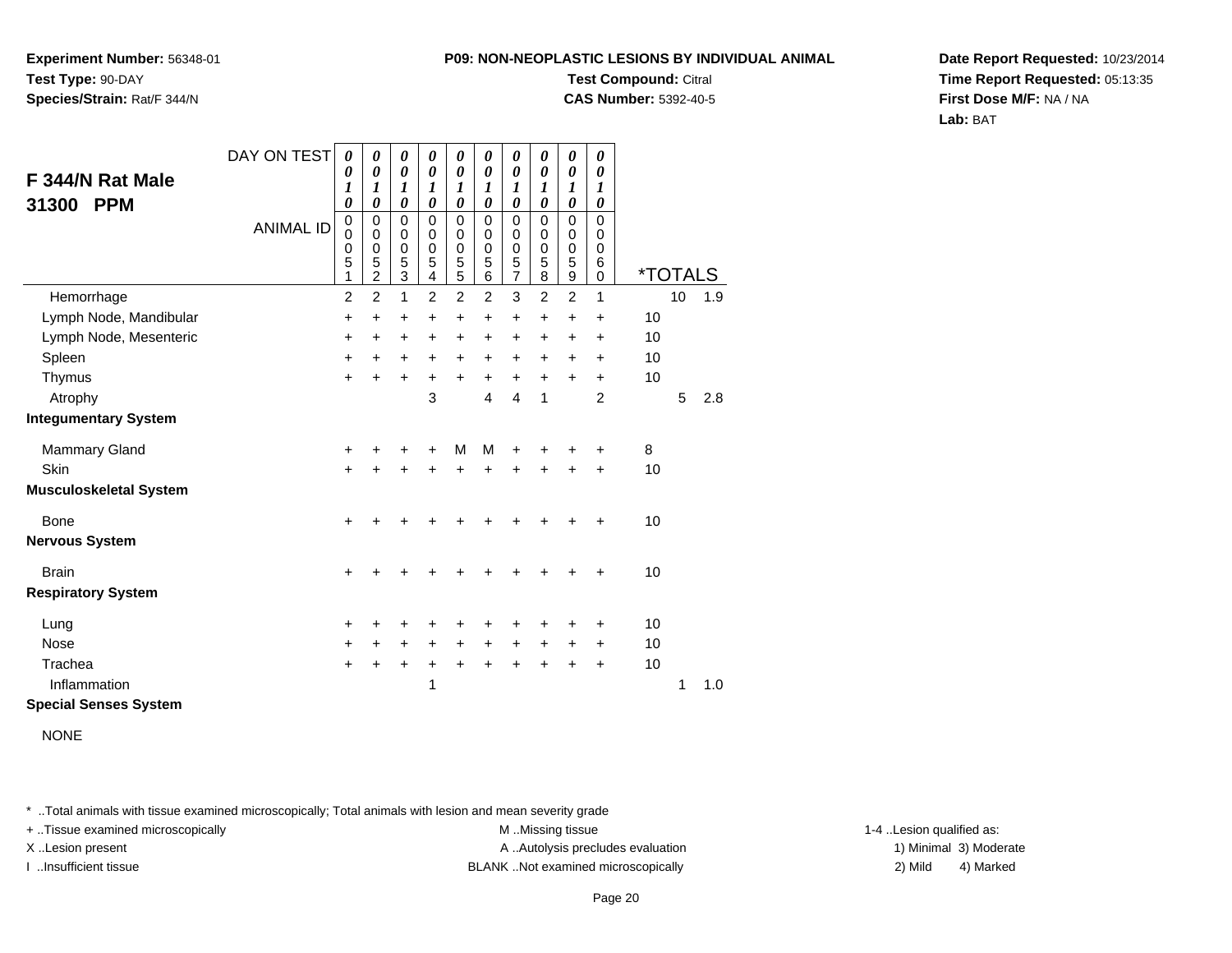**Experiment Number:** 56348-01**Test Type:** 90-DAY**Species/Strain:** Rat/F 344/N

#### **P09: NON-NEOPLASTIC LESIONS BY INDIVIDUAL ANIMAL**

**Test Compound:** Citral

**CAS Number:** 5392-40-5

**Date Report Requested:** 10/23/2014**Time Report Requested:** 05:13:35**First Dose M/F:** NA / NA**Lab:** BAT

|                                         | DAY ON TEST      | $\boldsymbol{\theta}$ | 0                     | 0                     | 0                     | 0                     | 0                     | 0                     | 0                     | 0                     | 0                            |                       |
|-----------------------------------------|------------------|-----------------------|-----------------------|-----------------------|-----------------------|-----------------------|-----------------------|-----------------------|-----------------------|-----------------------|------------------------------|-----------------------|
| F 344/N Rat Male<br>31300<br><b>PPM</b> |                  | 0<br>0                | 0<br>0                | 0<br>0                | 0<br>0                | 0<br>0                | 0<br>0                | 0<br>ı<br>0           | 0<br>0                | 0<br>0                | 0<br>0                       |                       |
|                                         | <b>ANIMAL ID</b> | 0<br>0<br>0<br>5      | 0<br>0<br>0<br>5<br>ົ | 0<br>0<br>0<br>5<br>3 | 0<br>0<br>0<br>5<br>4 | 0<br>0<br>0<br>5<br>5 | 0<br>0<br>0<br>5<br>6 | 0<br>0<br>0<br>5<br>7 | 0<br>0<br>0<br>5<br>8 | 0<br>0<br>0<br>5<br>9 | 0<br>0<br>0<br>6<br>$\Omega$ | <i><b>*TOTALS</b></i> |
| <b>Urinary System</b>                   |                  |                       |                       |                       |                       |                       |                       |                       |                       |                       |                              |                       |
| Kidney                                  |                  | $\pm$                 |                       |                       |                       |                       |                       |                       | ٠                     | +                     | ÷                            | 10                    |
| <b>Urinary Bladder</b>                  |                  |                       |                       |                       |                       |                       |                       |                       | +                     | +                     | ٠                            | 10                    |
|                                         |                  |                       |                       |                       |                       |                       |                       |                       |                       |                       |                              |                       |

\*\*\*END OF MALE DATA\*\*\*

\* ..Total animals with tissue examined microscopically; Total animals with lesion and mean severity grade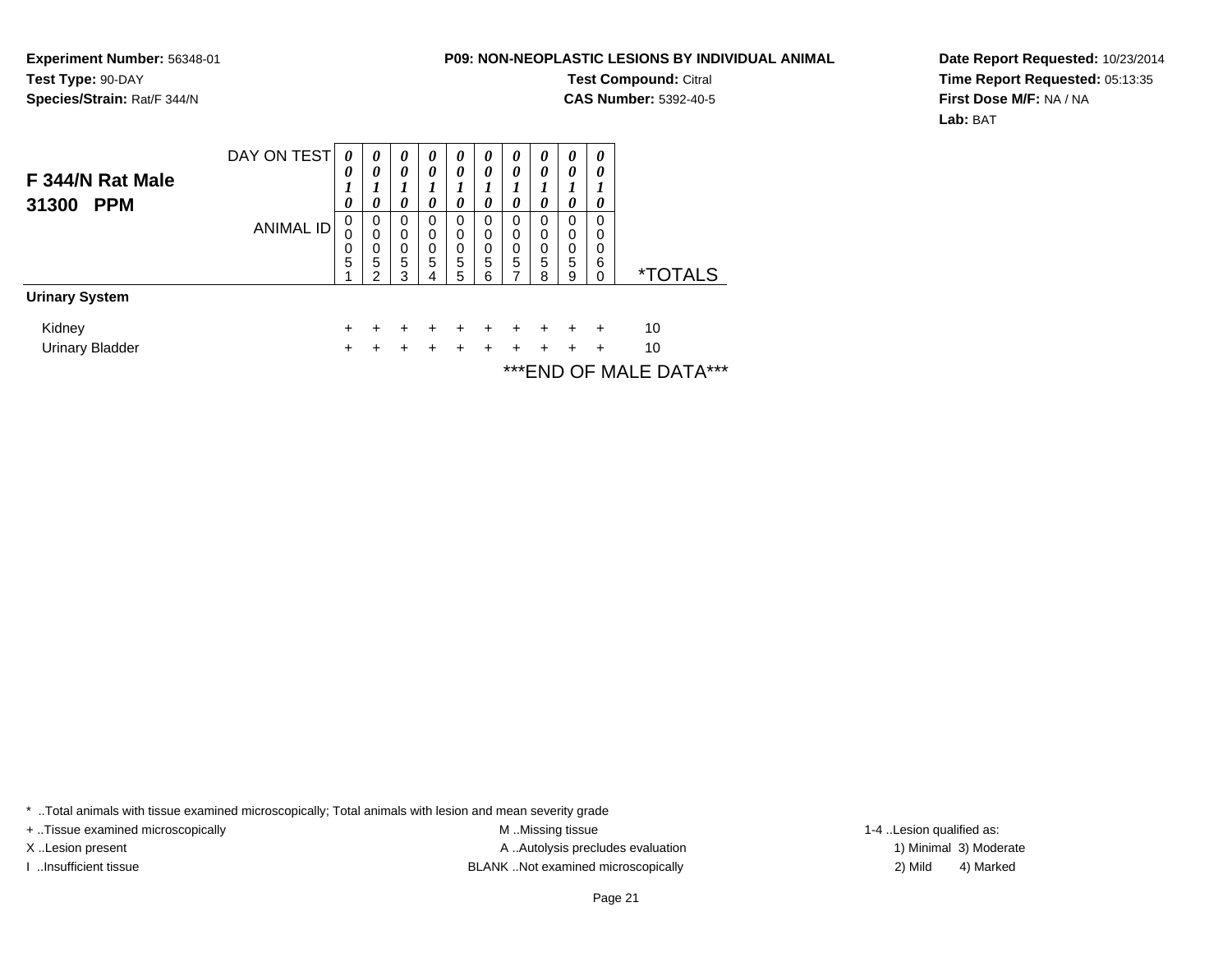**Experiment Number:** 56348-01**Test Type:** 90-DAY**Species/Strain:** Rat/F 344/N

**Test Compound:** Citral

**CAS Number:** 5392-40-5

**Date Report Requested:** 10/23/2014**Time Report Requested:** 05:13:35**First Dose M/F:** NA / NA**Lab:** BAT

| F 344/N Rat Female<br><b>UNTREAT CONTROL</b> | DAY ON TEST      | $\boldsymbol{\theta}$<br>0<br>9<br>3      | 0<br>0<br>9<br>$\overline{\mathbf{3}}$                        | 0<br>0<br>9<br>$\overline{\mathbf{3}}$ | 0<br>$\boldsymbol{\theta}$<br>9<br>$\mathfrak{z}$ | 0<br>0<br>9<br>$\overline{\mathbf{3}}$              | 0<br>$\boldsymbol{\theta}$<br>9<br>$\mathfrak{z}$ | 0<br>$\boldsymbol{\theta}$<br>9<br>$\overline{\mathbf{3}}$ | 0<br>0<br>9<br>$\overline{\mathbf{3}}$              | 0<br>$\boldsymbol{\theta}$<br>9<br>$\overline{\mathbf{3}}$ | 0<br>$\boldsymbol{\theta}$<br>9<br>$\boldsymbol{\mathfrak{z}}$ |                       |   |     |
|----------------------------------------------|------------------|-------------------------------------------|---------------------------------------------------------------|----------------------------------------|---------------------------------------------------|-----------------------------------------------------|---------------------------------------------------|------------------------------------------------------------|-----------------------------------------------------|------------------------------------------------------------|----------------------------------------------------------------|-----------------------|---|-----|
|                                              | <b>ANIMAL ID</b> | $\mathbf 0$<br>0<br>$\mathbf 0$<br>6<br>1 | $\mathbf 0$<br>$\Omega$<br>$\mathbf 0$<br>6<br>$\overline{2}$ | $\mathbf 0$<br>0<br>0<br>6<br>3        | $\mathbf 0$<br>$\Omega$<br>$\Omega$<br>6<br>4     | $\mathbf 0$<br>$\mathbf 0$<br>$\mathbf 0$<br>6<br>5 | $\mathbf 0$<br>$\Omega$<br>$\mathbf 0$<br>6<br>6  | $\mathbf 0$<br>0<br>$\mathbf 0$<br>6<br>7                  | $\mathbf 0$<br>$\mathbf 0$<br>$\mathbf 0$<br>6<br>8 | $\mathbf 0$<br>0<br>$\pmb{0}$<br>6<br>9                    | $\mathbf 0$<br>0<br>$\mathbf 0$<br>$\overline{7}$<br>0         | <i><b>*TOTALS</b></i> |   |     |
| <b>Alimentary System</b>                     |                  |                                           |                                                               |                                        |                                                   |                                                     |                                                   |                                                            |                                                     |                                                            |                                                                |                       |   |     |
| Esophagus                                    |                  | +                                         | +                                                             | +                                      |                                                   | +                                                   | +                                                 | +                                                          | +                                                   | +                                                          | +                                                              | 10                    |   |     |
| Intestine Large, Cecum                       |                  | +                                         | $\ddot{}$                                                     | +                                      | $\ddot{}$                                         | +                                                   | +                                                 | +                                                          | +                                                   | +                                                          | $\ddot{}$                                                      | 10                    |   |     |
| Intestine Large, Colon                       |                  | $\ddot{}$                                 | +                                                             | +                                      | $\ddot{}$                                         | +                                                   | +                                                 | +                                                          | +                                                   | +                                                          | +                                                              | 10                    |   |     |
| Intestine Large, Rectum                      |                  | $\ddot{}$                                 | $+$                                                           | +                                      | $\ddot{}$                                         | $\ddot{}$                                           | $\ddot{}$                                         | $\ddot{}$                                                  | $\ddot{}$                                           | $\ddot{}$                                                  | $\ddot{}$                                                      | 10                    |   |     |
| Intestine Small, Duodenum                    |                  | $\ddot{}$                                 | $\ddot{}$                                                     | +                                      | $\ddot{}$                                         | +                                                   | +                                                 | $\ddot{}$                                                  | $\ddot{}$                                           | $\ddot{}$                                                  | $\ddot{}$                                                      | 10                    |   |     |
| Intestine Small, Ileum                       |                  | $\ddot{}$                                 | $\ddot{}$                                                     | $\ddot{}$                              | $\ddot{}$                                         | +                                                   | $\ddot{}$                                         | +                                                          | $\ddot{}$                                           | $\ddot{}$                                                  | +                                                              | 10                    |   |     |
| Intestine Small, Jejunum                     |                  | $\ddot{}$                                 | $\ddot{}$                                                     | $\ddot{}$                              | $\ddot{}$                                         | +                                                   | $\ddot{}$                                         | $\ddot{}$                                                  | $\ddot{}$                                           | $\ddot{}$                                                  | +                                                              | 10                    |   |     |
| Liver                                        |                  | $\ddot{}$                                 | $+$                                                           | $\ddot{}$                              | $\ddot{}$                                         | $\ddot{}$                                           | $\ddot{}$                                         | $\ddot{}$                                                  | $\ddot{}$                                           | $\ddot{}$                                                  | $\ddot{}$                                                      | 10                    |   |     |
| Inflammation, Chronic                        |                  | 1                                         | 2                                                             | $\mathbf{1}$                           | $\mathbf{1}$                                      | 1                                                   | 1                                                 |                                                            | $\overline{c}$                                      | 1                                                          | 1                                                              |                       | 9 | 1.2 |
| Pancreas                                     |                  | $\ddot{}$                                 | $+$                                                           | $\ddot{}$                              | $\ddot{}$                                         | $\ddot{}$                                           | +                                                 | $\ddot{}$                                                  | $\ddot{}$                                           | $\ddot{}$                                                  | +                                                              | 10                    |   |     |
| Salivary Glands                              |                  | $\ddot{}$                                 | +                                                             | +                                      | $\ddot{}$                                         | +                                                   | +                                                 | $\ddot{}$                                                  | $\ddot{}$                                           | +                                                          | +                                                              | 10                    |   |     |
| Stomach, Forestomach                         |                  | $\ddot{}$                                 | $+$                                                           | +                                      | $\ddot{}$                                         | $\ddot{}$                                           | $\ddot{}$                                         | $\ddot{}$                                                  | $\ddot{}$                                           | $\ddot{}$                                                  | $\ddot{}$                                                      | 10                    |   |     |
| Stomach, Glandular                           |                  | $\ddot{}$                                 | $\ddot{}$                                                     | $\ddot{}$                              | $\ddot{}$                                         | $\ddot{}$                                           | $\ddot{}$                                         | $\ddot{}$                                                  | $\ddot{}$                                           | $\ddot{}$                                                  | $\ddot{}$                                                      | 10                    |   |     |
| <b>Cardiovascular System</b>                 |                  |                                           |                                                               |                                        |                                                   |                                                     |                                                   |                                                            |                                                     |                                                            |                                                                |                       |   |     |
| <b>Blood Vessel</b>                          |                  | +                                         | +                                                             | +                                      |                                                   | ٠                                                   | +                                                 | +                                                          | +                                                   | +                                                          | +                                                              | 10                    |   |     |
| Heart                                        |                  | $\ddot{}$                                 | $\ddot{}$                                                     | $\ddot{}$                              | $\ddot{}$                                         | +                                                   | $\ddot{}$                                         | $\ddot{}$                                                  | $\ddot{}$                                           |                                                            | $\ddot{}$                                                      | 10                    |   |     |
| Cardiomyopathy                               |                  |                                           | 1                                                             |                                        |                                                   | 1                                                   | 1                                                 |                                                            |                                                     |                                                            |                                                                |                       | 3 | 1.0 |
| <b>Endocrine System</b>                      |                  |                                           |                                                               |                                        |                                                   |                                                     |                                                   |                                                            |                                                     |                                                            |                                                                |                       |   |     |
| <b>Adrenal Cortex</b>                        |                  | +                                         |                                                               |                                        |                                                   |                                                     | ┿                                                 |                                                            |                                                     |                                                            | +                                                              | 10                    |   |     |
| Adrenal Medulla                              |                  | +                                         |                                                               | +                                      |                                                   | +                                                   | +                                                 | +                                                          | +                                                   | +                                                          | +                                                              | 10                    |   |     |

\* ..Total animals with tissue examined microscopically; Total animals with lesion and mean severity grade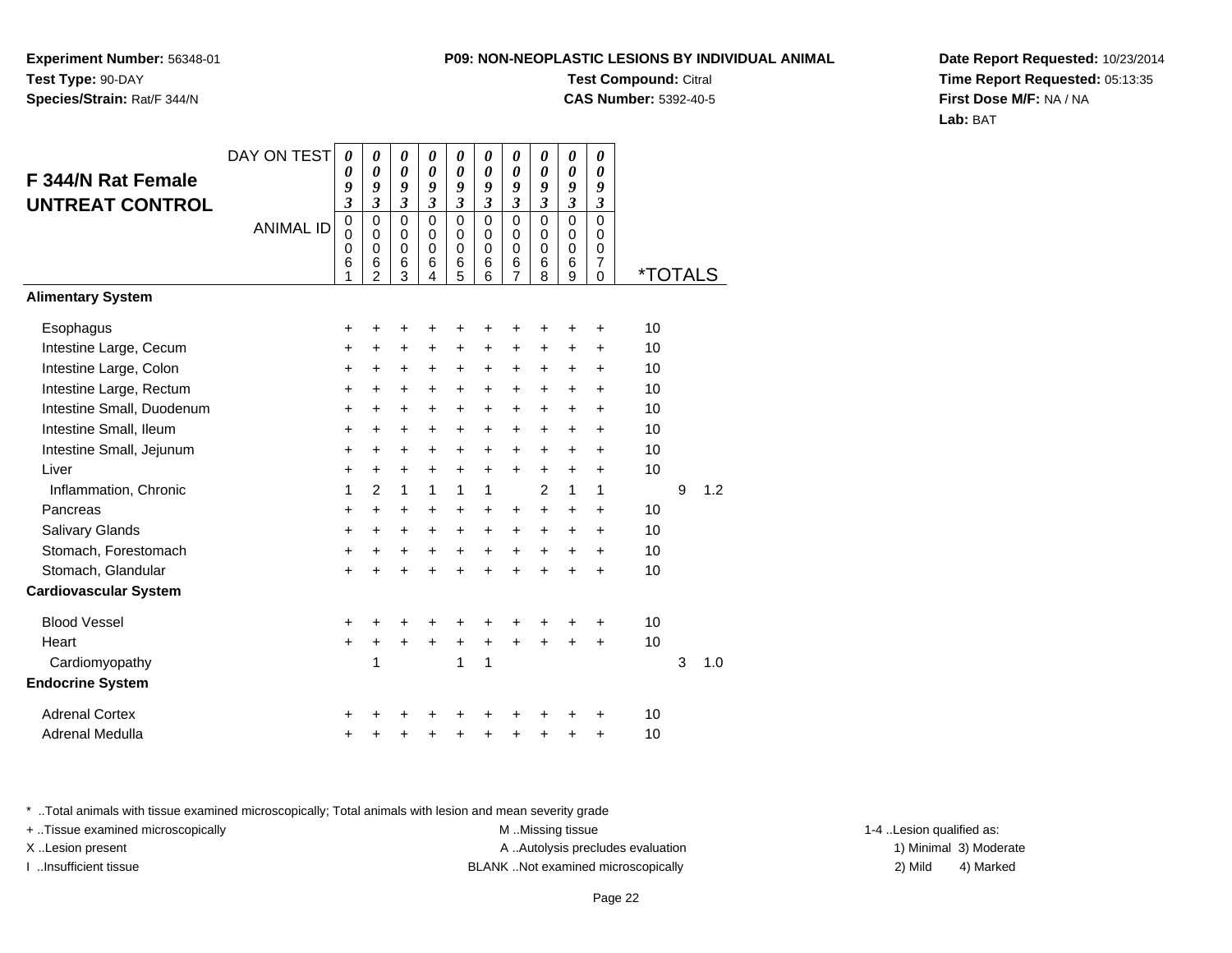**Experiment Number:** 56348-01**Test Type:** 90-DAY**Species/Strain:** Rat/F 344/N

### **Test Compound:** Citral

**CAS Number:** 5392-40-5

**Date Report Requested:** 10/23/2014**Time Report Requested:** 05:13:35**First Dose M/F:** NA / NA**Lab:** BAT

|                             | DAY ON TEST      | 0                                         | 0                                                   | 0                                                       | 0                                                   | 0                                         | 0                                             | 0                                       | 0                                            | 0                                                   | 0                                                    |                       |                |     |
|-----------------------------|------------------|-------------------------------------------|-----------------------------------------------------|---------------------------------------------------------|-----------------------------------------------------|-------------------------------------------|-----------------------------------------------|-----------------------------------------|----------------------------------------------|-----------------------------------------------------|------------------------------------------------------|-----------------------|----------------|-----|
| <b>F 344/N Rat Female</b>   |                  | 0<br>9                                    | $\boldsymbol{\theta}$<br>9                          | $\boldsymbol{\theta}$<br>9                              | $\pmb{\theta}$<br>9                                 | $\pmb{\theta}$<br>9                       | $\boldsymbol{\theta}$<br>9                    | $\boldsymbol{\theta}$<br>9              | $\boldsymbol{\theta}$<br>9                   | $\boldsymbol{\theta}$<br>9                          | $\boldsymbol{\theta}$<br>9                           |                       |                |     |
| UNTREAT CONTROL             |                  | $\overline{\mathbf{3}}$                   | $\overline{\mathbf{3}}$                             | $\overline{\mathbf{3}}$                                 | $\overline{\mathbf{3}}$                             | $\overline{\mathbf{3}}$                   | $\overline{\mathbf{3}}$                       | $\overline{\mathbf{3}}$                 | $\mathfrak{z}$                               | $\mathfrak{z}$                                      | $\boldsymbol{\beta}$                                 |                       |                |     |
|                             | <b>ANIMAL ID</b> | $\mathbf 0$<br>$\mathbf 0$<br>0<br>6<br>1 | 0<br>$\Omega$<br>$\mathbf 0$<br>6<br>$\overline{c}$ | $\mathbf 0$<br>$\mathbf 0$<br>0<br>$6\phantom{1}6$<br>3 | $\mathsf 0$<br>$\mathbf 0$<br>$\mathbf 0$<br>6<br>4 | $\mathsf 0$<br>$\mathbf 0$<br>0<br>6<br>5 | $\mathbf 0$<br>$\Omega$<br>$\Omega$<br>6<br>6 | $\pmb{0}$<br>0<br>$\mathbf 0$<br>6<br>7 | $\overline{0}$<br>0<br>$\mathbf 0$<br>6<br>8 | $\mathbf 0$<br>$\mathbf 0$<br>$\mathbf 0$<br>6<br>9 | $\mathbf 0$<br>0<br>$\pmb{0}$<br>$\overline{7}$<br>0 | <i><b>*TOTALS</b></i> |                |     |
| Islets, Pancreatic          |                  | +                                         | $\ddot{}$                                           | $\ddot{}$                                               | $\ddot{}$                                           | +                                         | $\ddot{}$                                     | $\ddot{}$                               | $\ddot{}$                                    | $\ddot{}$                                           | $\ddot{}$                                            | 10                    |                |     |
| Parathyroid Gland           |                  | +                                         | $\ddot{}$                                           | $\ddot{}$                                               | $\ddot{}$                                           | $\ddot{}$                                 | $\ddot{}$                                     | $\ddot{}$                               | $\ddot{}$                                    | $\ddot{}$                                           | +                                                    | 10                    |                |     |
| <b>Pituitary Gland</b>      |                  | +                                         | +                                                   | +                                                       | +                                                   | +                                         | +                                             | $\ddot{}$                               | +                                            | +                                                   | +                                                    | 10                    |                |     |
| <b>Thyroid Gland</b>        |                  | $\ddot{}$                                 | Ŧ.                                                  | $\ddot{}$                                               | $\ddot{}$                                           | $\ddot{}$                                 | ÷                                             | ÷                                       | $\ddot{}$                                    | Ŧ.                                                  | $\ddot{}$                                            | 10                    |                |     |
| <b>General Body System</b>  |                  |                                           |                                                     |                                                         |                                                     |                                           |                                               |                                         |                                              |                                                     |                                                      |                       |                |     |
| <b>NONE</b>                 |                  |                                           |                                                     |                                                         |                                                     |                                           |                                               |                                         |                                              |                                                     |                                                      |                       |                |     |
| <b>Genital System</b>       |                  |                                           |                                                     |                                                         |                                                     |                                           |                                               |                                         |                                              |                                                     |                                                      |                       |                |     |
| <b>Clitoral Gland</b>       |                  | +                                         | +                                                   | +                                                       |                                                     |                                           |                                               |                                         |                                              | +                                                   | +                                                    | 10                    |                |     |
| Inflammation                |                  | 1                                         |                                                     |                                                         |                                                     |                                           |                                               |                                         |                                              | 1                                                   |                                                      |                       | $\overline{2}$ | 1.0 |
| Ovary                       |                  | $\ddot{}$                                 | +                                                   | +                                                       | +                                                   | +                                         | +                                             | +                                       | +                                            | +                                                   | +                                                    | 10                    |                |     |
| Cyst                        |                  |                                           |                                                     |                                                         | 1                                                   |                                           |                                               |                                         | $\overline{c}$                               |                                                     |                                                      |                       | $\overline{c}$ | 1.5 |
| <b>Uterus</b>               |                  | +                                         | +                                                   | +                                                       |                                                     | +                                         | +                                             | +                                       | Ŧ.                                           | +                                                   | +                                                    | 10                    |                |     |
| <b>Hematopoietic System</b> |                  |                                           |                                                     |                                                         |                                                     |                                           |                                               |                                         |                                              |                                                     |                                                      |                       |                |     |
| <b>Bone Marrow</b>          |                  | +                                         | +                                                   | +                                                       | +                                                   | +                                         |                                               |                                         |                                              | +                                                   | +                                                    | 10                    |                |     |
| Lymph Node, Mandibular      |                  | +                                         | +                                                   | +                                                       | +                                                   | +                                         | +                                             | +                                       | $\ddot{}$                                    | +                                                   | +                                                    | 10                    |                |     |
| Lymph Node, Mesenteric      |                  | $\ddot{}$                                 | +                                                   | +                                                       | +                                                   | +                                         | $\ddot{}$                                     | $\ddot{}$                               | $\ddot{}$                                    | +                                                   | +                                                    | 10                    |                |     |
| Spleen                      |                  | +                                         | +                                                   | +                                                       | $\ddot{}$                                           | $\ddot{}$                                 | $\ddot{}$                                     | $\ddot{}$                               | $+$                                          | $\pm$                                               | $\ddot{}$                                            | 10                    |                |     |
| Thymus                      |                  | $\ddot{}$                                 | $\ddot{}$                                           | $\ddot{}$                                               | $\ddot{}$                                           | $\ddot{}$                                 | $\ddot{}$                                     | $\ddot{}$                               | $\ddot{}$                                    | $\ddot{}$                                           | $\ddot{}$                                            | 10                    |                |     |
| <b>Integumentary System</b> |                  |                                           |                                                     |                                                         |                                                     |                                           |                                               |                                         |                                              |                                                     |                                                      |                       |                |     |
| Mammary Gland               |                  | +                                         |                                                     |                                                         |                                                     |                                           |                                               |                                         |                                              |                                                     | +                                                    | 10                    |                |     |
| Skin                        |                  | +                                         | +                                                   | +                                                       | +                                                   | +                                         | +                                             | +                                       | +                                            | +                                                   | +                                                    | 10                    |                |     |

\* ..Total animals with tissue examined microscopically; Total animals with lesion and mean severity grade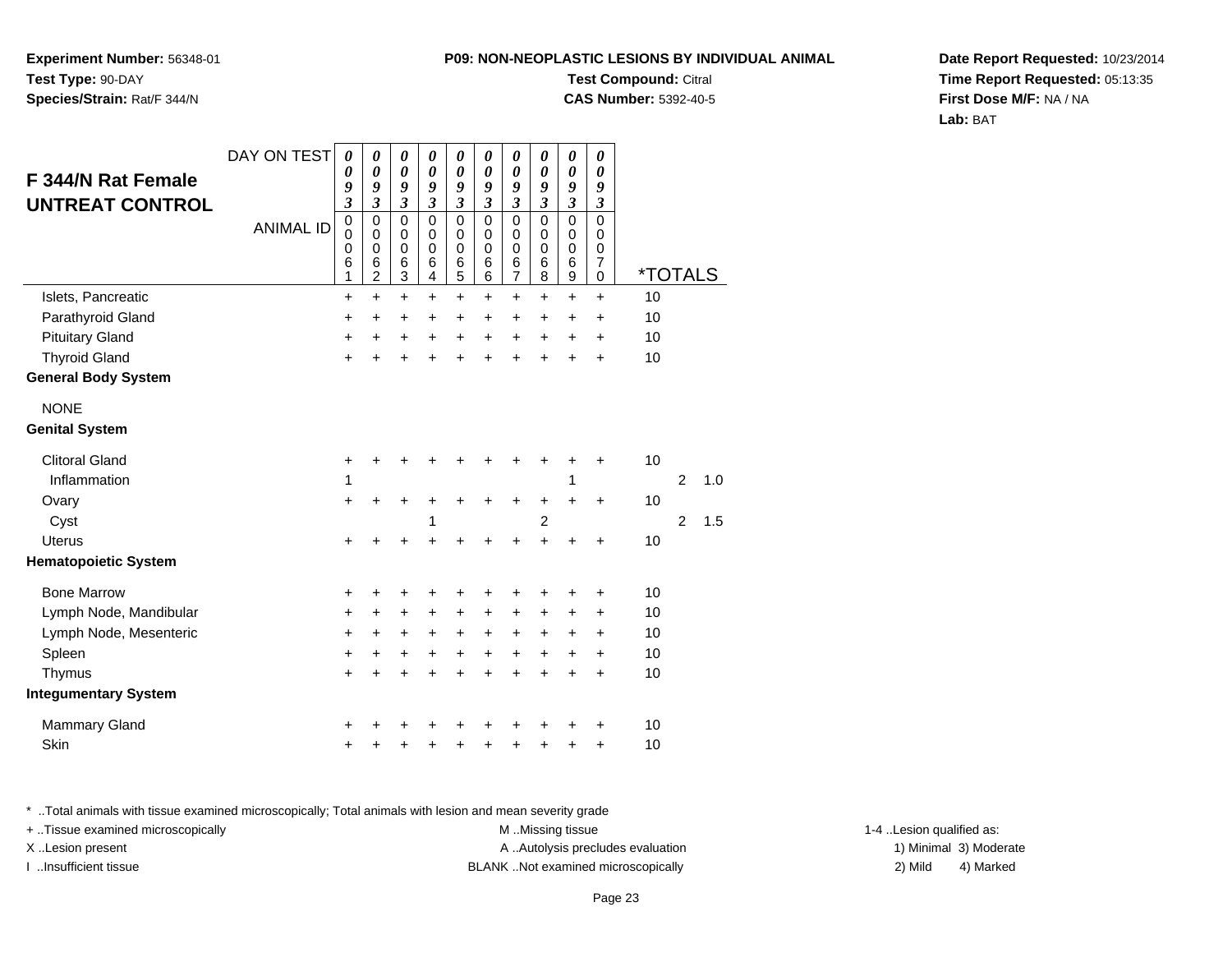**Experiment Number:** 56348-01**Test Type:** 90-DAY**Species/Strain:** Rat/F 344/N

**Test Compound:** Citral

**CAS Number:** 5392-40-5

**Date Report Requested:** 10/23/2014**Time Report Requested:** 05:13:36**First Dose M/F:** NA / NA**Lab:** BAT

|                                             | DAY ON TEST      | 0                                      | 0                                      | 0                          | 0                          | 0                                      | 0                                      | 0                            | 0                | 0                                      | 0                                   |                       |                |     |
|---------------------------------------------|------------------|----------------------------------------|----------------------------------------|----------------------------|----------------------------|----------------------------------------|----------------------------------------|------------------------------|------------------|----------------------------------------|-------------------------------------|-----------------------|----------------|-----|
| <b>F 344/N Rat Female</b>                   |                  | 0<br>9                                 | 0<br>9                                 | $\boldsymbol{\theta}$<br>9 | $\boldsymbol{\theta}$<br>9 | 0<br>9                                 | 0<br>9                                 | $\boldsymbol{\theta}$<br>9   | 0<br>9           | 0<br>9                                 | 0<br>9                              |                       |                |     |
| <b>UNTREAT CONTROL</b>                      |                  | $\overline{\mathbf{3}}$<br>$\mathbf 0$ | $\overline{\mathbf{3}}$<br>$\mathbf 0$ | 3<br>$\mathbf 0$           | 3<br>$\mathbf 0$           | $\overline{\mathbf{3}}$<br>$\mathbf 0$ | $\overline{\mathbf{3}}$<br>$\mathbf 0$ | $\overline{\mathbf{3}}$<br>0 | 3<br>$\mathbf 0$ | $\overline{\mathbf{3}}$<br>$\mathbf 0$ | $\boldsymbol{\beta}$<br>$\mathbf 0$ |                       |                |     |
|                                             | <b>ANIMAL ID</b> | $\mathbf 0$<br>0                       | $\mathbf 0$<br>0                       | 0<br>$\mathbf 0$           | $\mathbf 0$<br>$\mathbf 0$ | $\mathbf 0$<br>$\mathbf 0$             | $\mathbf 0$<br>$\mathbf 0$             | 0<br>0                       | 0<br>0           | 0<br>0                                 | 0<br>0                              |                       |                |     |
|                                             |                  | 6<br>1                                 | 6<br>$\overline{c}$                    | 6<br>3                     | 6<br>4                     | $\,6$<br>5                             | 6<br>6                                 | 6<br>7                       | 6<br>8           | 6<br>9                                 | 7<br>0                              | <i><b>*TOTALS</b></i> |                |     |
| Skin                                        |                  | $\ddot{}$                              | $\ddot{}$                              | $\ddot{}$                  | $\ddot{}$                  | $\ddot{}$                              | $\ddot{}$                              | $\ddot{}$                    | ÷                | $\ddot{}$                              | $\ddot{}$                           | 10                    |                |     |
| <b>Musculoskeletal System</b>               |                  |                                        |                                        |                            |                            |                                        |                                        |                              |                  |                                        |                                     |                       |                |     |
| Bone                                        |                  | +                                      |                                        |                            |                            |                                        |                                        |                              |                  |                                        |                                     | 10                    |                |     |
| <b>Nervous System</b>                       |                  |                                        |                                        |                            |                            |                                        |                                        |                              |                  |                                        |                                     |                       |                |     |
| <b>Brain</b>                                |                  | $\ddot{}$                              |                                        | +                          |                            |                                        |                                        |                              |                  |                                        | +                                   | 10                    |                |     |
| <b>Respiratory System</b>                   |                  |                                        |                                        |                            |                            |                                        |                                        |                              |                  |                                        |                                     |                       |                |     |
| Lung                                        |                  | +                                      |                                        |                            |                            |                                        |                                        |                              |                  |                                        |                                     | 10                    |                |     |
| Alveolus, Infiltration Cellular, Histiocyte |                  |                                        |                                        | 1                          |                            |                                        |                                        |                              |                  |                                        |                                     |                       | 1              | 1.0 |
| Inflammation, Chronic                       |                  |                                        |                                        |                            |                            |                                        | 1                                      | 1                            |                  |                                        |                                     |                       | $\overline{2}$ | 1.0 |
| <b>Nose</b>                                 |                  | +                                      | +                                      | +                          | +                          | +                                      | $\ddot{}$                              | $\ddot{}$                    | +                | +                                      | +                                   | 10                    |                |     |
| Inflammation                                |                  |                                        |                                        | 1                          | $\mathbf{1}$               |                                        | 1                                      | 1                            |                  |                                        |                                     |                       | $\overline{4}$ | 1.0 |
| Trachea                                     |                  | +                                      | +                                      | $\ddot{}$                  | $\pm$                      | +                                      | $\ddot{}$                              | $\ddot{}$                    | +                | +                                      | +                                   | 10                    |                |     |
| Inflammation                                |                  |                                        | 1                                      | 1                          |                            |                                        |                                        | 1                            | 1                |                                        | 1                                   |                       | 5              | 1.0 |
| <b>Special Senses System</b>                |                  |                                        |                                        |                            |                            |                                        |                                        |                              |                  |                                        |                                     |                       |                |     |
| <b>NONE</b>                                 |                  |                                        |                                        |                            |                            |                                        |                                        |                              |                  |                                        |                                     |                       |                |     |
| <b>Urinary System</b>                       |                  |                                        |                                        |                            |                            |                                        |                                        |                              |                  |                                        |                                     |                       |                |     |
| Kidney                                      |                  | +                                      |                                        |                            |                            |                                        |                                        |                              |                  |                                        |                                     | 10                    |                |     |
| Mineralization                              |                  |                                        |                                        |                            |                            | 1                                      | 1                                      | 1                            |                  | 1                                      | 1                                   |                       | 5              | 1.0 |
| Renal Tubule, Regeneration                  |                  | 1                                      |                                        |                            | 1                          |                                        |                                        |                              |                  | 1                                      |                                     |                       | 3              | 1.0 |
| <b>Urinary Bladder</b>                      |                  | +                                      | +                                      | +                          |                            |                                        |                                        |                              |                  | +                                      | +                                   | 10                    |                |     |

\* ..Total animals with tissue examined microscopically; Total animals with lesion and mean severity grade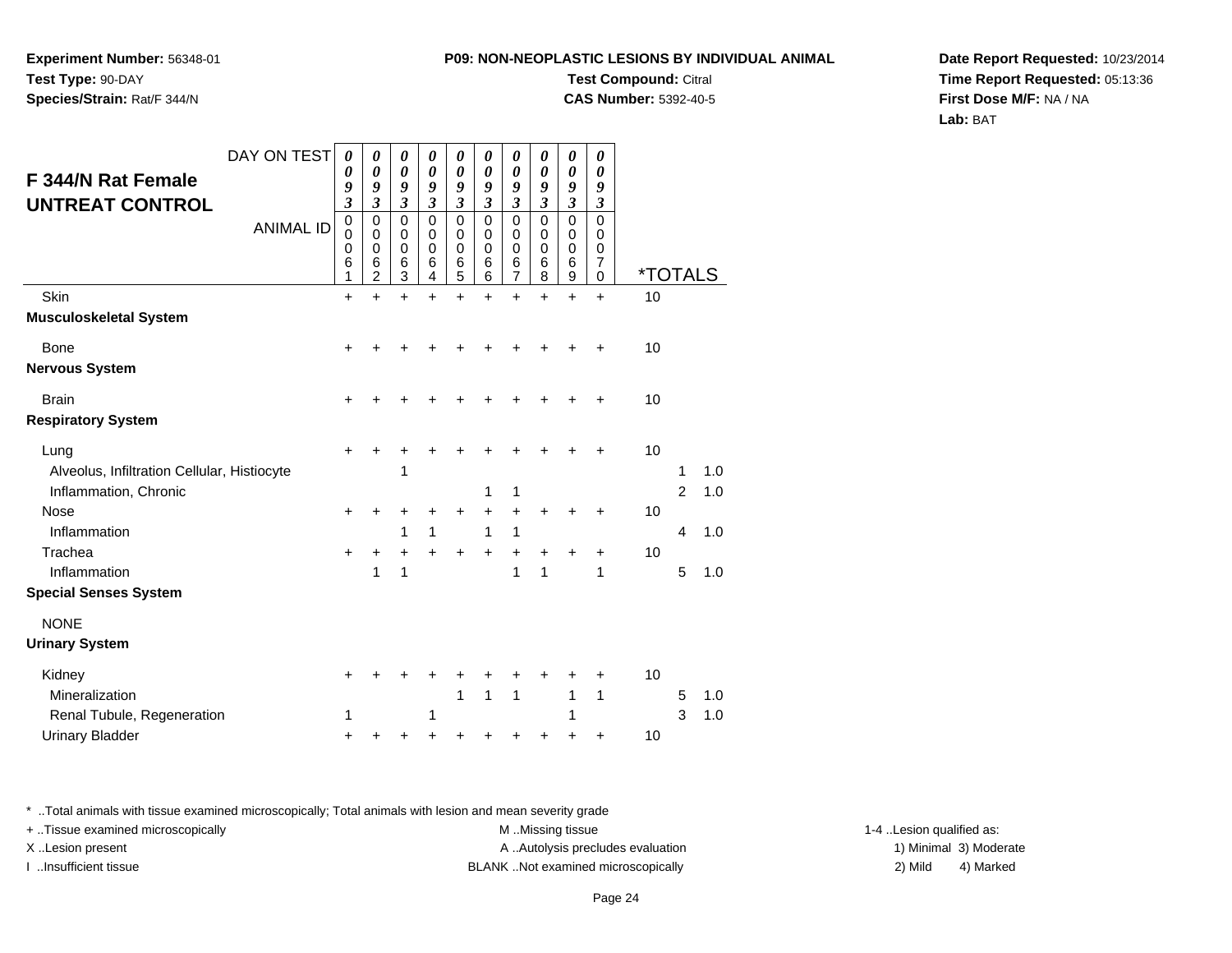**Experiment Number:** 56348-01**Test Type:** 90-DAY**Species/Strain:** Rat/F 344/N

# **Test Compound:** Citral

**CAS Number:** 5392-40-5

**Date Report Requested:** 10/23/2014**Time Report Requested:** 05:13:36**First Dose M/F:** NA / NA**Lab:** BAT

|                              | DAY ON TEST      | 0                                                      | 0                                                                | 0                               | 0                                                | 0                                                      | 0                                                      | 0                                                                | 0                                                      | 0                                                             | $\boldsymbol{\theta}$                      |                       |   |     |
|------------------------------|------------------|--------------------------------------------------------|------------------------------------------------------------------|---------------------------------|--------------------------------------------------|--------------------------------------------------------|--------------------------------------------------------|------------------------------------------------------------------|--------------------------------------------------------|---------------------------------------------------------------|--------------------------------------------|-----------------------|---|-----|
| F 344/N Rat Female           |                  | 0<br>9                                                 | 0<br>9                                                           | 0<br>9                          | $\boldsymbol{\theta}$<br>9                       | 0<br>9                                                 | $\boldsymbol{\theta}$<br>9                             | $\boldsymbol{\theta}$<br>9                                       | 0<br>9                                                 | $\boldsymbol{\theta}$<br>9                                    | $\boldsymbol{\theta}$<br>9                 |                       |   |     |
| <b>VEHICLE CONTROL</b>       |                  | $\boldsymbol{\beta}$                                   | $\overline{\mathbf{3}}$                                          | 3                               | $\mathfrak{z}$                                   | $\mathfrak{z}$                                         | $\mathfrak{z}$                                         | $\mathfrak{z}$                                                   | $\overline{\mathbf{3}}$                                | $\mathfrak{z}$                                                | 3                                          |                       |   |     |
|                              | <b>ANIMAL ID</b> | $\mathbf 0$<br>$\mathbf 0$<br>0<br>$\overline{7}$<br>1 | $\mathbf 0$<br>$\mathbf 0$<br>$\mathbf 0$<br>7<br>$\mathfrak{p}$ | $\mathbf 0$<br>0<br>0<br>7<br>3 | $\Omega$<br>$\mathbf 0$<br>$\mathbf 0$<br>7<br>4 | $\mathbf 0$<br>0<br>$\mathbf 0$<br>$\overline{7}$<br>5 | $\mathbf 0$<br>0<br>$\mathbf 0$<br>$\overline{7}$<br>6 | $\mathbf 0$<br>$\mathbf 0$<br>$\mathbf 0$<br>$\overline{7}$<br>7 | $\mathbf 0$<br>0<br>$\mathbf 0$<br>$\overline{7}$<br>8 | $\Omega$<br>$\mathbf 0$<br>$\mathbf 0$<br>$\overline{7}$<br>9 | $\Omega$<br>0<br>$\Omega$<br>8<br>$\Omega$ | <i><b>*TOTALS</b></i> |   |     |
| <b>Alimentary System</b>     |                  |                                                        |                                                                  |                                 |                                                  |                                                        |                                                        |                                                                  |                                                        |                                                               |                                            |                       |   |     |
| Esophagus                    |                  | +                                                      | +                                                                | +                               | +                                                | +                                                      | +                                                      | +                                                                | +                                                      | +                                                             | $\ddot{}$                                  | 10                    |   |     |
| Intestine Large, Cecum       |                  | $\ddot{}$                                              | $\ddot{}$                                                        | $\ddot{}$                       | $\ddot{}$                                        | $\ddot{}$                                              | $\ddot{}$                                              | $\ddot{}$                                                        | $\ddot{}$                                              | +                                                             | $\ddot{}$                                  | 10                    |   |     |
| Intestine Large, Colon       |                  | +                                                      | $\pm$                                                            | +                               | $\ddot{}$                                        | $\ddot{}$                                              | $\ddot{}$                                              | $\ddot{}$                                                        | +                                                      | $\ddot{}$                                                     | $\ddot{}$                                  | 10                    |   |     |
| Intestine Large, Rectum      |                  | $\ddot{}$                                              | $+$                                                              | $\ddot{}$                       | $\ddot{}$                                        | $+$                                                    | $\ddot{}$                                              | $\ddot{}$                                                        | +                                                      | $\ddot{}$                                                     | $\ddot{}$                                  | 10                    |   |     |
| Intestine Small, Duodenum    |                  | $\ddot{}$                                              | $+$                                                              | +                               | $\ddot{}$                                        | $\ddot{}$                                              | $\ddot{}$                                              | $\ddot{}$                                                        | +                                                      | $\ddot{}$                                                     | $\ddot{}$                                  | 10                    |   |     |
| Intestine Small, Ileum       |                  | $\ddot{}$                                              | $+$                                                              | +                               | $\ddot{}$                                        | $+$                                                    | $\ddot{}$                                              | $+$                                                              | +                                                      | $\ddot{}$                                                     | $\ddot{}$                                  | 10                    |   |     |
| Intestine Small, Jejunum     |                  | $\ddot{}$                                              | $\ddot{}$                                                        | $\ddot{}$                       | $\ddot{}$                                        | $\ddot{}$                                              | $\ddot{}$                                              | $\ddot{}$                                                        | +                                                      | $\ddot{}$                                                     | $\ddot{}$                                  | 10                    |   |     |
| Liver                        |                  | $\ddot{}$                                              | $\ddot{}$                                                        | $\ddot{}$                       | $\ddot{}$                                        | $+$                                                    | $\ddot{}$                                              | $\ddot{}$                                                        | $\ddot{}$                                              | $\ddot{}$                                                     | $\ddot{}$                                  | 10                    |   |     |
| Hepatodiaphragmatic Nodule   |                  |                                                        |                                                                  |                                 |                                                  |                                                        |                                                        |                                                                  |                                                        | X                                                             |                                            |                       | 1 |     |
| Inflammation, Chronic        |                  | 1                                                      | 1                                                                | 1                               | 1                                                | 1                                                      |                                                        | 1                                                                | 1                                                      | 1                                                             | 1                                          |                       | 9 | 1.0 |
| Pancreas                     |                  | $\ddot{}$                                              | $\ddot{}$                                                        | +                               | $\ddot{}$                                        | $\ddot{}$                                              | $\ddot{}$                                              | $\ddot{}$                                                        | +                                                      | $\ddot{}$                                                     | $\ddot{}$                                  | 10                    |   |     |
| Salivary Glands              |                  | +                                                      | $\ddot{}$                                                        | +                               | $\ddot{}$                                        | $\ddot{}$                                              | $\ddot{}$                                              | +                                                                | +                                                      | +                                                             | $\ddot{}$                                  | 10                    |   |     |
| Stomach, Forestomach         |                  | $\ddot{}$                                              | $\ddot{}$                                                        | $+$                             | $\ddot{}$                                        | $+$                                                    | $+$                                                    | $+$                                                              | $\ddot{}$                                              | $\ddot{}$                                                     | $\ddot{}$                                  | 10                    |   |     |
| Stomach, Glandular           |                  | +                                                      | $\ddot{}$                                                        | +                               | ÷                                                | $\ddot{}$                                              | $\ddot{}$                                              | $\ddot{}$                                                        | +                                                      | ÷                                                             | $\div$                                     | 10                    |   |     |
| Mineralization               |                  | $\overline{2}$                                         |                                                                  |                                 |                                                  |                                                        |                                                        |                                                                  |                                                        |                                                               |                                            |                       | 1 | 2.0 |
| <b>Cardiovascular System</b> |                  |                                                        |                                                                  |                                 |                                                  |                                                        |                                                        |                                                                  |                                                        |                                                               |                                            |                       |   |     |
| <b>Blood Vessel</b>          |                  | +                                                      |                                                                  |                                 |                                                  |                                                        | +                                                      |                                                                  | +                                                      | +                                                             | +                                          | 10                    |   |     |
| Heart                        |                  | $\pm$                                                  | +                                                                | +                               | $\ddot{}$                                        | $\ddot{}$                                              | $\ddot{}$                                              | $\ddot{}$                                                        | $\ddot{}$                                              | $\ddot{}$                                                     | $\ddot{}$                                  | 10                    |   |     |
| Cardiomyopathy               |                  |                                                        |                                                                  |                                 | 1                                                |                                                        |                                                        |                                                                  | 1                                                      | 1                                                             |                                            |                       | 3 | 1.0 |
| <b>Endocrine System</b>      |                  |                                                        |                                                                  |                                 |                                                  |                                                        |                                                        |                                                                  |                                                        |                                                               |                                            |                       |   |     |

\* ..Total animals with tissue examined microscopically; Total animals with lesion and mean severity grade

+ ..Tissue examined microscopically examined microscopically examined as: M ..Missing tissue 1-4 ..Lesion qualified as: X..Lesion present **A ..Autolysis precludes evaluation** A ..Autolysis precludes evaluation 1) Minimal 3) Moderate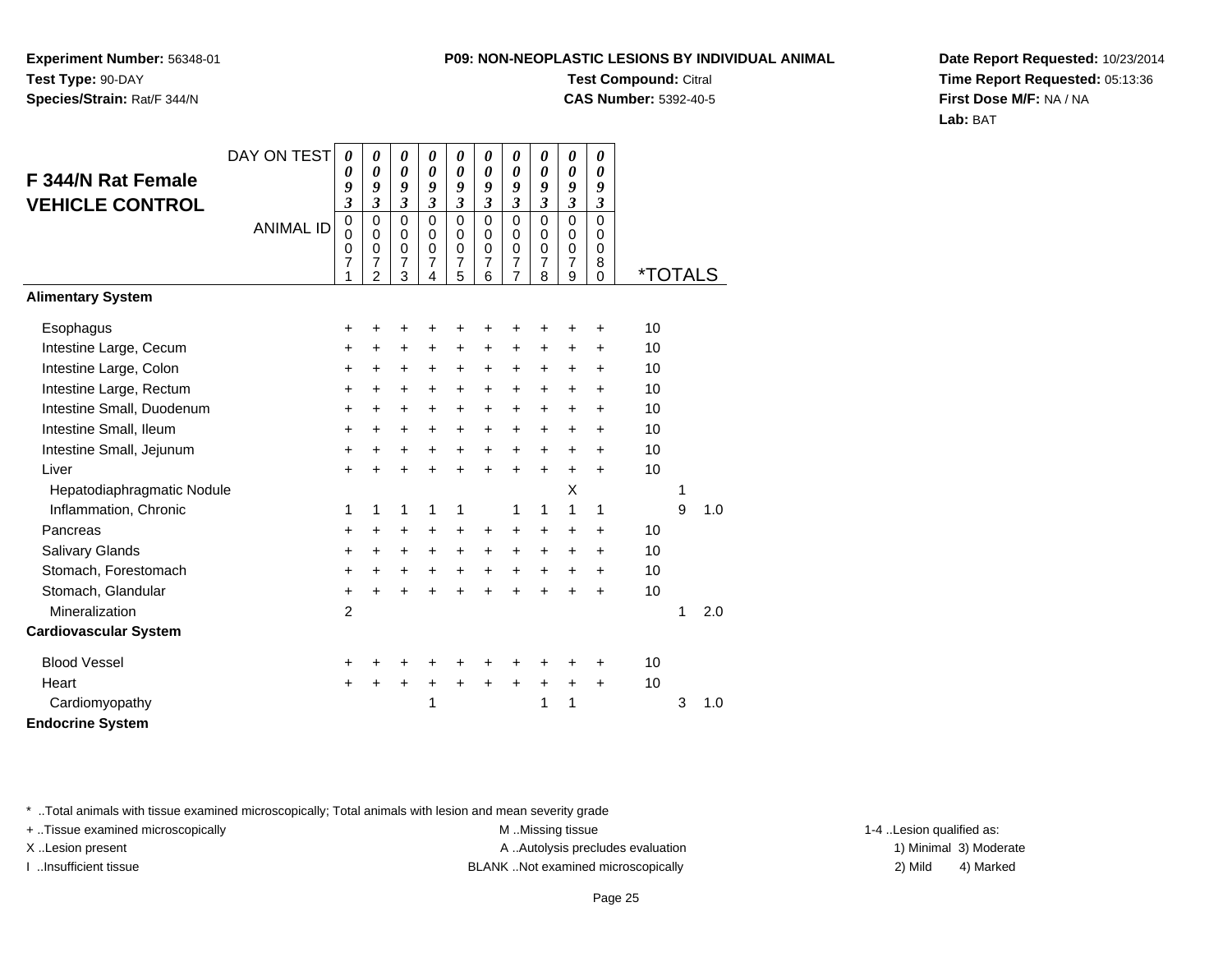**Experiment Number:** 56348-01**Test Type:** 90-DAY**Species/Strain:** Rat/F 344/N

### **Test Compound:** Citral

**CAS Number:** 5392-40-5

**Date Report Requested:** 10/23/2014**Time Report Requested:** 05:13:36**First Dose M/F:** NA / NA**Lab:** BAT

| <b>F 344/N Rat Female</b><br><b>VEHICLE CONTROL</b> | DAY ON TEST<br><b>ANIMAL ID</b> | 0<br>0<br>9<br>$\overline{\mathbf{3}}$<br>$\mathbf 0$<br>0<br>0<br>$\overline{7}$<br>1 | 0<br>$\boldsymbol{\theta}$<br>9<br>$\overline{\mathbf{3}}$<br>0<br>$\mathbf 0$<br>0<br>$\overline{7}$<br>$\overline{c}$ | 0<br>$\boldsymbol{\theta}$<br>9<br>$\mathfrak{z}$<br>$\pmb{0}$<br>$\mathbf 0$<br>0<br>$\overline{7}$<br>3 | 0<br>$\boldsymbol{\theta}$<br>9<br>$\mathfrak{z}$<br>0<br>$\Omega$<br>0<br>$\overline{7}$<br>4 | $\boldsymbol{\theta}$<br>$\pmb{\theta}$<br>9<br>$\overline{\mathbf{3}}$<br>$\mathbf 0$<br>$\pmb{0}$<br>$\pmb{0}$<br>$\overline{7}$<br>5 | 0<br>$\boldsymbol{\theta}$<br>9<br>$\overline{\mathbf{3}}$<br>$\mathbf 0$<br>$\mathbf 0$<br>0<br>$\overline{7}$<br>6 | 0<br>$\pmb{\theta}$<br>9<br>$\overline{\mathbf{3}}$<br>$\mathsf 0$<br>$\mathbf 0$<br>0<br>$\frac{7}{7}$ | 0<br>$\boldsymbol{\theta}$<br>9<br>$\overline{\mathbf{3}}$<br>$\mathbf 0$<br>$\Omega$<br>0<br>7<br>8 | 0<br>$\boldsymbol{\theta}$<br>9<br>$\mathfrak{z}$<br>$\mathbf 0$<br>0<br>$\mathbf 0$<br>$\overline{7}$<br>$\mathsf g$ | 0<br>$\boldsymbol{\theta}$<br>9<br>$\boldsymbol{\beta}$<br>$\mathbf 0$<br>0<br>$\mathbf 0$<br>8<br>0 | <i><b>*TOTALS</b></i> |   |     |
|-----------------------------------------------------|---------------------------------|----------------------------------------------------------------------------------------|-------------------------------------------------------------------------------------------------------------------------|-----------------------------------------------------------------------------------------------------------|------------------------------------------------------------------------------------------------|-----------------------------------------------------------------------------------------------------------------------------------------|----------------------------------------------------------------------------------------------------------------------|---------------------------------------------------------------------------------------------------------|------------------------------------------------------------------------------------------------------|-----------------------------------------------------------------------------------------------------------------------|------------------------------------------------------------------------------------------------------|-----------------------|---|-----|
| <b>Adrenal Cortex</b>                               |                                 | $\ddot{}$                                                                              | $\ddot{}$                                                                                                               | $\ddot{}$                                                                                                 | $\ddot{}$                                                                                      | +                                                                                                                                       | $\ddot{}$                                                                                                            | $\ddot{}$                                                                                               | $\ddot{}$                                                                                            | $\ddot{}$                                                                                                             | $\ddot{}$                                                                                            | 10                    |   |     |
| Adrenal Medulla                                     |                                 | +                                                                                      | +                                                                                                                       | $\ddot{}$                                                                                                 | +                                                                                              | $\ddot{}$                                                                                                                               | $\ddot{}$                                                                                                            | $\ddot{}$                                                                                               | $\ddot{}$                                                                                            | $\ddot{}$                                                                                                             | +                                                                                                    | 10                    |   |     |
| Islets, Pancreatic                                  |                                 | +                                                                                      | +                                                                                                                       | +                                                                                                         | +                                                                                              | +                                                                                                                                       | $\ddot{}$                                                                                                            | +                                                                                                       | +                                                                                                    | +                                                                                                                     | +                                                                                                    | 10                    |   |     |
| Parathyroid Gland                                   |                                 | $\ddot{}$                                                                              | +                                                                                                                       | +                                                                                                         | +                                                                                              | $\ddot{}$                                                                                                                               | M                                                                                                                    | $\ddot{}$                                                                                               | $\ddot{}$                                                                                            | $\ddot{}$                                                                                                             | M                                                                                                    | 8                     |   |     |
| <b>Pituitary Gland</b>                              |                                 | +                                                                                      | +                                                                                                                       | +                                                                                                         | $\ddot{}$                                                                                      | $+$                                                                                                                                     | $\pm$                                                                                                                | $\ddot{}$                                                                                               | $\ddot{}$                                                                                            | $\ddot{}$                                                                                                             | $\ddot{}$                                                                                            | 10                    |   |     |
| <b>Thyroid Gland</b>                                |                                 | $\ddot{}$                                                                              | ÷                                                                                                                       | $\ddot{}$                                                                                                 | $\ddot{}$                                                                                      | +                                                                                                                                       | ÷                                                                                                                    | $\ddot{}$                                                                                               | $\ddot{}$                                                                                            | ÷                                                                                                                     | $\ddot{}$                                                                                            | 10                    |   |     |
| <b>General Body System</b>                          |                                 |                                                                                        |                                                                                                                         |                                                                                                           |                                                                                                |                                                                                                                                         |                                                                                                                      |                                                                                                         |                                                                                                      |                                                                                                                       |                                                                                                      |                       |   |     |
| <b>NONE</b>                                         |                                 |                                                                                        |                                                                                                                         |                                                                                                           |                                                                                                |                                                                                                                                         |                                                                                                                      |                                                                                                         |                                                                                                      |                                                                                                                       |                                                                                                      |                       |   |     |
| <b>Genital System</b>                               |                                 |                                                                                        |                                                                                                                         |                                                                                                           |                                                                                                |                                                                                                                                         |                                                                                                                      |                                                                                                         |                                                                                                      |                                                                                                                       |                                                                                                      |                       |   |     |
| <b>Clitoral Gland</b>                               |                                 | +                                                                                      | +                                                                                                                       | +                                                                                                         | +                                                                                              | +                                                                                                                                       | +                                                                                                                    | +                                                                                                       | +                                                                                                    | +                                                                                                                     | +                                                                                                    | 10                    |   |     |
| Inflammation                                        |                                 |                                                                                        |                                                                                                                         |                                                                                                           | 1                                                                                              |                                                                                                                                         | 1                                                                                                                    | $\mathbf{1}$                                                                                            |                                                                                                      | 1                                                                                                                     | 1                                                                                                    |                       | 5 | 1.0 |
| Ovary                                               |                                 | +                                                                                      | +                                                                                                                       | +                                                                                                         | +                                                                                              | $\ddot{}$                                                                                                                               | $\ddot{}$                                                                                                            | $\ddot{}$                                                                                               | $\ddot{}$                                                                                            | $\ddot{}$                                                                                                             | +                                                                                                    | 10                    |   |     |
| <b>Uterus</b>                                       |                                 | $\ddot{}$                                                                              |                                                                                                                         | $\ddot{}$                                                                                                 | $\ddot{}$                                                                                      | $\ddot{}$                                                                                                                               | ÷.                                                                                                                   | $\ddot{}$                                                                                               | $\ddot{}$                                                                                            | $\ddot{}$                                                                                                             | $\ddot{}$                                                                                            | 10                    |   |     |
| <b>Hematopoietic System</b>                         |                                 |                                                                                        |                                                                                                                         |                                                                                                           |                                                                                                |                                                                                                                                         |                                                                                                                      |                                                                                                         |                                                                                                      |                                                                                                                       |                                                                                                      |                       |   |     |
| <b>Bone Marrow</b>                                  |                                 | +                                                                                      | +                                                                                                                       | +                                                                                                         | +                                                                                              | +                                                                                                                                       | +                                                                                                                    | +                                                                                                       | +                                                                                                    | +                                                                                                                     | +                                                                                                    | 10                    |   |     |
| Lymph Node, Mandibular                              |                                 | $\ddot{}$                                                                              | +                                                                                                                       | +                                                                                                         | +                                                                                              | +                                                                                                                                       | +                                                                                                                    | +                                                                                                       | +                                                                                                    | +                                                                                                                     | +                                                                                                    | 10                    |   |     |
| Lymph Node, Mesenteric                              |                                 | +                                                                                      | +                                                                                                                       | $\pm$                                                                                                     | $\ddot{}$                                                                                      | $\pm$                                                                                                                                   | $\pm$                                                                                                                | $\pm$                                                                                                   | $\ddot{}$                                                                                            | $\ddot{}$                                                                                                             | $\ddot{}$                                                                                            | 10                    |   |     |
| Spleen                                              |                                 | $\ddot{}$                                                                              | +                                                                                                                       | $\ddot{}$                                                                                                 | $\ddot{}$                                                                                      | $\ddot{}$                                                                                                                               | $\ddot{}$                                                                                                            | $+$                                                                                                     | $\ddot{}$                                                                                            | $\ddot{}$                                                                                                             | $\ddot{}$                                                                                            | 10                    |   |     |
| Thymus                                              |                                 | $\ddot{}$                                                                              |                                                                                                                         | $\ddot{}$                                                                                                 | $\ddot{}$                                                                                      | $\ddot{}$                                                                                                                               |                                                                                                                      | $\ddot{}$                                                                                               | $\ddot{}$                                                                                            | $\ddot{}$                                                                                                             | $\ddot{}$                                                                                            | 10                    |   |     |
| <b>Integumentary System</b>                         |                                 |                                                                                        |                                                                                                                         |                                                                                                           |                                                                                                |                                                                                                                                         |                                                                                                                      |                                                                                                         |                                                                                                      |                                                                                                                       |                                                                                                      |                       |   |     |
| <b>Mammary Gland</b>                                |                                 | +                                                                                      |                                                                                                                         | +                                                                                                         |                                                                                                |                                                                                                                                         |                                                                                                                      | +                                                                                                       | +                                                                                                    |                                                                                                                       | +                                                                                                    | 10                    |   |     |

\* ..Total animals with tissue examined microscopically; Total animals with lesion and mean severity grade

+ ..Tissue examined microscopically examined microscopically examined as: M ..Missing tissue 1-4 ..Lesion qualified as: X..Lesion present **A ..Autolysis precludes evaluation** A ..Autolysis precludes evaluation 1) Minimal 3) Moderate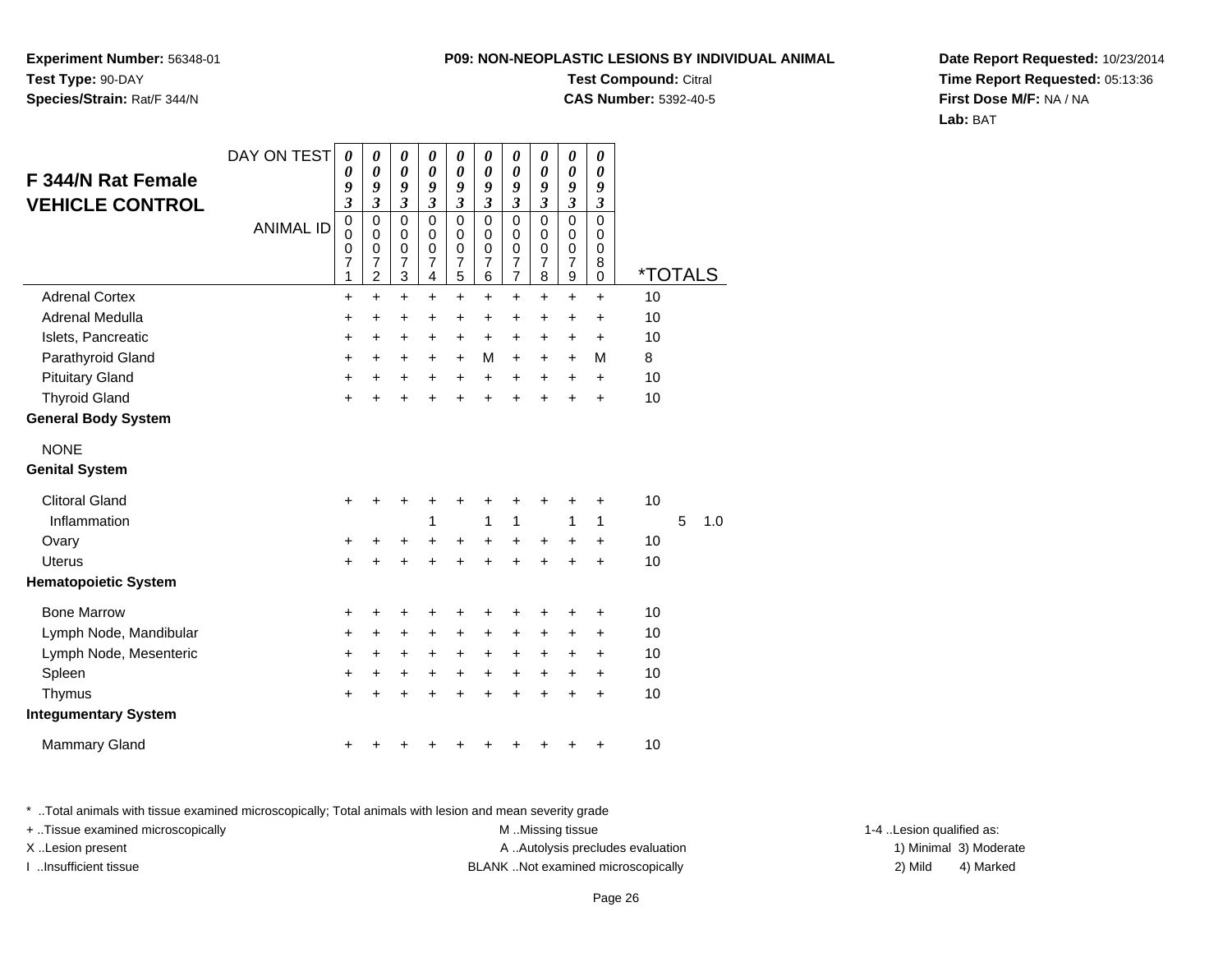**Experiment Number:** 56348-01**Test Type:** 90-DAY**Species/Strain:** Rat/F 344/N

### **Test Compound:** Citral

**CAS Number:** 5392-40-5

**Date Report Requested:** 10/23/2014**Time Report Requested:** 05:13:36**First Dose M/F:** NA / NA**Lab:** BAT

|                                             | DAY ON TEST      | 0                          | 0                          | 0                             | 0                          | 0                           | 0                          | 0                           | 0                | 0                           | 0                                   |                       |                |     |
|---------------------------------------------|------------------|----------------------------|----------------------------|-------------------------------|----------------------------|-----------------------------|----------------------------|-----------------------------|------------------|-----------------------------|-------------------------------------|-----------------------|----------------|-----|
| <b>F 344/N Rat Female</b>                   |                  | 0<br>9                     | 0<br>9                     | $\boldsymbol{\theta}$<br>9    | 0<br>9                     | $\boldsymbol{\theta}$<br>9  | $\boldsymbol{\theta}$<br>9 | $\boldsymbol{\theta}$<br>9  | 0<br>9           | $\boldsymbol{\theta}$<br>9  | $\boldsymbol{\theta}$<br>9          |                       |                |     |
| <b>VEHICLE CONTROL</b>                      |                  | $\mathfrak{z}$             | $\mathfrak{z}$             | $\mathfrak{z}$                | $\mathfrak{z}$             | $\mathfrak{z}$              | $\mathfrak{z}$             | $\mathfrak{z}$              | $\mathfrak{z}$   | $\mathfrak{z}$              | $\boldsymbol{\beta}$<br>$\mathbf 0$ |                       |                |     |
|                                             | <b>ANIMAL ID</b> | $\mathbf 0$<br>$\mathbf 0$ | $\mathbf 0$<br>$\mathbf 0$ | $\mathbf 0$<br>$\pmb{0}$      | $\mathbf 0$<br>$\mathbf 0$ | $\pmb{0}$<br>$\pmb{0}$      | $\mathbf 0$<br>$\mathbf 0$ | $\mathbf 0$<br>$\mathbf 0$  | $\mathbf 0$<br>0 | $\mathbf 0$<br>$\mathbf 0$  | $\mathbf 0$                         |                       |                |     |
|                                             |                  | 0<br>7                     | 0<br>7                     | $\mathbf 0$<br>$\overline{7}$ | $\mathbf 0$<br>7           | $\pmb{0}$<br>$\overline{7}$ | 0<br>7                     | $\pmb{0}$<br>$\overline{7}$ | 0<br>7           | $\pmb{0}$<br>$\overline{7}$ | 0<br>8                              |                       |                |     |
|                                             |                  | 1                          | $\overline{2}$             | 3                             | $\overline{\mathbf{4}}$    | 5                           | 6                          | $\overline{7}$              | 8                | $\boldsymbol{9}$            | 0                                   | <i><b>*TOTALS</b></i> |                |     |
| <b>Mammary Gland</b>                        |                  | +                          | +                          | $\ddot{}$                     | +                          | $\ddot{}$                   | +                          | +                           | ÷                | +                           | $\div$                              | 10                    |                |     |
| Skin<br><b>Musculoskeletal System</b>       |                  | +                          |                            |                               |                            | +                           |                            | +                           | +                | $\ddot{}$                   | $\ddot{}$                           | 10                    |                |     |
|                                             |                  |                            |                            |                               |                            |                             |                            |                             |                  |                             |                                     |                       |                |     |
| Bone                                        |                  | +                          |                            |                               |                            |                             |                            | +                           | +                | +                           | ÷                                   | 10                    |                |     |
| <b>Nervous System</b>                       |                  |                            |                            |                               |                            |                             |                            |                             |                  |                             |                                     |                       |                |     |
| <b>Brain</b>                                |                  | $\ddot{}$                  |                            |                               |                            |                             |                            |                             |                  |                             | ÷                                   | 10                    |                |     |
| <b>Respiratory System</b>                   |                  |                            |                            |                               |                            |                             |                            |                             |                  |                             |                                     |                       |                |     |
| Lung                                        |                  | $\ddot{}$                  |                            |                               |                            |                             | +                          | +                           | +                | +                           | +                                   | 10                    |                |     |
| Alveolus, Infiltration Cellular, Histiocyte |                  |                            | 1                          |                               |                            |                             |                            |                             |                  |                             |                                     |                       | 1              | 1.0 |
| Inflammation, Chronic                       |                  |                            |                            | 1                             |                            |                             |                            | 1                           |                  | 1                           | 1                                   |                       | 4              | 1.0 |
| <b>Nose</b>                                 |                  | +                          | +                          | +                             |                            | +                           | +                          | $\ddot{}$                   | +                | +                           | $\ddot{}$                           | 10                    |                |     |
| Inflammation                                |                  |                            |                            | 1                             |                            | 1                           |                            |                             |                  |                             | 1                                   |                       | 3              | 1.0 |
| Trachea                                     |                  | $\ddot{}$                  | +                          |                               |                            |                             |                            |                             | +                | +                           | $\ddot{}$                           | 10                    |                |     |
| Inflammation                                |                  |                            | 1                          |                               |                            |                             |                            |                             |                  | 1                           | 1                                   |                       | 3              | 1.0 |
| <b>Special Senses System</b>                |                  |                            |                            |                               |                            |                             |                            |                             |                  |                             |                                     |                       |                |     |
| <b>NONE</b>                                 |                  |                            |                            |                               |                            |                             |                            |                             |                  |                             |                                     |                       |                |     |
| <b>Urinary System</b>                       |                  |                            |                            |                               |                            |                             |                            |                             |                  |                             |                                     |                       |                |     |
| Kidney                                      |                  | +                          | +                          | +                             | +                          | +                           | +                          | +                           | +                | +                           | +                                   | 10                    |                |     |
| Mineralization                              |                  | 1                          | 1                          | $\mathbf{1}$                  | $\mathbf{1}$               | $\mathbf{1}$                | 1                          | $\mathbf{1}$                | 1                |                             | 1                                   |                       | 9              | 1.0 |
| Renal Tubule, Regeneration                  |                  |                            | 1                          |                               | 1                          |                             |                            |                             |                  |                             |                                     |                       | $\overline{c}$ | 1.0 |

\* ..Total animals with tissue examined microscopically; Total animals with lesion and mean severity grade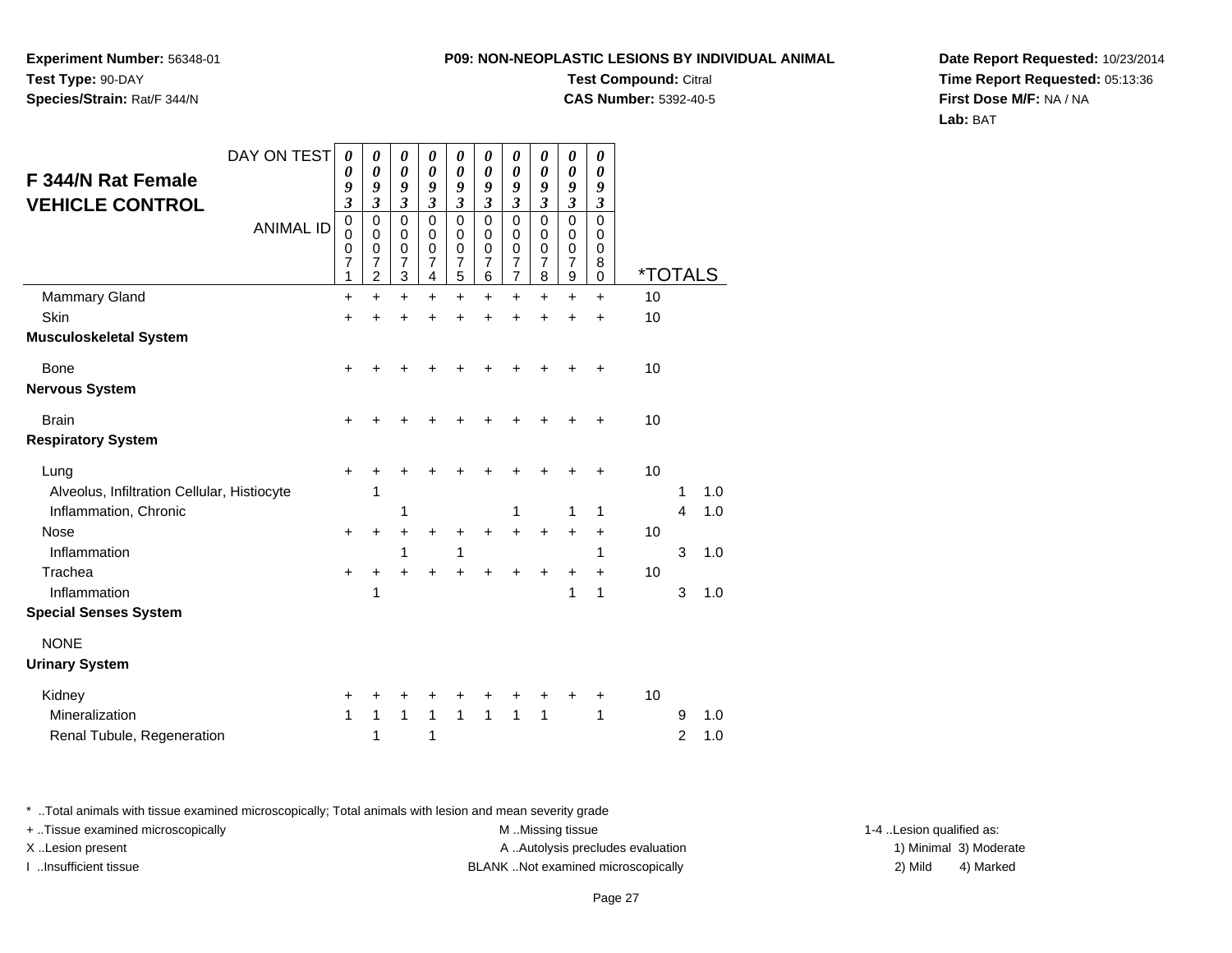**Experiment Number:** 56348-01**Test Type:** 90-DAY**Species/Strain:** Rat/F 344/N

**Test Compound:** Citral **CAS Number:** 5392-40-5

**Date Report Requested:** 10/23/2014**Time Report Requested:** 05:13:36**First Dose M/F:** NA / NA**Lab:** BAT

| F 344/N Rat Female<br><b>VEHICLE CONTROL</b> | DAY ON TEST | 0<br>0<br>9<br>3 | $\boldsymbol{\theta}$<br>0<br>9<br>3 | 0<br>$\boldsymbol{\theta}$<br>9<br>3 | $\boldsymbol{\theta}$<br>0<br>9<br>3 | $\boldsymbol{\theta}$<br>0<br>9<br>3 | $\boldsymbol{\theta}$<br>0<br>9 | 0<br>$\boldsymbol{\theta}$<br>9<br>3 | 0<br>0<br>9<br>3 | 0<br>0<br>9<br>3      | 0<br>0<br>9           |                       |
|----------------------------------------------|-------------|------------------|--------------------------------------|--------------------------------------|--------------------------------------|--------------------------------------|---------------------------------|--------------------------------------|------------------|-----------------------|-----------------------|-----------------------|
|                                              | ANIMAL ID   | 0<br>0<br>⇁      | 0<br>0<br>0<br>ົ                     | 0<br>$\mathbf 0$<br>0<br>7<br>3      | 0<br>0<br>0<br>4                     | 0<br>0<br>0<br>5                     | 0<br>0<br>0<br>6                | 0<br>0<br>0                          | 0<br>0<br>0<br>8 | 0<br>0<br>0<br>⇁<br>9 | 0<br>0<br>0<br>8<br>0 | <i><b>*TOTALS</b></i> |
| <b>Urinary Bladder</b>                       |             | ٠                |                                      |                                      |                                      |                                      |                                 |                                      |                  |                       |                       | 10                    |
| Inflammation                                 |             |                  |                                      |                                      |                                      |                                      |                                 |                                      |                  |                       |                       | 1 በ                   |

\* ..Total animals with tissue examined microscopically; Total animals with lesion and mean severity grade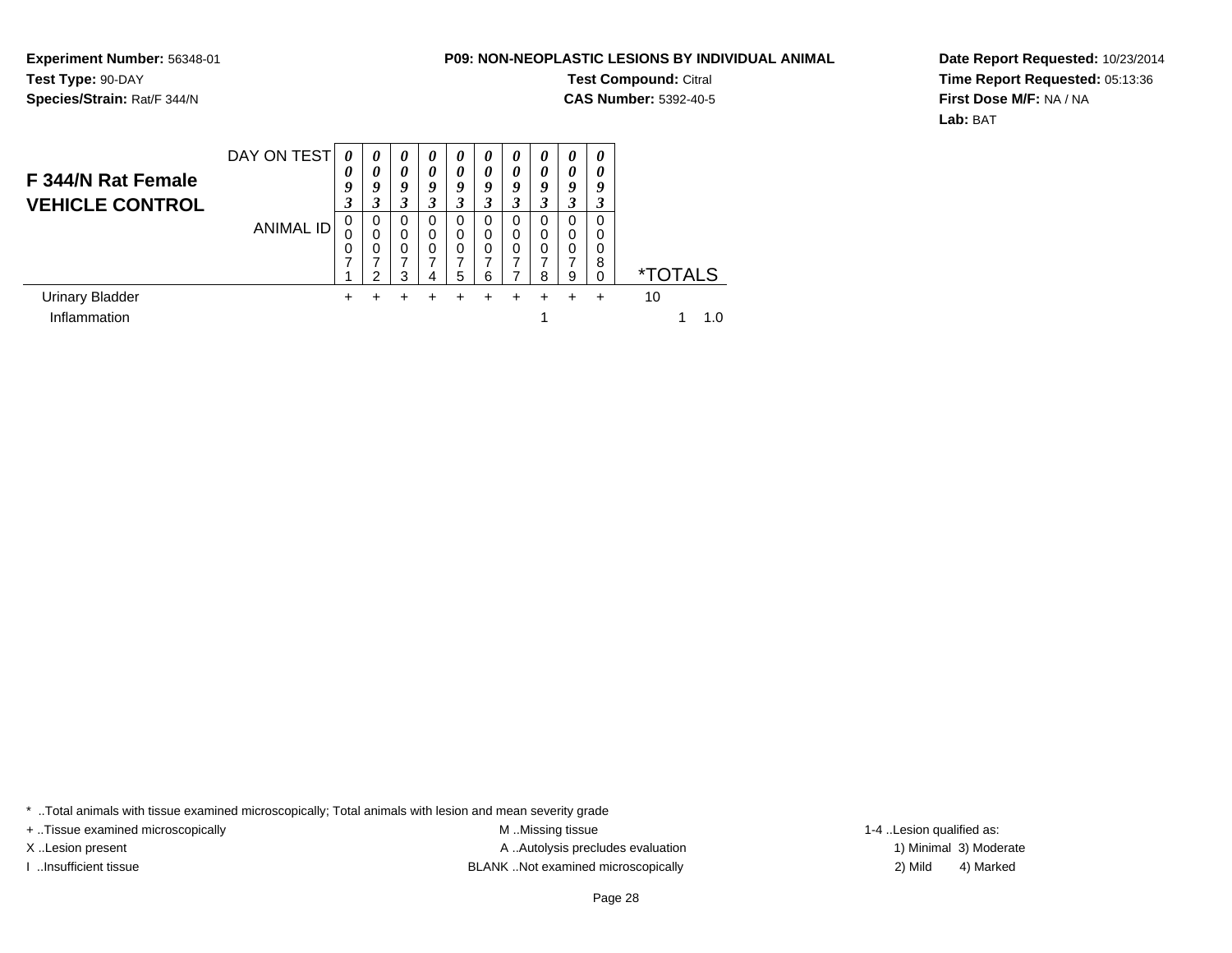**Experiment Number:** 56348-01**Test Type:** 90-DAY**Species/Strain:** Rat/F 344/N

**Test Compound:** Citral

**CAS Number:** 5392-40-5

**Date Report Requested:** 10/23/2014**Time Report Requested:** 05:13:36**First Dose M/F:** NA / NA**Lab:** BAT

|                                                                                                         | DAY ON TEST      | $\boldsymbol{\theta}$<br>0      | $\boldsymbol{\theta}$<br>0                           | 0<br>0                                         | $\boldsymbol{\theta}$<br>$\boldsymbol{\theta}$  | $\boldsymbol{\theta}$<br>0                                               | $\boldsymbol{\theta}$<br>0                           | $\pmb{\theta}$<br>0                              | $\boldsymbol{\theta}$<br>0                           | $\boldsymbol{\theta}$<br>$\boldsymbol{\theta}$                   | 0<br>$\boldsymbol{\theta}$                |         |
|---------------------------------------------------------------------------------------------------------|------------------|---------------------------------|------------------------------------------------------|------------------------------------------------|-------------------------------------------------|--------------------------------------------------------------------------|------------------------------------------------------|--------------------------------------------------|------------------------------------------------------|------------------------------------------------------------------|-------------------------------------------|---------|
| <b>F 344/N Rat Female</b><br>3900 PPM                                                                   |                  | 9<br>$\boldsymbol{\beta}$       | $\boldsymbol{g}$<br>$\boldsymbol{\beta}$             | 9<br>$\boldsymbol{\mathfrak{z}}$               | $\boldsymbol{g}$<br>$\boldsymbol{\beta}$        | 9<br>$\boldsymbol{\beta}$                                                | 9<br>$\boldsymbol{\mathfrak{z}}$                     | 9<br>$\boldsymbol{\mathfrak{z}}$                 | 9<br>$\boldsymbol{\beta}$                            | $\boldsymbol{g}$<br>$\boldsymbol{\beta}$                         | $\boldsymbol{g}$<br>$\boldsymbol{\beta}$  |         |
|                                                                                                         | <b>ANIMAL ID</b> | $\mathbf 0$<br>0<br>0<br>8<br>1 | $\mathbf 0$<br>0<br>$\pmb{0}$<br>8<br>$\overline{2}$ | $\mathbf 0$<br>0<br>$\pmb{0}$<br>$\frac{8}{3}$ | $\pmb{0}$<br>$\mathbf 0$<br>$\pmb{0}$<br>8<br>4 | $\mathbf 0$<br>0<br>$\mathbf 0$<br>$\begin{array}{c} 8 \\ 5 \end{array}$ | $\mathbf 0$<br>0<br>$\pmb{0}$<br>8<br>$\overline{6}$ | $\mathbf 0$<br>0<br>$\mathbf 0$<br>$\frac{8}{7}$ | $\mathbf 0$<br>0<br>$\pmb{0}$<br>8<br>$\overline{8}$ | $\mathbf 0$<br>$\mathbf 0$<br>$\mathbf 0$<br>8<br>$\overline{9}$ | $\mathbf 0$<br>0<br>0<br>9<br>$\mathbf 0$ | *TOTALS |
| <b>Alimentary System</b>                                                                                |                  |                                 |                                                      |                                                |                                                 |                                                                          |                                                      |                                                  |                                                      |                                                                  |                                           |         |
| Liver<br><b>Cardiovascular System</b>                                                                   |                  |                                 |                                                      |                                                |                                                 |                                                                          |                                                      |                                                  |                                                      |                                                                  | $\ddot{}$                                 | 1       |
| <b>NONE</b><br><b>Endocrine System</b>                                                                  |                  |                                 |                                                      |                                                |                                                 |                                                                          |                                                      |                                                  |                                                      |                                                                  |                                           |         |
| <b>NONE</b><br><b>General Body System</b>                                                               |                  |                                 |                                                      |                                                |                                                 |                                                                          |                                                      |                                                  |                                                      |                                                                  |                                           |         |
| <b>NONE</b><br><b>Genital System</b>                                                                    |                  |                                 |                                                      |                                                |                                                 |                                                                          |                                                      |                                                  |                                                      |                                                                  |                                           |         |
| <b>NONE</b><br><b>Hematopoietic System</b>                                                              |                  |                                 |                                                      |                                                |                                                 |                                                                          |                                                      |                                                  |                                                      |                                                                  |                                           |         |
| <b>NONE</b><br><b>Integumentary System</b>                                                              |                  |                                 |                                                      |                                                |                                                 |                                                                          |                                                      |                                                  |                                                      |                                                                  |                                           |         |
| <b>NONE</b><br><b>Musculoskeletal System</b>                                                            |                  |                                 |                                                      |                                                |                                                 |                                                                          |                                                      |                                                  |                                                      |                                                                  |                                           |         |
| <b>NONE</b><br><b>Nervous System</b>                                                                    |                  |                                 |                                                      |                                                |                                                 |                                                                          |                                                      |                                                  |                                                      |                                                                  |                                           |         |
| <b>NONE</b>                                                                                             |                  |                                 |                                                      |                                                |                                                 |                                                                          |                                                      |                                                  |                                                      |                                                                  |                                           |         |
| * Total animals with tissue examined microscopically; Total animals with lesion and mean severity grade |                  |                                 |                                                      |                                                |                                                 |                                                                          |                                                      |                                                  |                                                      |                                                                  |                                           |         |

+ ..Tissue examined microscopically examined microscopically examined as:  $M$  ..Missing tissue 1-4 ..Lesion qualified as:

X..Lesion present **A ..Autolysis precludes evaluation** A ..Autolysis precludes evaluation 1) Minimal 3) Moderate I ..Insufficient tissue BLANK ..Not examined microscopically 2) Mild 4) Marked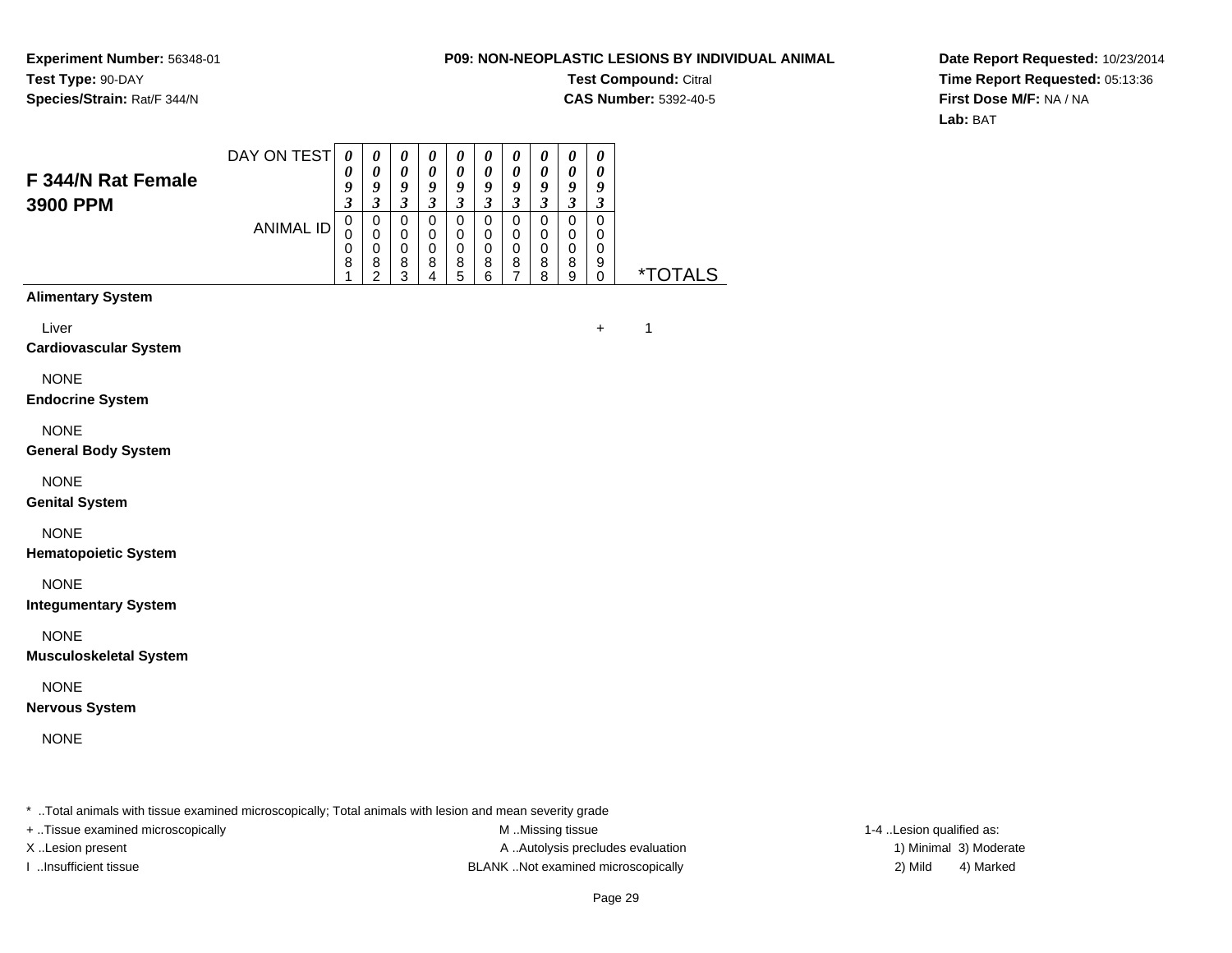**Experiment Number:** 56348-01**Test Type:** 90-DAY**Species/Strain:** Rat/F 344/N

#### **P09: NON-NEOPLASTIC LESIONS BY INDIVIDUAL ANIMAL**

**Test Compound:** Citral

**CAS Number:** 5392-40-5

**Date Report Requested:** 10/23/2014**Time Report Requested:** 05:13:36**First Dose M/F:** NA / NA**Lab:** BAT

| F 344/N Rat Female | DAY ON TEST | U<br>Q | U<br>U | $\boldsymbol{\theta}$<br>0<br>o | U<br>G | 0<br>0<br>Q | o           | U<br>0<br>о | o            | $\boldsymbol{\theta}$<br>u | o           |             |
|--------------------|-------------|--------|--------|---------------------------------|--------|-------------|-------------|-------------|--------------|----------------------------|-------------|-------------|
| 3900 PPM           | ANIMAL ID   | ີ      | 0      | 0<br>0<br>0                     |        | 0<br>0<br>0 | C<br>0<br>0 | 0<br>0<br>0 | U<br>0<br>0  | 0<br>0<br>0                | 0<br>0<br>0 |             |
|                    |             | υ<br>8 | 8<br>◠ | 8<br>◠                          | 8      | 8<br>ς      | 8<br>⌒      | 8           | 8<br>$\circ$ | 8<br>9                     | 9           | TAI S<br>×. |

**Respiratory System**

NONE

#### **Special Senses System**

NONE

#### **Urinary System**

NONE

\* ..Total animals with tissue examined microscopically; Total animals with lesion and mean severity grade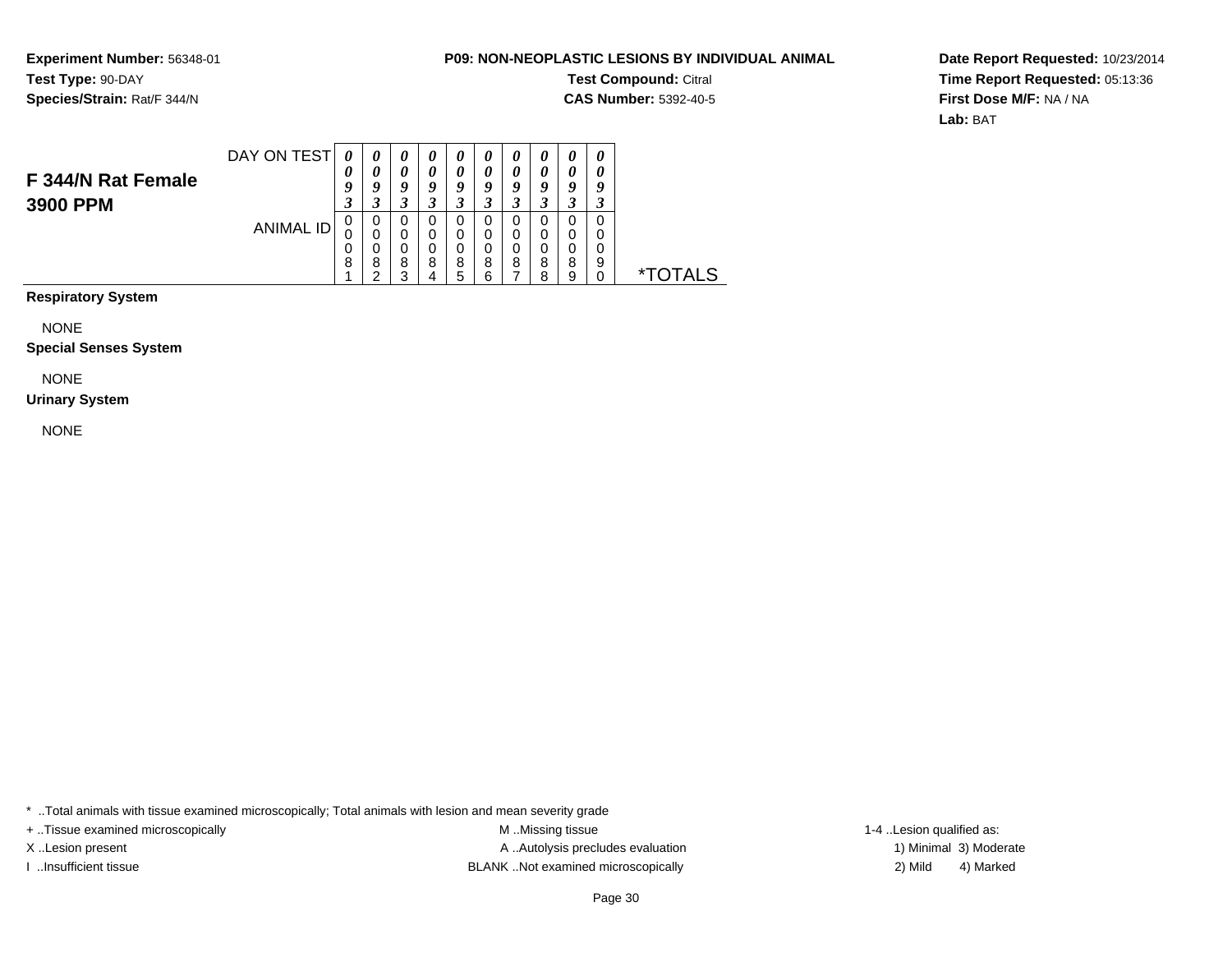**Experiment Number:** 56348-01**Test Type:** 90-DAY**Species/Strain:** Rat/F 344/N

**Test Compound:** Citral

**CAS Number:** 5392-40-5

**Date Report Requested:** 10/23/2014**Time Report Requested:** 05:13:36**First Dose M/F:** NA / NA**Lab:** BAT

| <b>F344/N Rat Female</b><br><b>7800 PPM</b>            | DAY ON TEST      | 0<br>$\pmb{\theta}$<br>9<br>$\mathfrak{z}$          | 0<br>$\pmb{\theta}$<br>9<br>$\overline{\mathbf{3}}$    | 0<br>$\pmb{\theta}$<br>$\boldsymbol{g}$<br>$\mathfrak{z}$ | $\boldsymbol{\theta}$<br>$\boldsymbol{\theta}$<br>$\boldsymbol{g}$<br>$\mathfrak{z}$ | 0<br>$\boldsymbol{\theta}$<br>9<br>$\mathfrak{z}$      | 0<br>$\pmb{\theta}$<br>$\boldsymbol{g}$<br>$\mathfrak{z}$ | 0<br>$\pmb{\theta}$<br>$\pmb{9}$<br>$\mathfrak{z}$   | 0<br>$\boldsymbol{\theta}$<br>$\boldsymbol{g}$<br>$\mathfrak{z}$ | $\pmb{\theta}$<br>$\pmb{\theta}$<br>$\boldsymbol{g}$<br>$\mathfrak{z}$ | 0<br>$\boldsymbol{\theta}$<br>$\boldsymbol{g}$<br>$\mathfrak{z}$ |                       |
|--------------------------------------------------------|------------------|-----------------------------------------------------|--------------------------------------------------------|-----------------------------------------------------------|--------------------------------------------------------------------------------------|--------------------------------------------------------|-----------------------------------------------------------|------------------------------------------------------|------------------------------------------------------------------|------------------------------------------------------------------------|------------------------------------------------------------------|-----------------------|
|                                                        | <b>ANIMAL ID</b> | $\mathsf 0$<br>$\mathbf 0$<br>$\mathbf 0$<br>9<br>1 | 0<br>$\mathbf 0$<br>$\mathbf 0$<br>9<br>$\overline{2}$ | $\pmb{0}$<br>$\mathbf 0$<br>$\mathbf 0$<br>9<br>3         | $\mathsf 0$<br>0<br>$\pmb{0}$<br>9<br>4                                              | $\mathbf 0$<br>0<br>$\mathbf 0$<br>9<br>$\overline{5}$ | $\mathbf 0$<br>0<br>$\pmb{0}$<br>9<br>6                   | $\pmb{0}$<br>0<br>$\mathbf 0$<br>9<br>$\overline{7}$ | $\mathbf 0$<br>0<br>$\mathbf 0$<br>9<br>8                        | $\mathbf 0$<br>$\mathbf 0$<br>$\mathbf 0$<br>9<br>9                    | $\mathbf 0$<br>0<br>$\mathbf{1}$<br>0<br>0                       | <i><b>*TOTALS</b></i> |
| <b>Alimentary System</b>                               |                  |                                                     |                                                        |                                                           |                                                                                      |                                                        |                                                           |                                                      |                                                                  |                                                                        |                                                                  |                       |
| Intestine Large, Colon<br><b>Cardiovascular System</b> |                  |                                                     |                                                        |                                                           |                                                                                      |                                                        |                                                           | $\ddot{}$                                            |                                                                  |                                                                        |                                                                  | 1                     |
| <b>NONE</b><br><b>Endocrine System</b>                 |                  |                                                     |                                                        |                                                           |                                                                                      |                                                        |                                                           |                                                      |                                                                  |                                                                        |                                                                  |                       |
| <b>NONE</b><br><b>General Body System</b>              |                  |                                                     |                                                        |                                                           |                                                                                      |                                                        |                                                           |                                                      |                                                                  |                                                                        |                                                                  |                       |
| <b>NONE</b><br><b>Genital System</b>                   |                  |                                                     |                                                        |                                                           |                                                                                      |                                                        |                                                           |                                                      |                                                                  |                                                                        |                                                                  |                       |
| <b>NONE</b><br><b>Hematopoietic System</b>             |                  |                                                     |                                                        |                                                           |                                                                                      |                                                        |                                                           |                                                      |                                                                  |                                                                        |                                                                  |                       |
| <b>Bone Marrow</b><br><b>Integumentary System</b>      |                  |                                                     |                                                        |                                                           |                                                                                      |                                                        |                                                           |                                                      |                                                                  |                                                                        | $\ddot{}$                                                        | 10                    |
| <b>NONE</b><br><b>Musculoskeletal System</b>           |                  |                                                     |                                                        |                                                           |                                                                                      |                                                        |                                                           |                                                      |                                                                  |                                                                        |                                                                  |                       |
| <b>NONE</b><br><b>Nervous System</b>                   |                  |                                                     |                                                        |                                                           |                                                                                      |                                                        |                                                           |                                                      |                                                                  |                                                                        |                                                                  |                       |
| <b>NONE</b>                                            |                  |                                                     |                                                        |                                                           |                                                                                      |                                                        |                                                           |                                                      |                                                                  |                                                                        |                                                                  |                       |
|                                                        |                  |                                                     |                                                        |                                                           |                                                                                      |                                                        |                                                           |                                                      |                                                                  |                                                                        |                                                                  |                       |

\* ..Total animals with tissue examined microscopically; Total animals with lesion and mean severity grade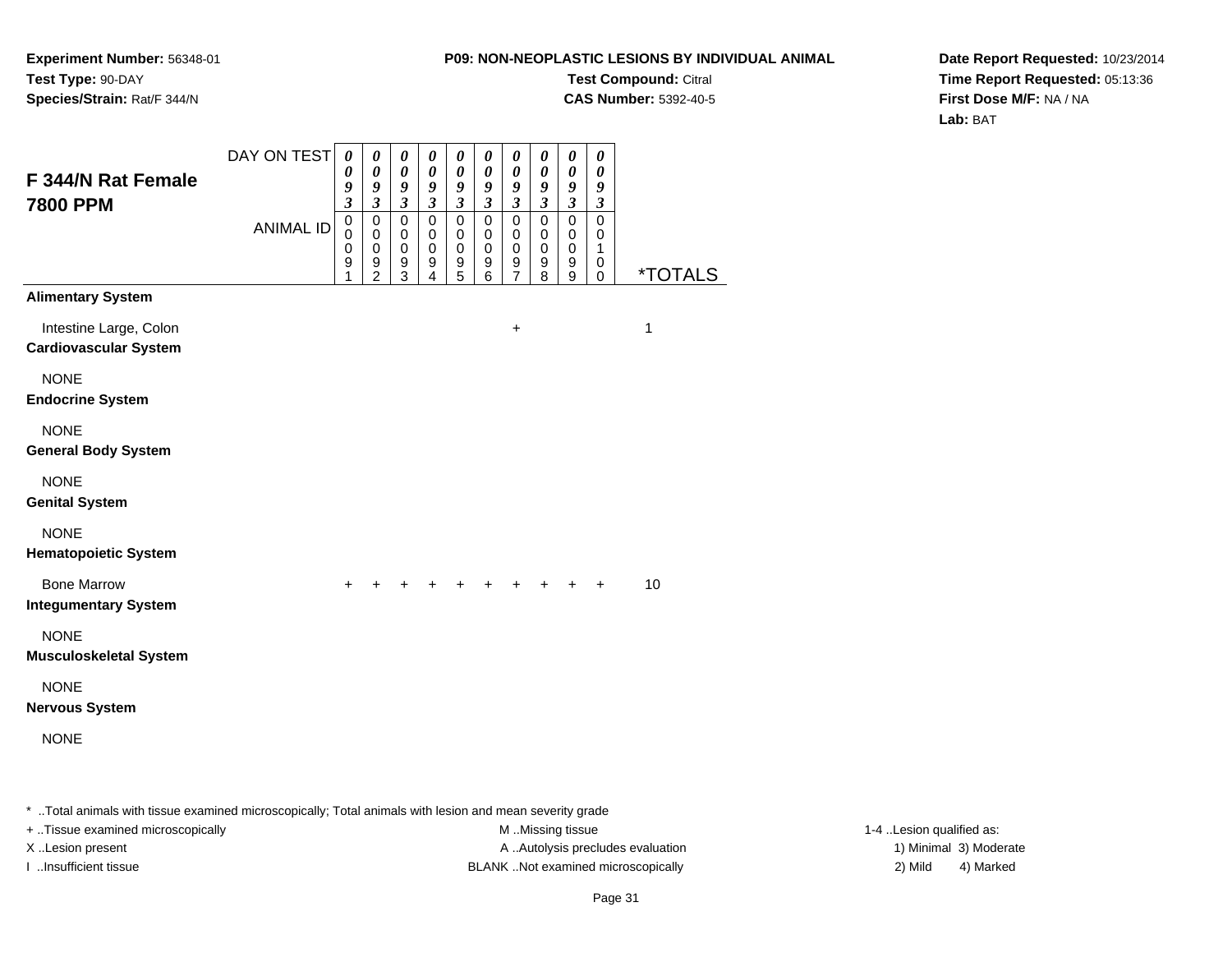**Experiment Number:** 56348-01**Test Type:** 90-DAY**Species/Strain:** Rat/F 344/N

#### **P09: NON-NEOPLASTIC LESIONS BY INDIVIDUAL ANIMAL**

**Test Compound:** Citral

**CAS Number:** 5392-40-5

**Date Report Requested:** 10/23/2014**Time Report Requested:** 05:13:36**First Dose M/F:** NA / NA**Lab:** BAT

| F 344/N Rat Female | DAY ON TEST | 0<br>U<br>◠           | U      | U<br>$\boldsymbol{\theta}$<br>o | U<br>U  | $\boldsymbol{\theta}$<br>$\boldsymbol{\theta}$<br>q | U<br>o        | $\boldsymbol{\theta}$<br>0<br>Q | 0<br>0<br>O             | 0<br>0<br>0                 | 0<br>0<br>Q       |               |
|--------------------|-------------|-----------------------|--------|---------------------------------|---------|-----------------------------------------------------|---------------|---------------------------------|-------------------------|-----------------------------|-------------------|---------------|
| <b>7800 PPM</b>    | ANIMAL ID   | J<br>U<br>U<br>U<br>9 | υ<br>9 | <br>9<br>⌒                      | لم<br>9 | J<br>0<br>0<br>0<br>9<br>5                          | 0<br>9<br>ี่ค | <br>0<br>0<br>0<br>9            | - 1<br>0<br>0<br>9<br>o | .,<br>0<br>0<br>0<br>9<br>9 | ر.<br>0<br>0<br>0 | T A I S<br>×. |

**Respiratory System**

NONE

#### **Special Senses System**

NONE

#### **Urinary System**

NONE

\* ..Total animals with tissue examined microscopically; Total animals with lesion and mean severity grade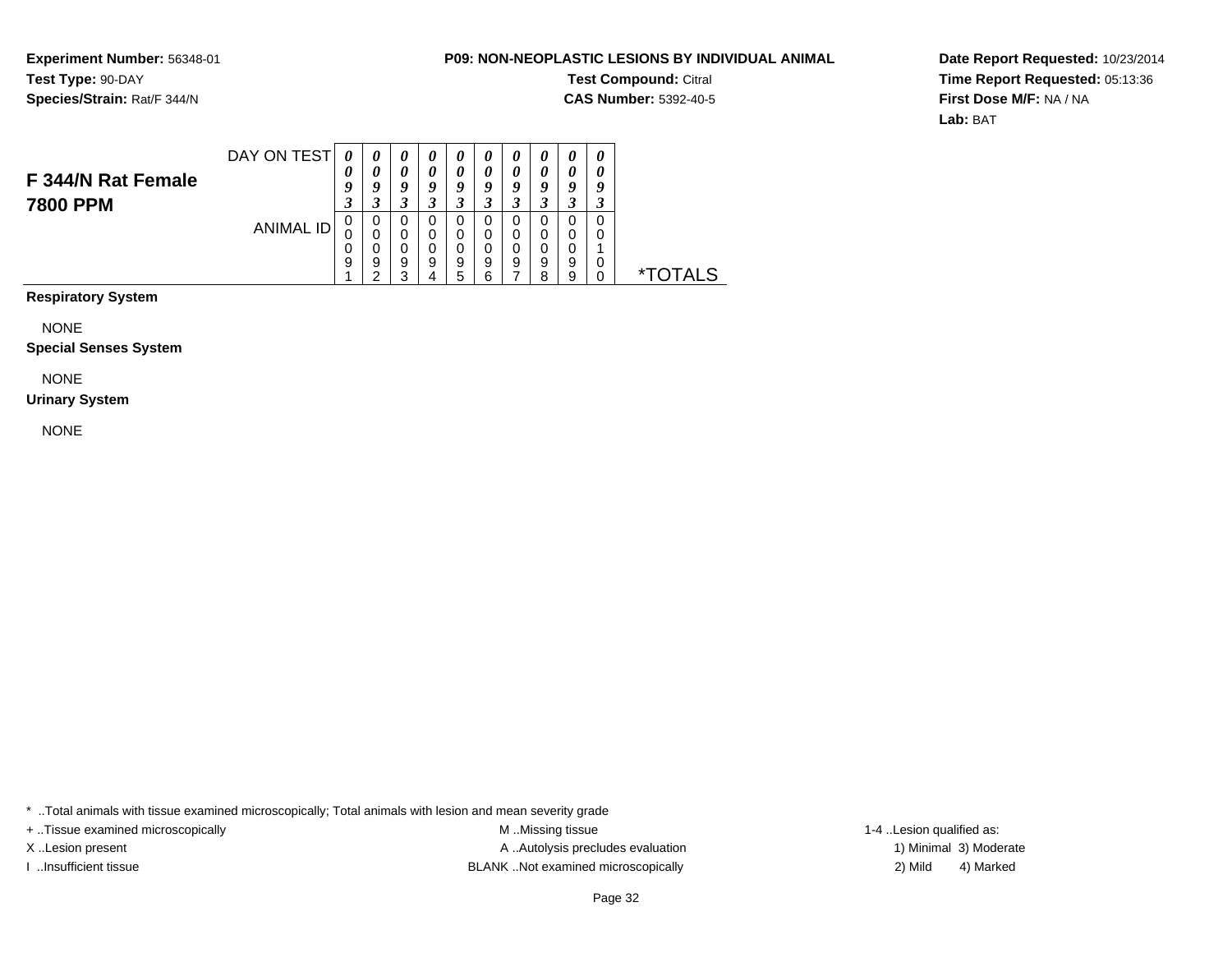**Experiment Number:** 56348-01**Test Type:** 90-DAY**Species/Strain:** Rat/F 344/N

# **Test Compound:** Citral

**CAS Number:** 5392-40-5

**Date Report Requested:** 10/23/2014**Time Report Requested:** 05:13:36**First Dose M/F:** NA / NA**Lab:** BAT

|                              | DAY ON TEST      | 0                         | 0                           | 0                          | $\boldsymbol{\theta}$      | 0                    | 0                    | $\boldsymbol{\theta}$              | 0                          | 0                       | 0                    |                       |   |     |
|------------------------------|------------------|---------------------------|-----------------------------|----------------------------|----------------------------|----------------------|----------------------|------------------------------------|----------------------------|-------------------------|----------------------|-----------------------|---|-----|
| <b>F 344/N Rat Female</b>    |                  | 0<br>9                    | 0<br>9                      | 0<br>9                     | 0<br>9                     | 0<br>9               | 0<br>9               | $\boldsymbol{\theta}$<br>9         | $\boldsymbol{\theta}$<br>9 | 0<br>$\boldsymbol{g}$   | 0<br>9               |                       |   |     |
| 15600<br><b>PPM</b>          |                  | $\overline{\mathbf{3}}$   | $\boldsymbol{\mathfrak{z}}$ | $\overline{\mathbf{3}}$    | $\mathfrak{z}$             | $\boldsymbol{\beta}$ | $\boldsymbol{\beta}$ | $\mathfrak{z}$                     | $\mathfrak{z}$             | $\boldsymbol{\beta}$    | $\boldsymbol{\beta}$ |                       |   |     |
|                              | <b>ANIMAL ID</b> | $\pmb{0}$<br>$\mathbf{0}$ | $\pmb{0}$<br>$\mathbf 0$    | $\mathbf 0$<br>$\mathbf 0$ | $\mathbf 0$<br>$\mathbf 0$ | $\mathbf 0$<br>0     | $\mathbf 0$<br>0     | $\mathbf 0$<br>$\mathbf 0$         | $\mathbf 0$<br>$\pmb{0}$   | $\Omega$<br>$\mathbf 0$ | $\mathbf 0$<br>0     |                       |   |     |
|                              |                  | 1                         | 1                           | 1                          | 1                          | 1                    | 1                    | 1                                  | 1                          | 1                       | 1                    |                       |   |     |
|                              |                  | 0<br>1                    | $\mathbf 0$<br>2            | 0<br>3                     | $\mathbf 0$<br>4           | 0<br>5               | 0<br>6               | $\boldsymbol{0}$<br>$\overline{7}$ | $\pmb{0}$<br>8             | $\pmb{0}$<br>9          | 1<br>$\mathbf 0$     | <i><b>*TOTALS</b></i> |   |     |
| <b>Alimentary System</b>     |                  |                           |                             |                            |                            |                      |                      |                                    |                            |                         |                      |                       |   |     |
| Esophagus                    |                  | +                         | +                           | +                          | +                          | +                    | +                    | +                                  | +                          | +                       | $\ddot{}$            | 10                    |   |     |
| Intestine Large, Cecum       |                  | $\ddot{}$                 | +                           | +                          | $\ddot{}$                  | +                    | $\ddot{}$            | $\ddot{}$                          | $\ddot{}$                  | $\ddot{}$               | $\ddot{}$            | 10                    |   |     |
| Intestine Large, Colon       |                  | +                         | $\ddot{}$                   | $\ddot{}$                  | +                          | $\ddot{}$            | $\ddot{}$            | $\ddot{}$                          | +                          | $\ddot{}$               | $\ddot{}$            | 10                    |   |     |
| Intestine Large, Rectum      |                  | $\ddot{}$                 | $+$                         | $\ddot{}$                  | $\ddot{}$                  | $+$                  | $\ddot{}$            | $\ddot{}$                          | $+$                        | $\ddot{}$               | $+$                  | 10                    |   |     |
| Parasite Metazoan            |                  |                           |                             | X                          | X                          | X                    |                      |                                    |                            |                         |                      |                       | 3 |     |
| Intestine Small, Duodenum    |                  | +                         | $\ddot{}$                   | $\pm$                      | $\ddot{}$                  | +                    | +                    | +                                  | +                          | +                       | $\ddot{}$            | 10                    |   |     |
| Intestine Small, Ileum       |                  | $\ddot{}$                 | $\ddot{}$                   | +                          | $\ddot{}$                  | $\ddot{}$            | $\ddot{}$            | $\ddot{}$                          | $\ddot{}$                  | $\ddot{}$               | $\ddot{}$            | 10                    |   |     |
| Intestine Small, Jejunum     |                  | $\ddot{}$                 | $\ddot{}$                   | +                          | $\ddot{}$                  | +                    | $\ddot{}$            | $\ddot{}$                          | $\ddot{}$                  | +                       | +                    | 10                    |   |     |
| Liver                        |                  | $\ddot{}$                 | $\ddot{}$                   | +                          | $\ddot{}$                  | $\ddot{}$            | $\ddot{}$            | $\ddot{}$                          | $\ddot{}$                  | $\ddot{}$               | $\ddot{}$            | 10                    |   |     |
| Inflammation, Chronic        |                  | 1                         |                             | 1                          | 1                          | 1                    |                      |                                    | 1                          |                         |                      |                       | 5 | 1.0 |
| Pancreas                     |                  | $\ddot{}$                 | $\ddot{}$                   | $\ddot{}$                  | $\ddot{}$                  | $\ddot{}$            | $\ddot{}$            | $\ddot{}$                          | $\ddot{}$                  | +                       | $\ddot{}$            | 10                    |   |     |
| Atrophy                      |                  |                           |                             |                            |                            |                      |                      | 1                                  |                            |                         |                      |                       | 1 | 1.0 |
| Salivary Glands              |                  | +                         | ٠                           | +                          | +                          | $\ddot{}$            | +                    | $\ddot{}$                          | +                          | +                       | $\ddot{}$            | 10                    |   |     |
| Stomach, Forestomach         |                  | $\ddot{}$                 | $\ddot{}$                   | $\ddot{}$                  | +                          | $\ddot{}$            | $\ddot{}$            | $\ddot{}$                          | $\ddot{}$                  | $\ddot{}$               | $\ddot{}$            | 10                    |   |     |
| Stomach, Glandular           |                  | $\ddot{}$                 | $\ddot{}$                   | $\ddot{}$                  | $\ddot{}$                  | $\ddot{}$            | $\ddot{}$            | $\ddot{}$                          | $\ddot{}$                  | $\ddot{}$               | $\ddot{}$            | 10                    |   |     |
| <b>Cardiovascular System</b> |                  |                           |                             |                            |                            |                      |                      |                                    |                            |                         |                      |                       |   |     |
| <b>Blood Vessel</b>          |                  | $\pm$                     |                             |                            | ٠                          |                      | +                    |                                    |                            | +                       | ÷                    | 10                    |   |     |
| Heart                        |                  | $\ddot{}$                 | $\ddot{}$                   | $\ddot{}$                  | $\ddot{}$                  | $\ddot{}$            | $\ddot{}$            | $\boldsymbol{+}$                   | $\ddot{}$                  | $\ddot{}$               | $\ddot{}$            | 10                    |   |     |
| Cardiomyopathy               |                  |                           | 1                           |                            |                            |                      | 1                    | 1                                  | 1                          |                         |                      |                       | 4 | 1.0 |
| <b>Endocrine System</b>      |                  |                           |                             |                            |                            |                      |                      |                                    |                            |                         |                      |                       |   |     |

\* ..Total animals with tissue examined microscopically; Total animals with lesion and mean severity grade

+ ..Tissue examined microscopically examined microscopically examined as:  $M$  ..Missing tissue 1-4 ..Lesion qualified as:

X..Lesion present **A ..Autolysis precludes evaluation** A ..Autolysis precludes evaluation 1) Minimal 3) Moderate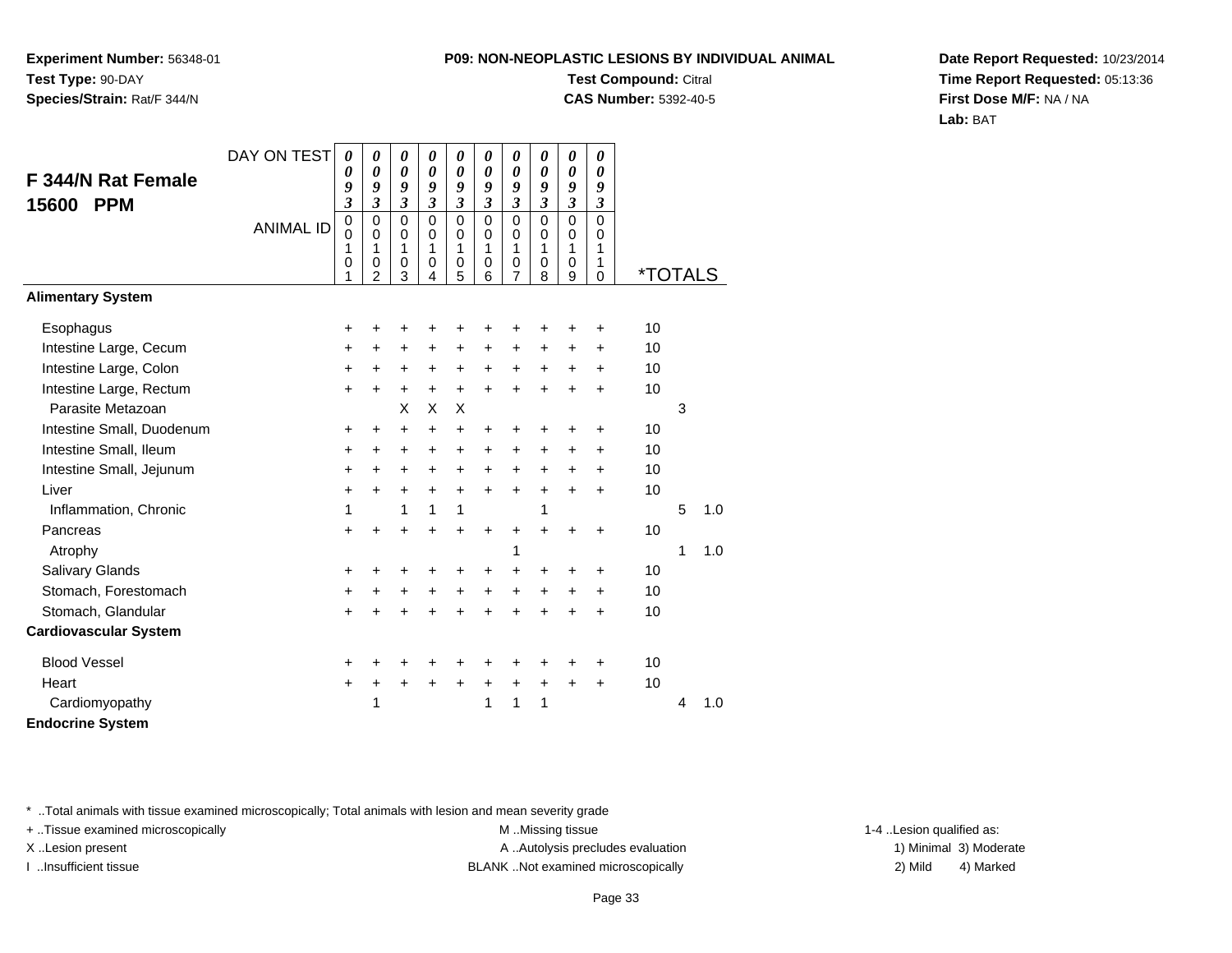**Experiment Number:** 56348-01**Test Type:** 90-DAY**Species/Strain:** Rat/F 344/N

### **Test Compound:** Citral

**CAS Number:** 5392-40-5

**Date Report Requested:** 10/23/2014**Time Report Requested:** 05:13:36**First Dose M/F:** NA / NA**Lab:** BAT

| F 344/N Rat Female<br>15600<br><b>PPM</b> | DAY ON TEST      | 0<br>0<br>9<br>3                          | 0<br>0<br>9<br>$\mathfrak{z}$                       | 0<br>$\boldsymbol{\theta}$<br>9<br>$\mathfrak{z}$ | 0<br>$\boldsymbol{\theta}$<br>9<br>$\mathfrak{z}$ | $\boldsymbol{\theta}$<br>$\boldsymbol{\theta}$<br>9<br>3 | 0<br>0<br>9<br>$\overline{\mathbf{3}}$ | 0<br>0<br>9<br>$\overline{\mathbf{3}}$ | $\boldsymbol{\theta}$<br>$\boldsymbol{\theta}$<br>9<br>$\mathfrak{z}$ | 0<br>$\boldsymbol{\theta}$<br>9<br>$\mathfrak{z}$ | 0<br>0<br>9<br>$\mathfrak{z}$       |                       |   |     |
|-------------------------------------------|------------------|-------------------------------------------|-----------------------------------------------------|---------------------------------------------------|---------------------------------------------------|----------------------------------------------------------|----------------------------------------|----------------------------------------|-----------------------------------------------------------------------|---------------------------------------------------|-------------------------------------|-----------------------|---|-----|
|                                           | <b>ANIMAL ID</b> | $\mathbf 0$<br>$\mathbf 0$<br>1<br>0<br>1 | $\mathbf 0$<br>$\Omega$<br>1<br>0<br>$\overline{2}$ | $\mathbf 0$<br>$\mathbf 0$<br>1<br>0<br>3         | $\mathbf 0$<br>$\mathbf 0$<br>1<br>0<br>4         | $\mathbf 0$<br>$\mathbf 0$<br>1<br>0<br>5                | 0<br>0<br>1<br>0<br>6                  | 0<br>0<br>1<br>0<br>7                  | $\Omega$<br>$\Omega$<br>1<br>0<br>8                                   | $\mathbf 0$<br>$\mathbf 0$<br>1<br>0<br>9         | $\Omega$<br>$\Omega$<br>1<br>1<br>0 | <i><b>*TOTALS</b></i> |   |     |
| <b>Adrenal Cortex</b>                     |                  | $\ddot{}$                                 | $\ddot{}$                                           | $\ddot{}$                                         | $\ddot{}$                                         | $\ddot{}$                                                | $\ddot{}$                              | $\ddot{}$                              | $\ddot{}$                                                             | $\ddot{}$                                         | $\ddot{}$                           | 10                    |   |     |
| <b>Adrenal Medulla</b>                    |                  | +                                         | +                                                   | +                                                 | +                                                 | $\pm$                                                    | $\pm$                                  | +                                      | $\ddot{}$                                                             | $\ddot{}$                                         | $\ddot{}$                           | 10                    |   |     |
| Islets, Pancreatic                        |                  | $\ddot{}$                                 | $\ddot{}$                                           | +                                                 | +                                                 | +                                                        | +                                      | +                                      | +                                                                     | $\ddot{}$                                         | $\ddot{}$                           | 10                    |   |     |
| Parathyroid Gland                         |                  | $\ddot{}$                                 | $\ddot{}$                                           | +                                                 | $\ddot{}$                                         | $\ddot{}$                                                | $\pm$                                  | +                                      | $\pm$                                                                 | $\ddot{}$                                         | $\pm$                               | 10                    |   |     |
| <b>Pituitary Gland</b>                    |                  | $\ddot{}$                                 | +                                                   | +                                                 | $\ddot{}$                                         | $\ddot{}$                                                | +                                      | +                                      | +                                                                     | +                                                 | $\ddot{}$                           | 10                    |   |     |
| <b>Thyroid Gland</b>                      |                  | $+$                                       | ÷                                                   | $\ddot{}$                                         | $\ddot{}$                                         | $\ddot{}$                                                | $\ddot{}$                              | $\ddot{}$                              | ÷                                                                     | $\div$                                            | $\ddot{}$                           | 10                    |   |     |
| <b>General Body System</b>                |                  |                                           |                                                     |                                                   |                                                   |                                                          |                                        |                                        |                                                                       |                                                   |                                     |                       |   |     |
| <b>NONE</b>                               |                  |                                           |                                                     |                                                   |                                                   |                                                          |                                        |                                        |                                                                       |                                                   |                                     |                       |   |     |
| <b>Genital System</b>                     |                  |                                           |                                                     |                                                   |                                                   |                                                          |                                        |                                        |                                                                       |                                                   |                                     |                       |   |     |
| <b>Clitoral Gland</b>                     |                  | +                                         | +                                                   | +                                                 | +                                                 | +                                                        | +                                      | +                                      |                                                                       | +                                                 | +                                   | 10                    |   |     |
| Inflammation                              |                  | 1                                         | 1                                                   |                                                   | 1                                                 | 1                                                        | 1                                      | 1                                      | 1                                                                     |                                                   |                                     |                       | 7 | 1.0 |
| Ovary                                     |                  | +                                         | +                                                   | +                                                 | $\ddot{}$                                         | $\ddot{}$                                                | $\pm$                                  | $\ddot{}$                              | $\ddot{}$                                                             | $\ddot{}$                                         | ÷                                   | 10                    |   |     |
| <b>Uterus</b>                             |                  | $+$                                       | $\ddot{}$                                           | $\ddot{}$                                         | $\ddot{}$                                         | $\ddot{}$                                                | ÷                                      | $\ddot{}$                              | $\ddot{}$                                                             | $\ddot{}$                                         | $\ddot{}$                           | 10                    |   |     |
| <b>Hematopoietic System</b>               |                  |                                           |                                                     |                                                   |                                                   |                                                          |                                        |                                        |                                                                       |                                                   |                                     |                       |   |     |
| <b>Bone Marrow</b>                        |                  | +                                         | +                                                   | +                                                 | +                                                 | +                                                        | +                                      | +                                      | +                                                                     | +                                                 | +                                   | 10                    |   |     |
| Atrophy                                   |                  |                                           | 1                                                   | 1                                                 | 1                                                 | 1                                                        | 1                                      | 1                                      | 1                                                                     | $\mathbf{1}$                                      |                                     |                       | 8 | 1.0 |
| Lymph Node, Mandibular                    |                  | $\ddot{}$                                 | +                                                   | +                                                 | +                                                 | +                                                        | +                                      | +                                      | +                                                                     | +                                                 | +                                   | 10                    |   |     |
| Lymph Node, Mesenteric                    |                  | +                                         | $\ddot{}$                                           | $\ddot{}$                                         | $\ddot{}$                                         | $\ddot{}$                                                | $\ddot{}$                              | +                                      | $\ddot{}$                                                             | $\pm$                                             | $\pm$                               | 10                    |   |     |
| Spleen                                    |                  | +                                         | +                                                   | +                                                 | $\ddot{}$                                         | $\ddot{}$                                                | $\ddot{}$                              | +                                      | $\ddot{}$                                                             | $\ddot{}$                                         | $\ddot{}$                           | 10                    |   |     |
| Thymus                                    |                  | $\ddot{}$                                 |                                                     | $\ddot{}$                                         | +                                                 | $\ddot{}$                                                | +                                      | $\ddot{}$                              | +                                                                     | +                                                 | $\ddot{}$                           | 10                    |   |     |
| <b>Integumentary System</b>               |                  |                                           |                                                     |                                                   |                                                   |                                                          |                                        |                                        |                                                                       |                                                   |                                     |                       |   |     |

\* ..Total animals with tissue examined microscopically; Total animals with lesion and mean severity grade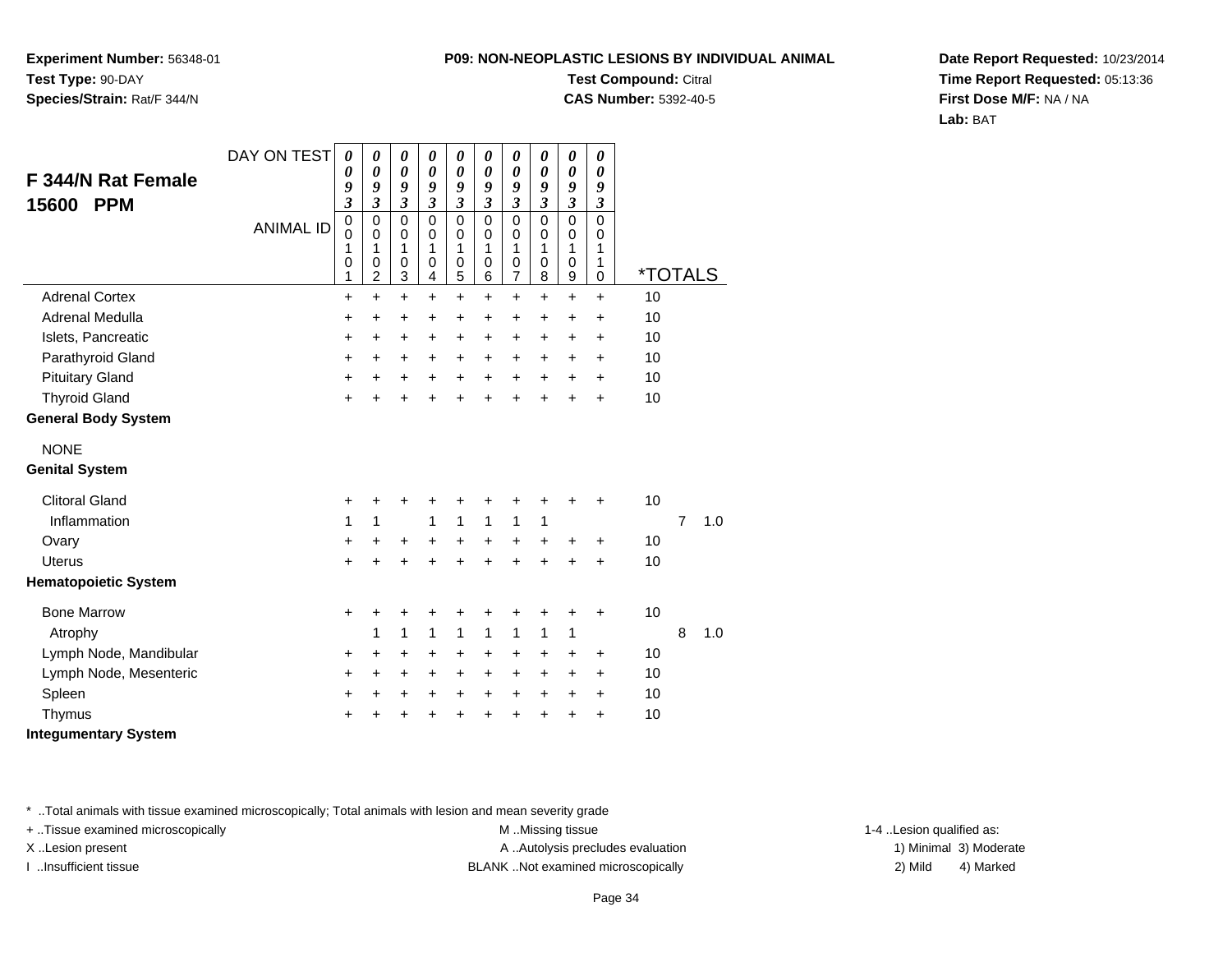**Experiment Number:** 56348-01**Test Type:** 90-DAY**Species/Strain:** Rat/F 344/N

# **Test Compound:** Citral

**CAS Number:** 5392-40-5

**Date Report Requested:** 10/23/2014**Time Report Requested:** 05:13:36**First Dose M/F:** NA / NA**Lab:** BAT

|                               | DAY ON TEST      | 0                           | 0                | $\boldsymbol{\theta}$      | $\boldsymbol{\theta}$      | $\pmb{\theta}$             | 0                           | 0                          | 0                           | 0                       | 0                           |                       |                |     |
|-------------------------------|------------------|-----------------------------|------------------|----------------------------|----------------------------|----------------------------|-----------------------------|----------------------------|-----------------------------|-------------------------|-----------------------------|-----------------------|----------------|-----|
| <b>F 344/N Rat Female</b>     |                  | 0<br>9                      | 0<br>9           | $\boldsymbol{\theta}$<br>9 | $\boldsymbol{\theta}$<br>9 | $\boldsymbol{\theta}$<br>9 | 0<br>9                      | $\boldsymbol{\theta}$<br>9 | 0<br>9                      | 0<br>9                  | 0<br>9                      |                       |                |     |
| <b>PPM</b><br>15600           |                  | $\boldsymbol{\mathfrak{z}}$ | $\mathfrak{z}$   | $\boldsymbol{\beta}$       | $\mathfrak{z}$             | $\overline{\mathbf{3}}$    | $\boldsymbol{\mathfrak{z}}$ | $\overline{\mathbf{3}}$    | $\boldsymbol{\mathfrak{z}}$ | $\overline{\mathbf{3}}$ | $\boldsymbol{\mathfrak{z}}$ |                       |                |     |
|                               | <b>ANIMAL ID</b> | $\mathbf 0$<br>$\mathbf 0$  | $\mathbf 0$<br>0 | $\mathbf 0$<br>0           | $\mathbf 0$<br>0           | $\mathbf 0$<br>$\mathbf 0$ | $\mathbf 0$<br>$\mathbf 0$  | 0<br>0                     | $\mathbf 0$<br>0            | $\mathsf 0$<br>0        | $\mathbf 0$<br>0            |                       |                |     |
|                               |                  | 1                           | 1                | 1                          | 1                          | 1                          | 1                           | 1                          | 1                           | 1                       | 1                           |                       |                |     |
|                               |                  | $\mathbf 0$<br>1            | 0<br>2           | 0<br>3                     | 0<br>4                     | 0<br>5                     | 0<br>6                      | $\boldsymbol{0}$<br>7      | 0<br>8                      | $\mathbf 0$<br>9        | 1<br>$\Omega$               | <i><b>*TOTALS</b></i> |                |     |
| <b>Integumentary System</b>   |                  |                             |                  |                            |                            |                            |                             |                            |                             |                         |                             |                       |                |     |
| <b>Mammary Gland</b>          |                  | +                           | +                | +                          | +                          | +                          | +                           | +                          |                             |                         | +                           | 10                    |                |     |
| Skin                          |                  | $\ddot{}$                   | $\ddot{}$        | $\ddot{}$                  | Ŧ.                         | $\ddot{}$                  | ÷                           | +                          | ÷                           | $\ddot{}$               | $\ddot{}$                   | 10                    |                |     |
| <b>Musculoskeletal System</b> |                  |                             |                  |                            |                            |                            |                             |                            |                             |                         |                             |                       |                |     |
| <b>Bone</b>                   |                  | $\ddot{}$                   | +                | +                          |                            |                            |                             |                            |                             | +                       | +                           | 10                    |                |     |
| <b>Nervous System</b>         |                  |                             |                  |                            |                            |                            |                             |                            |                             |                         |                             |                       |                |     |
| <b>Brain</b>                  |                  | $\ddot{}$                   | +                | +                          |                            |                            |                             |                            |                             |                         | +                           | 10                    |                |     |
| <b>Respiratory System</b>     |                  |                             |                  |                            |                            |                            |                             |                            |                             |                         |                             |                       |                |     |
| Lung                          |                  | +                           |                  | +                          |                            |                            |                             | +                          | +                           | +                       | +                           | 10                    |                |     |
| Inflammation, Chronic         |                  |                             |                  |                            |                            |                            |                             |                            |                             |                         | 1                           |                       | 1              | 1.0 |
| Nose                          |                  | +                           | +                | +                          | +                          | +                          |                             | +                          | +                           | +                       | $\ddot{}$                   | 10                    |                |     |
| Inflammation                  |                  |                             |                  |                            |                            | 1                          |                             |                            |                             | 1                       |                             |                       | $\overline{2}$ | 1.0 |
| Trachea                       |                  | $\ddot{}$                   | +                | +                          | +                          | +                          | +                           | +                          | +                           | +                       | $\ddot{}$                   | 10                    |                |     |
| Inflammation                  |                  |                             | 1                |                            |                            |                            |                             | 1                          | 1                           |                         |                             |                       | 3              | 1.0 |
| <b>Special Senses System</b>  |                  |                             |                  |                            |                            |                            |                             |                            |                             |                         |                             |                       |                |     |
| <b>NONE</b>                   |                  |                             |                  |                            |                            |                            |                             |                            |                             |                         |                             |                       |                |     |
| <b>Urinary System</b>         |                  |                             |                  |                            |                            |                            |                             |                            |                             |                         |                             |                       |                |     |
| Kidney                        |                  | +                           | ٠                | ٠                          | ٠                          |                            |                             | ٠                          | ٠                           | ٠                       | +                           | 10                    |                |     |
| Mineralization                |                  |                             | 1                |                            |                            | 1                          |                             |                            | 1                           |                         | 1                           |                       | 4              | 1.0 |

\* ..Total animals with tissue examined microscopically; Total animals with lesion and mean severity grade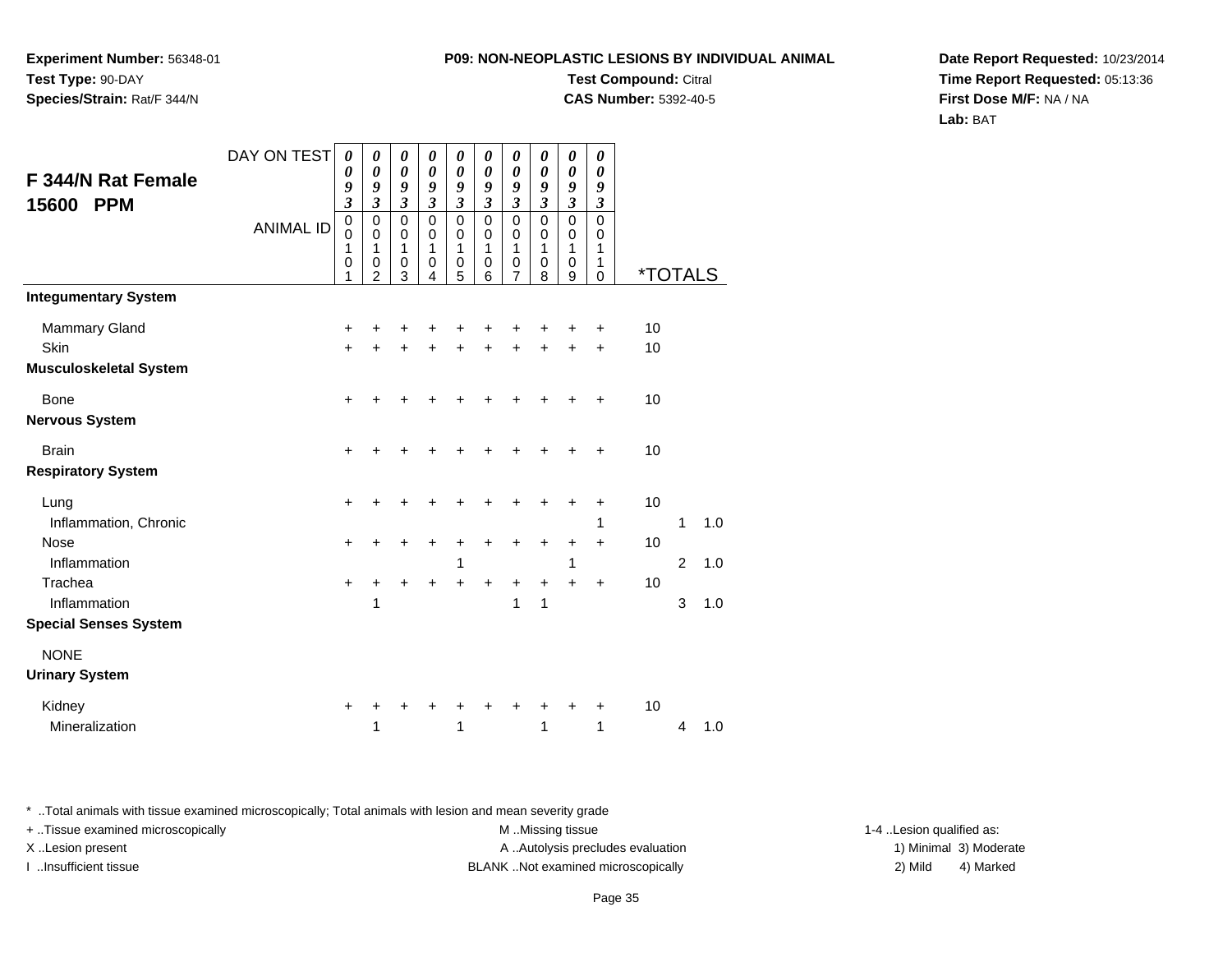**Experiment Number:** 56348-01**Test Type:** 90-DAY**Species/Strain:** Rat/F 344/N

# **Test Compound:** Citral

**CAS Number:** 5392-40-5

**Date Report Requested:** 10/23/2014**Time Report Requested:** 05:13:36**First Dose M/F:** NA / NA**Lab:** BAT

| F 344/N Rat Female<br>15600<br><b>PPM</b> | DAY ON TEST      | 0<br>0<br>9<br>3 | 0<br>0<br>9<br>3                  | 0<br>0<br>9<br>3        | 0<br>$\theta$<br>9<br>3 | 0<br>0<br>9<br>3 | 0<br>0<br>9<br>3 | $\theta$<br>$\theta$<br>9<br>3 | 0<br>0<br>9<br>3   | 0<br>$\theta$<br>9<br>3 | 0<br>0<br>9<br>3   |    |                       |     |
|-------------------------------------------|------------------|------------------|-----------------------------------|-------------------------|-------------------------|------------------|------------------|--------------------------------|--------------------|-------------------------|--------------------|----|-----------------------|-----|
|                                           | <b>ANIMAL ID</b> | 0<br>0           | $\mathbf 0$<br>$\Omega$<br>0<br>າ | 0<br>$\Omega$<br>0<br>3 | 0<br>0<br>0<br>4        | 0<br>0<br>0<br>5 | 0<br>0<br>0<br>6 | $\Omega$<br>0<br>0             | 0<br>$\Omega$<br>8 | 0<br>9                  | 0<br>0<br>$\Omega$ |    | <i><b>*TOTALS</b></i> |     |
| Renal Tubule, Regeneration                |                  |                  |                                   |                         |                         |                  |                  |                                |                    |                         |                    |    |                       | 1.0 |
| <b>Urinary Bladder</b>                    |                  | +                |                                   |                         |                         |                  |                  |                                |                    |                         | ÷                  | 10 |                       |     |
| Inflammation                              |                  |                  |                                   |                         |                         |                  |                  |                                |                    |                         |                    |    |                       |     |

\* ..Total animals with tissue examined microscopically; Total animals with lesion and mean severity grade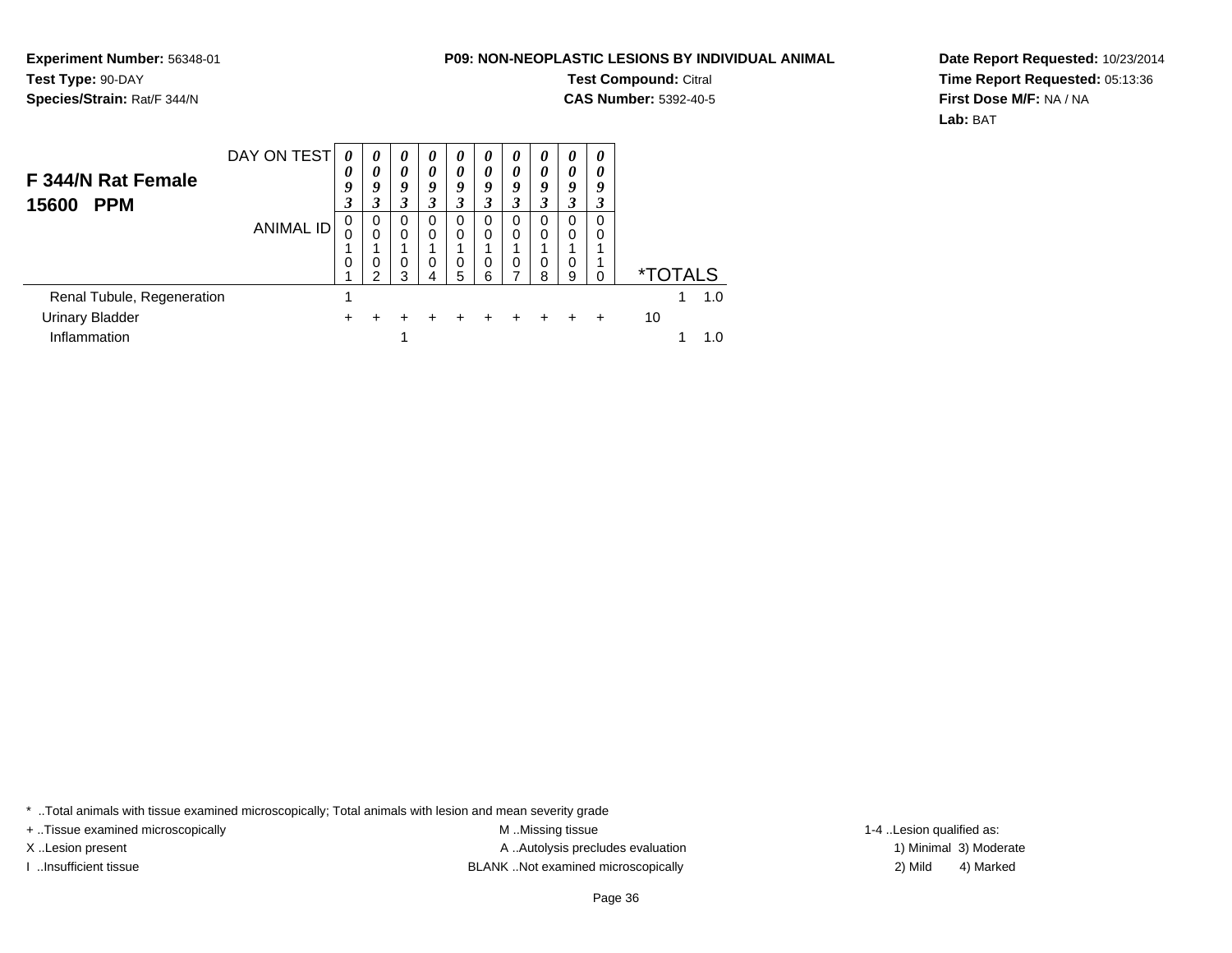**Experiment Number:** 56348-01**Test Type:** 90-DAY**Species/Strain:** Rat/F 344/N

# **Test Compound:** Citral

**CAS Number:** 5392-40-5

**Date Report Requested:** 10/23/2014**Time Report Requested:** 05:13:36**First Dose M/F:** NA / NA**Lab:** BAT

|                              | DAY ON TEST      | $\boldsymbol{\theta}$           | $\boldsymbol{\theta}$                            | $\pmb{\theta}$                  | 0                                   | 0                                | 0                                | 0                                | 0                                              | 0                               | 0                                                      |                       |                         |     |
|------------------------------|------------------|---------------------------------|--------------------------------------------------|---------------------------------|-------------------------------------|----------------------------------|----------------------------------|----------------------------------|------------------------------------------------|---------------------------------|--------------------------------------------------------|-----------------------|-------------------------|-----|
| F 344/N Rat Female           |                  | 0                               | 0                                                | 0                               | $\boldsymbol{\theta}$               | 0                                | 0                                | 0                                | $\boldsymbol{\theta}$<br>$\boldsymbol{\theta}$ | $\boldsymbol{\theta}$           | 0                                                      |                       |                         |     |
| 31300<br><b>PPM</b>          |                  | $\boldsymbol{\theta}$<br>9      | 0<br>9                                           | 0<br>9                          | 0<br>9                              | 0<br>9                           | 0<br>9                           | 0<br>9                           | 9                                              | $\boldsymbol{\theta}$<br>9      | 0<br>9                                                 |                       |                         |     |
|                              | <b>ANIMAL ID</b> | $\mathbf 0$<br>0<br>1<br>1<br>1 | $\Omega$<br>$\Omega$<br>1<br>1<br>$\overline{c}$ | $\mathbf 0$<br>0<br>1<br>1<br>3 | $\Omega$<br>$\Omega$<br>1<br>1<br>4 | $\mathbf{0}$<br>0<br>1<br>1<br>5 | $\mathbf{0}$<br>0<br>1<br>1<br>6 | $\mathbf{0}$<br>0<br>1<br>1<br>7 | $\Omega$<br>0<br>1<br>1<br>8                   | $\mathbf 0$<br>0<br>1<br>1<br>9 | $\overline{0}$<br>0<br>1<br>$\overline{c}$<br>$\Omega$ | <i><b>*TOTALS</b></i> |                         |     |
| <b>Alimentary System</b>     |                  |                                 |                                                  |                                 |                                     |                                  |                                  |                                  |                                                |                                 |                                                        |                       |                         |     |
| Esophagus                    |                  | +                               | +                                                | +                               | +                                   | +                                | +                                | +                                | +                                              | +                               | +                                                      | 10                    |                         |     |
| Intestine Large, Cecum       |                  | $\ddot{}$                       | +                                                | +                               | $\ddot{}$                           | $\ddot{}$                        | $\ddot{}$                        | $\ddot{}$                        | $\ddot{}$                                      | +                               | +                                                      | 10                    |                         |     |
| Intestine Large, Colon       |                  | +                               | $\ddot{}$                                        | $\ddot{}$                       | $\ddot{}$                           | +                                | +                                | +                                | +                                              | $\ddot{}$                       | +                                                      | 10                    |                         |     |
| Intestine Large, Rectum      |                  | $\ddot{}$                       | $\ddot{}$                                        | $+$                             | $\ddot{}$                           | $\ddot{}$                        | $\ddot{}$                        | $\ddot{}$                        | $\ddot{}$                                      | $\ddot{}$                       | $\ddot{}$                                              | 10                    |                         |     |
| Intestine Small, Duodenum    |                  | $\ddot{}$                       | $\ddot{}$                                        | $+$                             | +                                   | +                                | +                                | +                                | $\ddot{}$                                      | $\ddot{}$                       | +                                                      | 10                    |                         |     |
| Intestine Small, Ileum       |                  | $\ddot{}$                       | $\ddot{}$                                        | $\ddot{}$                       | +                                   | $\ddot{}$                        | $\ddot{}$                        | $\ddot{}$                        | $\ddot{}$                                      | $\ddot{}$                       | +                                                      | 10                    |                         |     |
| Intestine Small, Jejunum     |                  | $\ddot{}$                       | $\ddot{}$                                        | $\ddot{}$                       | $\ddot{}$                           | $\ddot{}$                        | $\ddot{}$                        | $\ddot{}$                        | $\ddot{}$                                      | $\ddot{}$                       | $\ddot{}$                                              | 10                    |                         |     |
| Liver                        |                  | $\ddot{}$                       | $\ddot{}$                                        | $\ddot{}$                       | $\ddot{}$                           | $\ddot{}$                        | $\ddot{}$                        | $\ddot{}$                        | $\ddot{}$                                      | $\ddot{}$                       | $\ddot{}$                                              | 10                    |                         |     |
| Hepatodiaphragmatic Nodule   |                  |                                 |                                                  |                                 |                                     |                                  |                                  |                                  |                                                | X                               |                                                        |                       | 1                       |     |
| Inflammation, Chronic        |                  | 1                               |                                                  |                                 |                                     | 1                                |                                  |                                  |                                                |                                 |                                                        |                       | $\overline{2}$          | 1.0 |
| Pancreas                     |                  | +                               | +                                                | +                               | +                                   | $\ddot{}$                        | ÷                                | ٠                                | ٠                                              | +                               | +                                                      | 10                    |                         |     |
| Salivary Glands              |                  | +                               | +                                                | $\ddot{}$                       | $\ddot{}$                           | +                                | +                                | +                                | +                                              | +                               | +                                                      | 10                    |                         |     |
| Stomach, Forestomach         |                  | $\ddot{}$                       | $\ddot{}$                                        | $\ddot{}$                       | +                                   | $\ddot{}$                        | $\ddot{}$                        | $\ddot{}$                        | $\ddot{}$                                      | $\ddot{}$                       | $\ddot{}$                                              | 10                    |                         |     |
| Epithelium, Hyperplasia      |                  |                                 |                                                  |                                 | 2                                   |                                  |                                  | 1                                | 1                                              | 1                               |                                                        |                       | 4                       | 1.3 |
| Hyperkeratosis               |                  |                                 |                                                  |                                 | 2                                   |                                  |                                  | 1                                | 1                                              | $\overline{c}$                  |                                                        |                       | $\overline{\mathbf{4}}$ | 1.5 |
| Stomach, Glandular           |                  | $\ddot{}$                       |                                                  |                                 |                                     |                                  |                                  | 4                                | $\ddot{}$                                      | $\ddot{}$                       | $\ddot{}$                                              | 10                    |                         |     |
| <b>Cardiovascular System</b> |                  |                                 |                                                  |                                 |                                     |                                  |                                  |                                  |                                                |                                 |                                                        |                       |                         |     |
| <b>Blood Vessel</b>          |                  | ٠                               |                                                  |                                 |                                     |                                  |                                  | +                                | ٠                                              | +                               | +                                                      | 10                    |                         |     |
| Heart                        |                  | +                               |                                                  |                                 |                                     |                                  |                                  | +                                | +                                              | +                               | +                                                      | 10                    |                         |     |
| <b>Endocrine System</b>      |                  |                                 |                                                  |                                 |                                     |                                  |                                  |                                  |                                                |                                 |                                                        |                       |                         |     |

\* ..Total animals with tissue examined microscopically; Total animals with lesion and mean severity grade

+ ..Tissue examined microscopically examined microscopically examined as:  $M$  ..Missing tissue 1-4 ..Lesion qualified as: X..Lesion present **A ..Autolysis precludes evaluation** A ..Autolysis precludes evaluation 1) Minimal 3) Moderate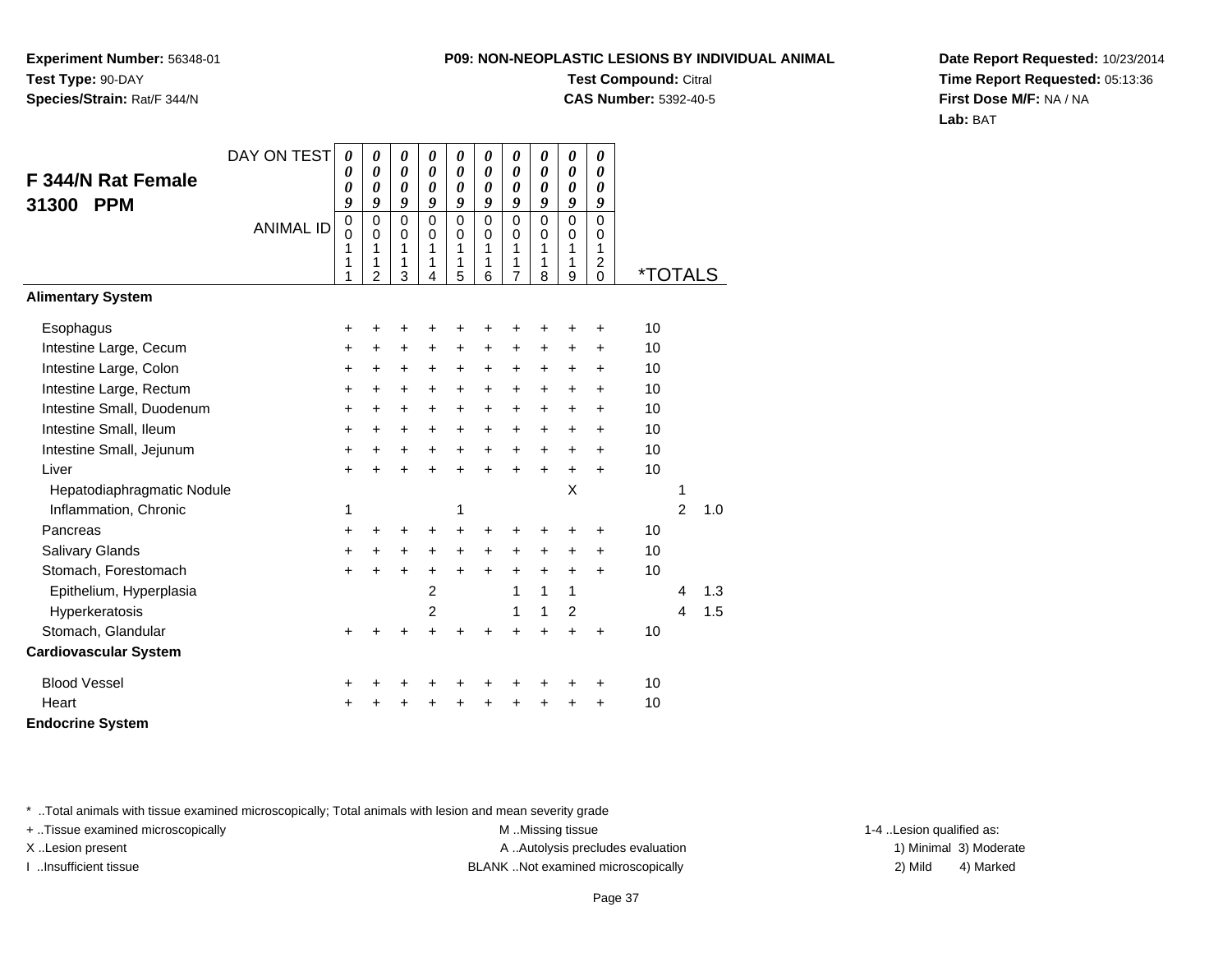**Experiment Number:** 56348-01**Test Type:** 90-DAY**Species/Strain:** Rat/F 344/N

### **Test Compound:** Citral

**CAS Number:** 5392-40-5

**Date Report Requested:** 10/23/2014**Time Report Requested:** 05:13:36**First Dose M/F:** NA / NA**Lab:** BAT

|                             | DAY ON TEST      | $\boldsymbol{\theta}$<br>0      | $\boldsymbol{\theta}$<br>0 | $\boldsymbol{\theta}$<br>0 | 0<br>0                     | 0<br>$\boldsymbol{\theta}$ | 0<br>$\boldsymbol{\theta}$ | $\boldsymbol{\theta}$<br>$\boldsymbol{\theta}$ | 0<br>$\boldsymbol{\theta}$ | 0<br>$\boldsymbol{\theta}$ | 0<br>0              |                       |   |     |
|-----------------------------|------------------|---------------------------------|----------------------------|----------------------------|----------------------------|----------------------------|----------------------------|------------------------------------------------|----------------------------|----------------------------|---------------------|-----------------------|---|-----|
| F 344/N Rat Female          |                  | 0                               | $\boldsymbol{\theta}$      | 0                          | $\boldsymbol{\theta}$      | $\boldsymbol{\theta}$      | $\boldsymbol{\theta}$      | $\boldsymbol{\theta}$                          | 0                          | $\pmb{\theta}$             | 0                   |                       |   |     |
| 31300<br><b>PPM</b>         |                  | 9                               | 9                          | 9                          | 9                          | 9                          | 9                          | 9                                              | 9                          | 9                          | 9                   |                       |   |     |
|                             | <b>ANIMAL ID</b> | $\boldsymbol{0}$<br>$\mathbf 0$ | $\mathbf 0$<br>$\mathbf 0$ | 0<br>0                     | $\mathbf 0$<br>$\mathbf 0$ | $\pmb{0}$<br>$\mathbf 0$   | $\mathbf 0$<br>$\mathbf 0$ | $\pmb{0}$<br>$\mathbf 0$                       | 0<br>0                     | $\mathbf 0$<br>$\mathbf 0$ | 0<br>$\mathbf 0$    |                       |   |     |
|                             |                  | 1                               | 1                          | 1                          | 1                          | 1                          | 1                          | 1                                              | 1                          | 1                          | 1                   |                       |   |     |
|                             |                  | 1<br>1                          | 1<br>$\overline{c}$        | 1<br>3                     | 1<br>4                     | 1<br>5                     | 1<br>6                     | 1<br>$\overline{7}$                            | 1<br>8                     | 1<br>9                     | $\overline{c}$<br>0 | <i><b>*TOTALS</b></i> |   |     |
| <b>Adrenal Cortex</b>       |                  | +                               | $+$                        | $\ddot{}$                  | $\ddot{}$                  | $\ddot{}$                  | $\ddot{}$                  | $\ddot{}$                                      | $\ddot{}$                  | $\ddot{}$                  | $\ddot{}$           | 10                    |   |     |
| Adrenal Medulla             |                  | $\ddot{}$                       | $\ddot{}$                  | +                          | +                          | +                          | $\ddot{}$                  | +                                              | +                          | +                          | $\ddot{}$           | 10                    |   |     |
| Islets, Pancreatic          |                  | +                               | $\ddot{}$                  | $\ddot{}$                  | $\ddot{}$                  | $\ddot{}$                  | $\ddot{}$                  | +                                              | $\ddot{}$                  | $\ddot{}$                  | $\ddot{}$           | 10                    |   |     |
| Parathyroid Gland           |                  | M                               | $+$                        | $\ddot{}$                  | +                          | +                          | $\ddot{}$                  | +                                              | $\ddot{}$                  | M                          | +                   | 8                     |   |     |
| <b>Pituitary Gland</b>      |                  | +                               | $\ddot{}$                  | $\ddot{}$                  | $\ddot{}$                  | $\ddot{}$                  | $\ddot{}$                  | $\ddot{}$                                      | $\ddot{}$                  | $\ddot{}$                  | $\ddot{}$           | 10                    |   |     |
| <b>Thyroid Gland</b>        |                  | +                               | ÷                          | $\ddot{}$                  | $\ddot{}$                  | $\ddot{}$                  | ÷                          | $\ddot{}$                                      | $\ddot{}$                  | $\ddot{}$                  | $\ddot{}$           | 10                    |   |     |
| <b>General Body System</b>  |                  |                                 |                            |                            |                            |                            |                            |                                                |                            |                            |                     |                       |   |     |
| <b>NONE</b>                 |                  |                                 |                            |                            |                            |                            |                            |                                                |                            |                            |                     |                       |   |     |
| <b>Genital System</b>       |                  |                                 |                            |                            |                            |                            |                            |                                                |                            |                            |                     |                       |   |     |
| <b>Clitoral Gland</b>       |                  | +                               | +                          | +                          | +                          | +                          | ٠                          | +                                              | ٠                          | ٠                          | +                   | 10                    |   |     |
| Ovary                       |                  | +                               | +                          | $\ddot{}$                  | $\ddot{}$                  | $\ddot{}$                  | $\ddot{}$                  | $\ddot{}$                                      | $\ddot{}$                  | $\ddot{}$                  | $\ddot{}$           | 10                    |   |     |
| <b>Uterus</b>               |                  | $\ddot{}$                       | ÷                          | $\ddot{}$                  | $\ddot{}$                  | $\ddot{}$                  | $\ddot{}$                  | $\ddot{}$                                      | $\ddot{}$                  | $\ddot{}$                  | $\ddot{}$           | 10                    |   |     |
| <b>Hematopoietic System</b> |                  |                                 |                            |                            |                            |                            |                            |                                                |                            |                            |                     |                       |   |     |
| <b>Bone Marrow</b>          |                  | $\ddot{}$                       | ٠                          | ٠                          | +                          | +                          | +                          | +                                              | +                          | $\ddot{}$                  | +                   | 10                    |   |     |
| Atrophy                     |                  |                                 |                            | 3                          |                            | 1                          | 1                          |                                                |                            |                            | 1                   |                       | 4 | 1.5 |
| Hemorrhage                  |                  |                                 | 1                          | 3                          | 1                          | 3                          | 3                          | 1                                              | $\overline{2}$             | 3                          | $\overline{2}$      |                       | 9 | 2.1 |
| Lymph Node, Mandibular      |                  | $\ddot{}$                       | +                          | +                          | +                          | +                          | $\ddot{}$                  | +                                              | +                          | +                          | $\ddot{}$           | 10                    |   |     |
| Lymph Node, Mesenteric      |                  | +                               | $\ddot{}$                  | +                          | $\ddot{}$                  | $\ddot{}$                  | $\ddot{}$                  | +                                              | $\ddot{}$                  | $\ddot{}$                  | $\ddot{}$           | 10                    |   |     |
| Spleen                      |                  | +                               | $\ddot{}$                  | $\ddot{}$                  | $\ddot{}$                  | $\ddot{}$                  | $\ddot{}$                  | $\ddot{}$                                      | $+$                        | $\ddot{}$                  | $\ddot{}$           | 10                    |   |     |
| Thymus                      |                  | $\ddot{}$                       | $\ddot{}$                  | +                          | $\ddot{}$                  | $\ddot{}$                  | $\ddot{}$                  | $\ddot{}$                                      | $\ddot{}$                  | $\ddot{}$                  | $\ddot{}$           | 10                    |   |     |
| Atrophy                     |                  |                                 |                            | 4                          |                            |                            | 3                          |                                                |                            | $\overline{2}$             | $\overline{2}$      |                       | 4 | 2.8 |

\* ..Total animals with tissue examined microscopically; Total animals with lesion and mean severity grade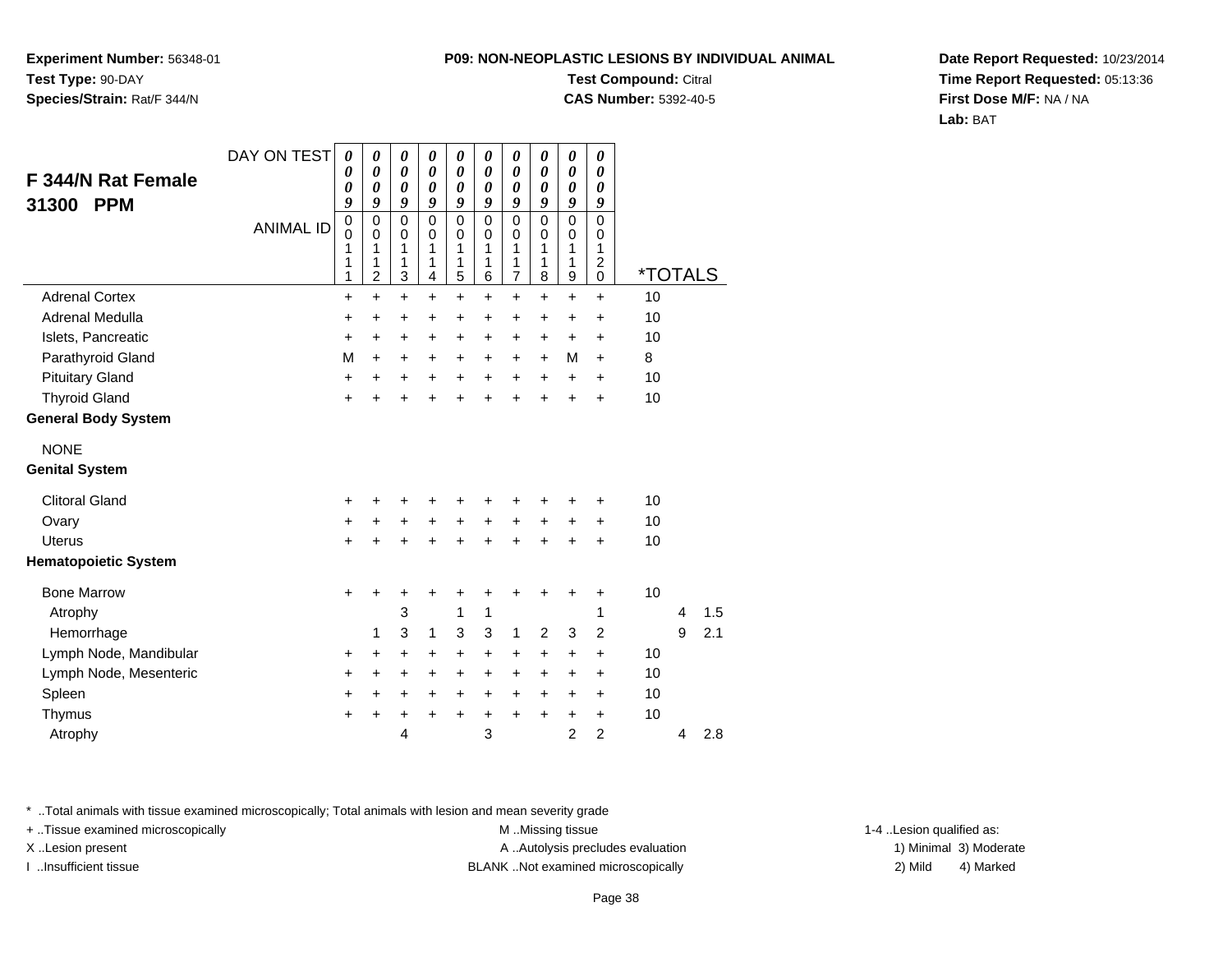**Experiment Number:** 56348-01**Test Type:** 90-DAY**Species/Strain:** Rat/F 344/N

# **Test Compound:** Citral

**CAS Number:** 5392-40-5

**Date Report Requested:** 10/23/2014**Time Report Requested:** 05:13:36**First Dose M/F:** NA / NA**Lab:** BAT

|                                                  | DAY ON TEST      | 0                                         | $\boldsymbol{\theta}$              | $\boldsymbol{\theta}$           | $\boldsymbol{\theta}$                               | 0                               | $\boldsymbol{\theta}$                               | $\boldsymbol{\theta}$           | $\boldsymbol{\theta}$                               | 0                               | $\boldsymbol{\theta}$                               |                       |              |     |
|--------------------------------------------------|------------------|-------------------------------------------|------------------------------------|---------------------------------|-----------------------------------------------------|---------------------------------|-----------------------------------------------------|---------------------------------|-----------------------------------------------------|---------------------------------|-----------------------------------------------------|-----------------------|--------------|-----|
| <b>F 344/N Rat Female</b><br>31300<br><b>PPM</b> |                  | $\boldsymbol{\theta}$<br>0<br>9           | $\boldsymbol{\theta}$<br>0<br>9    | $\boldsymbol{\theta}$<br>0<br>9 | $\boldsymbol{\theta}$<br>$\boldsymbol{\theta}$<br>9 | 0<br>0<br>9                     | $\boldsymbol{\theta}$<br>$\boldsymbol{\theta}$<br>9 | $\boldsymbol{\theta}$<br>0<br>9 | $\boldsymbol{\theta}$<br>$\boldsymbol{\theta}$<br>9 | $\pmb{\theta}$<br>0<br>9        | $\boldsymbol{\theta}$<br>$\boldsymbol{\theta}$<br>9 |                       |              |     |
|                                                  | <b>ANIMAL ID</b> | $\mathbf 0$<br>$\mathbf 0$<br>1<br>1<br>1 | 0<br>0<br>1<br>1<br>$\overline{2}$ | $\mathbf 0$<br>0<br>1<br>1<br>3 | $\mathsf 0$<br>$\mathbf 0$<br>1<br>1<br>4           | $\mathbf 0$<br>0<br>1<br>1<br>5 | $\mathbf 0$<br>0<br>$\mathbf{1}$<br>1<br>6          | $\mathbf 0$<br>0<br>1<br>1<br>7 | $\mathsf 0$<br>0<br>1<br>1<br>8                     | $\mathbf 0$<br>0<br>1<br>1<br>9 | 0<br>0<br>1<br>$\frac{2}{0}$                        | <i><b>*TOTALS</b></i> |              |     |
| <b>Integumentary System</b>                      |                  |                                           |                                    |                                 |                                                     |                                 |                                                     |                                 |                                                     |                                 |                                                     |                       |              |     |
| <b>Mammary Gland</b>                             |                  | +                                         | +                                  |                                 |                                                     | +                               | +                                                   | M                               | M                                                   | +                               | +                                                   | 8                     |              |     |
| Skin                                             |                  | $\ddot{}$                                 |                                    |                                 |                                                     | ÷                               | $\ddot{}$                                           | $\ddot{}$                       | +                                                   | $\ddot{}$                       | $\ddot{}$                                           | 10                    |              |     |
| Inflammation<br><b>Musculoskeletal System</b>    |                  |                                           |                                    |                                 |                                                     |                                 |                                                     |                                 |                                                     |                                 | 1                                                   |                       | 1            | 1.0 |
| <b>Bone</b>                                      |                  | +                                         |                                    |                                 |                                                     |                                 |                                                     |                                 |                                                     | $\ddot{}$                       | +                                                   | 10                    |              |     |
| <b>Nervous System</b>                            |                  |                                           |                                    |                                 |                                                     |                                 |                                                     |                                 |                                                     |                                 |                                                     |                       |              |     |
| <b>Brain</b>                                     |                  | +                                         |                                    |                                 |                                                     |                                 | +                                                   | +                               |                                                     |                                 | +                                                   | 10                    |              |     |
| <b>Respiratory System</b>                        |                  |                                           |                                    |                                 |                                                     |                                 |                                                     |                                 |                                                     |                                 |                                                     |                       |              |     |
| Lung                                             |                  | +                                         |                                    |                                 |                                                     |                                 | +                                                   | +                               | +                                                   | +                               | +                                                   | 10                    |              |     |
| <b>Nose</b>                                      |                  | +                                         | +                                  | +                               | $\ddot{}$                                           | $\ddot{}$                       | +                                                   | +                               | $\ddot{}$                                           | $\ddot{}$                       | $\ddot{}$                                           | 10                    |              |     |
| Inflammation<br>Trachea                          |                  | $\pm$                                     |                                    |                                 |                                                     |                                 | +                                                   | +                               | 1<br>$\ddot{}$                                      | +                               | +                                                   | 10                    | $\mathbf{1}$ | 1.0 |
| <b>Special Senses System</b>                     |                  |                                           |                                    |                                 |                                                     |                                 |                                                     |                                 |                                                     |                                 |                                                     |                       |              |     |
| <b>NONE</b>                                      |                  |                                           |                                    |                                 |                                                     |                                 |                                                     |                                 |                                                     |                                 |                                                     |                       |              |     |
| <b>Urinary System</b>                            |                  |                                           |                                    |                                 |                                                     |                                 |                                                     |                                 |                                                     |                                 |                                                     |                       |              |     |
| Kidney                                           |                  | +                                         | +                                  |                                 |                                                     | +                               | +                                                   | +                               | +                                                   | +                               | +                                                   | 10                    |              |     |
| Mineralization                                   |                  | 1                                         |                                    |                                 |                                                     | 1                               |                                                     | 1                               |                                                     | 1                               |                                                     |                       | 4            | 1.0 |
| <b>Urinary Bladder</b>                           |                  | +                                         |                                    |                                 |                                                     | +                               | +                                                   | +                               | $\ddot{}$                                           | +                               | +                                                   | 10                    |              |     |

\* ..Total animals with tissue examined microscopically; Total animals with lesion and mean severity grade